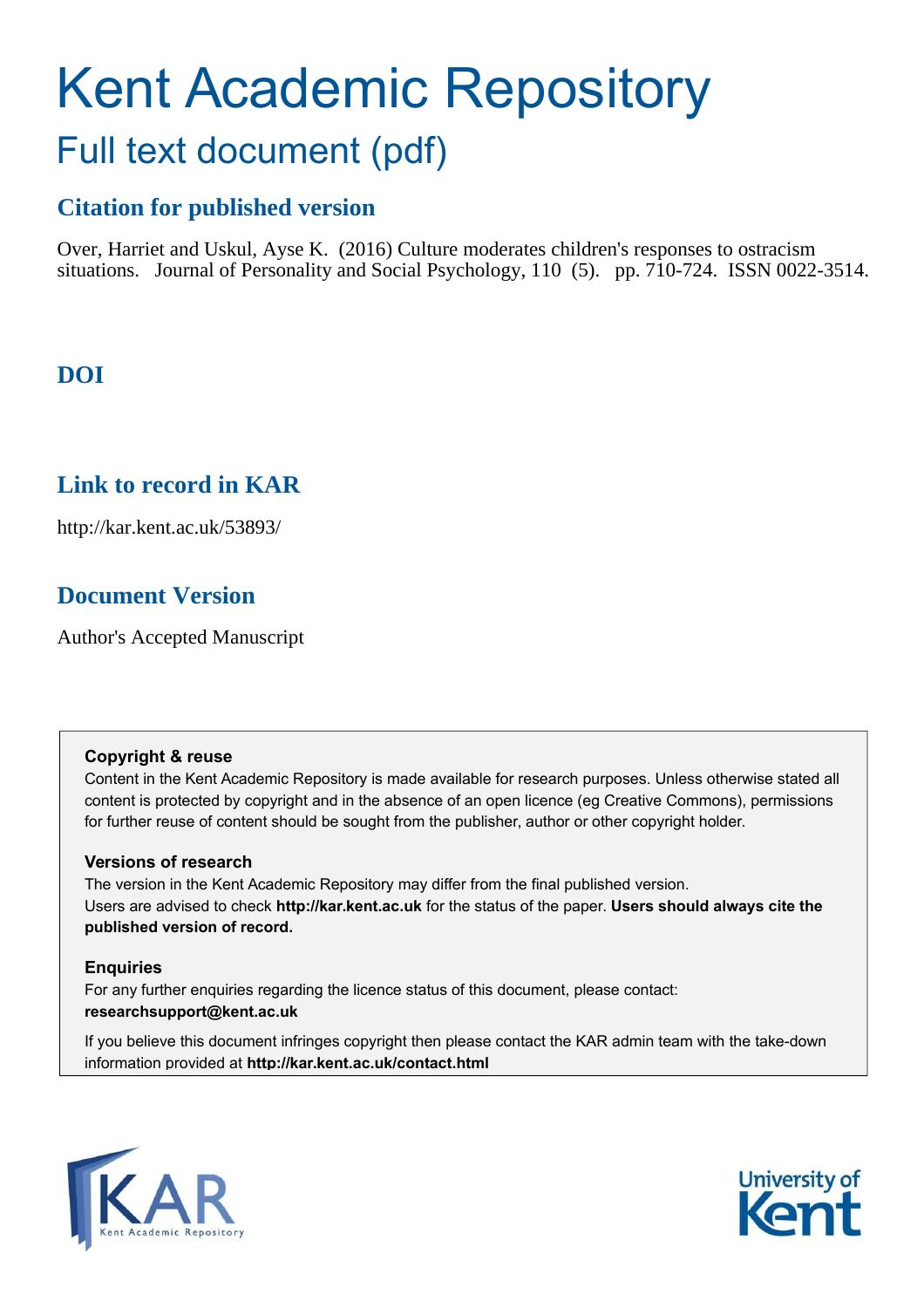# Culture moderates children's responses to ostracism situations

Harriet Over<sup>1</sup> and Ayse K. Uskul<sup>2\*</sup> <sup>1</sup> Department of Psychology, University of York, York, YO10 5DD <sup>2</sup> School of Psychology, University of Kent, Canterbury, CT2 7NZ \*Joint first author

**Acknowledgements**: This research was supported by two British Academy grants to AKU (SG090790; MD130004) and by an Economic and Social Research Council grant to HO  $(ES/K006702/1)$ . We thank Ebru Tetik for organizing the field site, the interviewers for data collection, and Pelin Gul, Rosalie Hall and Gregor Stoeber for help with coding.

Address for correspondence: Dr. Harriet Over Department of Psychology University of York Y010 5DD Tel: +44 (0)1904 34 2906 Email: harriet.over@york.ac.uk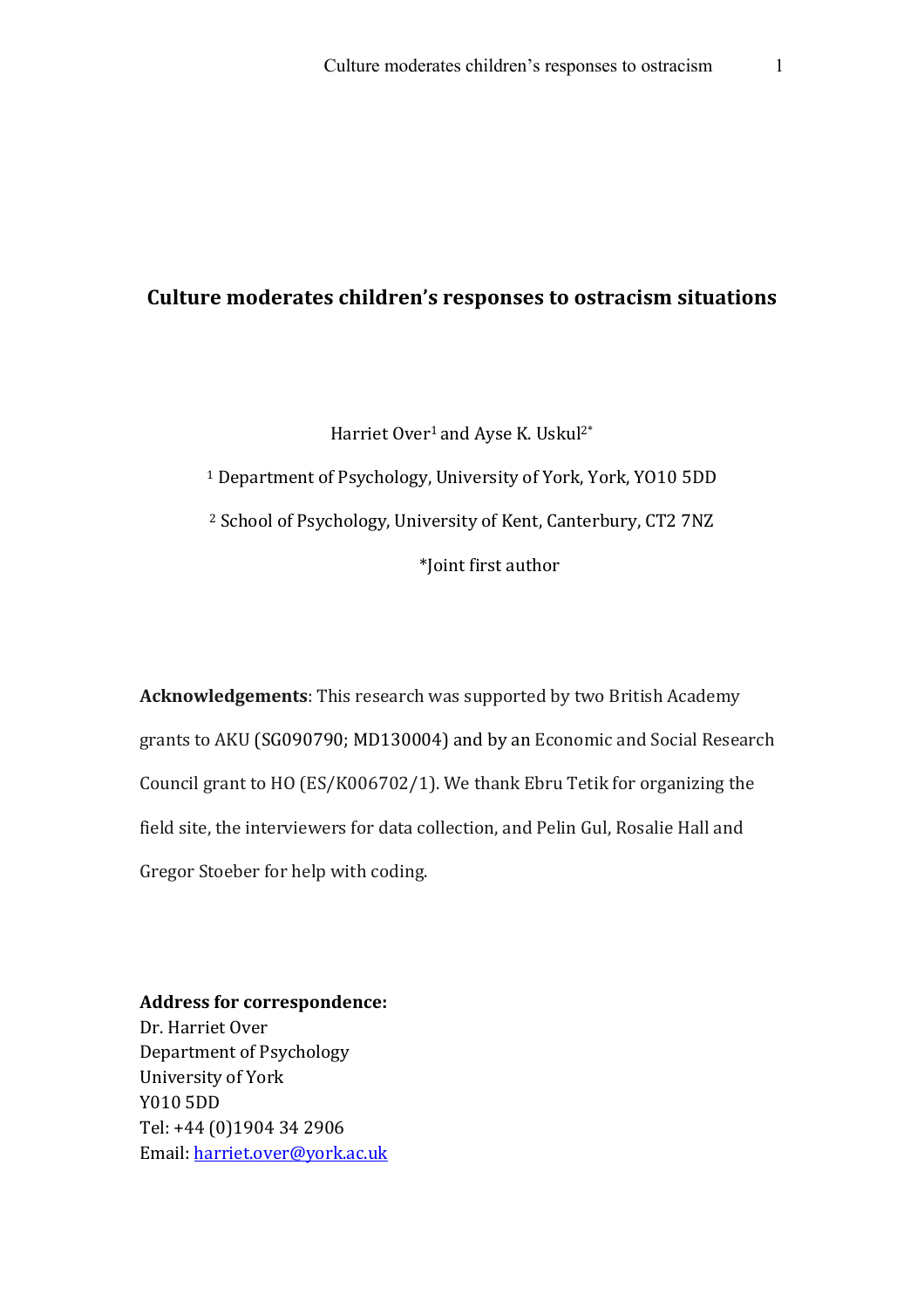#### **Abstract**

Across a series of studies, we investigate cultural differences in children's responses to ostracism situations. Working with the children of farmers and herders, we focus on how painful children estimate ostracism to be. Study 1a showed that that 3- to 8 year-old children from a socially interdependent farming community estimated ostracism to be less painful than did children from an independent herding community. Study 1b showed that this cultural difference was specific to social pain and did not apply to physical pain. Study 2 replicated the results of Study 1a and showed that individual differences in parents' level of social interdependence mediated the relationship between cultural group and how painful children estimate ostracism to be. Study 3 replicated this effect again and showed that children's tendency to recommend seeking social support following ostracism mediated the relationship between cultural group and the perceived pain of being excluded. Finally, Study 4 investigated cultural differences in moral responses to ostracism and showed that children from the farming community punished an individual who ostracised someone else less harshly than did children from the independent herding community. Thus different economic cultures are associated with striking differences in social interdependence and responses to ostracism from early in development.

**Keywords:** Ostracism, social-cognitive development, herders and farmers, interdependence, Turkey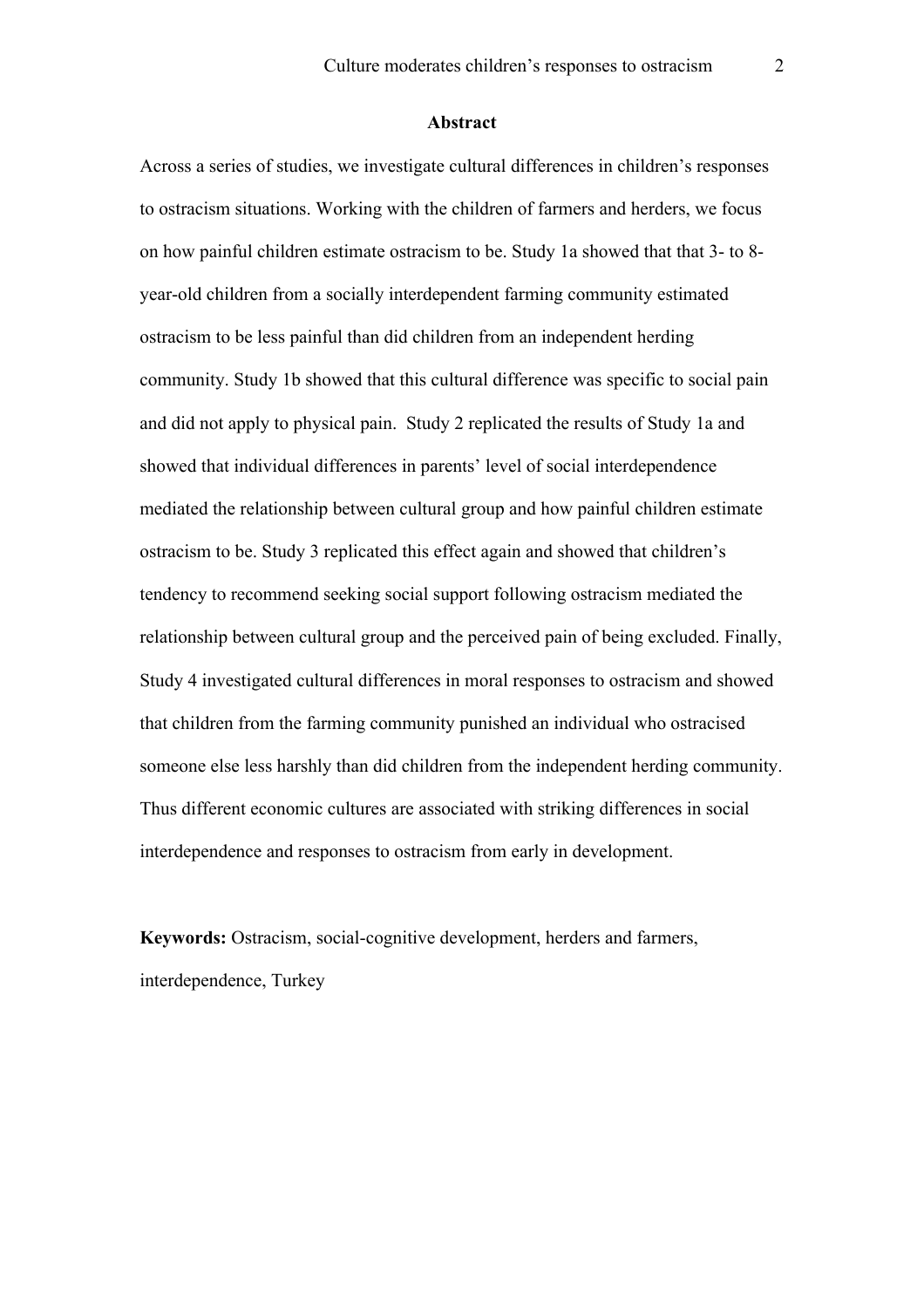#### **Culture moderates children's responses to ostracism situations**

Humans need to belong. The drive to form and maintain social bonds is one of our most fundamental and pervasive motivations (Baumeister & Leary, 1995). As a result, we are extremely sensitive to the threat of exclusion from the group (Over & Carpenter, 2009) and ostracism is very painful (Eisenberger, Liebermann, & Williams, 2003; Williams, Cheung, & Choi, 2000). Even observing others being ostracised can induce feelings of pain and need threat (Wesselmann, Bagg, & Williams, 2009).

Nevertheless ostracism is an essential form of social control: it is used to encourage prosocial behavior among group members and is thus part of our daily lives (Maier-Riguad, Martinsson, & Staffiero, 2010; Williams, 2007). It has been documented across historical time and diverse cultural contexts (Gruter & Masters, 1986; Williams, 2001) and is reported with striking regularity when adults are asked to describe their social relationships (Williams, 2007). The ubiquity of social exclusion means that, not only must humans develop strategies to deal with their own exclusion, they must also develop means by which to interpret and morally evaluate the exclusion decisions of others (Wesselmann, Williams, & Hales, 2013; Will, Crone, Van den Bos, & Güroğlu, 2013).

#### **The Cross-Cultural Perspective**

It is often assumed that sensitivity to exclusion runs so deep in our evolutionary history, and forms such a fundamental part of our psychological makeup, that responses to it must be culturally universal (Gonsalkorale & Williams, 2007; Macdonald & Leary, 2005). However, cultural differences in responses to ostracism situations have not yet been extensively investigated. In this paper, we investigate whether differences in social interdependence shape responses to ostracism situations.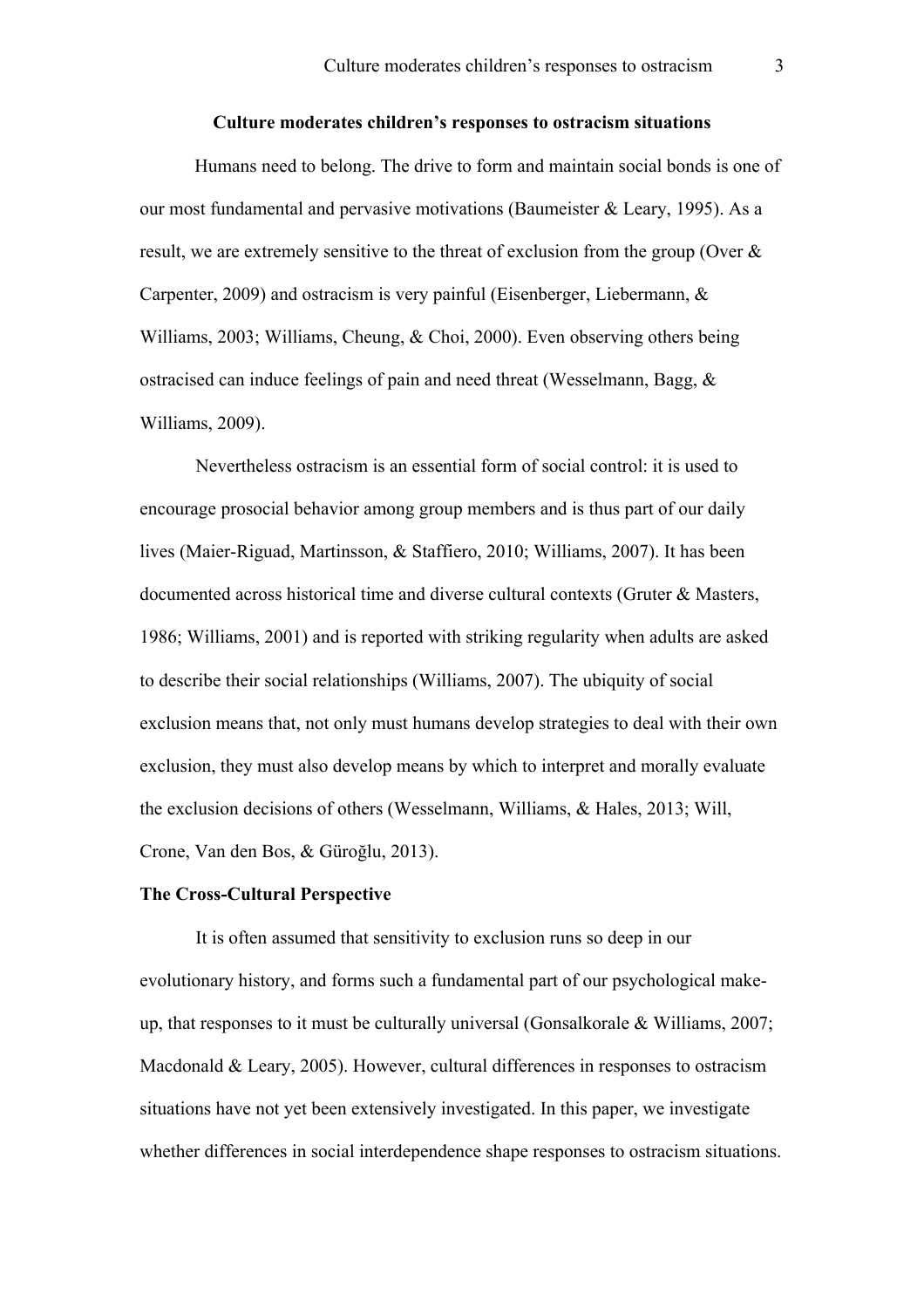In socially interdependent cultures, group members form close social bonds with those around them, encouraging tight-knit social networks and mutual obligations. In less interdependent cultures, individuals form weaker social bonds and thus experience greater autonomy (Markus & Kitayama, 1991).

There are two competing hypotheses regarding how interdependence might be related to responses to ostracism situations. One hypothesis is that individuals from interdependent communities will be more negatively affected by the experience of ostracism because social bonds are so important to them (and thus the risks associated with losing these bonds are great). Another less immediately obvious hypothesis, however, is that individuals within interdependent communities will be less strongly affected by ostracism because their social bonds will serve as a protective buffer against the pain of being excluded by any particular set of individuals.

Support for the latter hypothesis, that high levels of interdependence are in fact protective against the pain of ostracism, has been presented by Pfundmair and colleagues (Pfundmair, Aydin, Du, Yeung, Frey, & Graupman, 2015; Pfundmair, Graupman, Frey, & Aydin, 2015) and by Gardner and colleagues (Gardner, Knowles, & Jefferis, 2016; Gardner, Pickett, & Knowles, 2005). Pfundmair, Aydin et al. (2015) found that participants from independent cultures (e.g., Germany) showed decreased levels of belonging, self-esteem, mood, meaningful existence, and control after experiencing an incident of social exclusion, but participants from interdependent cultures (e.g., China) were affected less or not at all by ostracism. This difference was replicated at the physiological level; participants from an independent culture (Germany) showed increased heart rate following social exclusion, whereas participants from a more interdependent culture (China) demonstrated no change in their heart rate following exclusion. Adding further support to this hypothesis,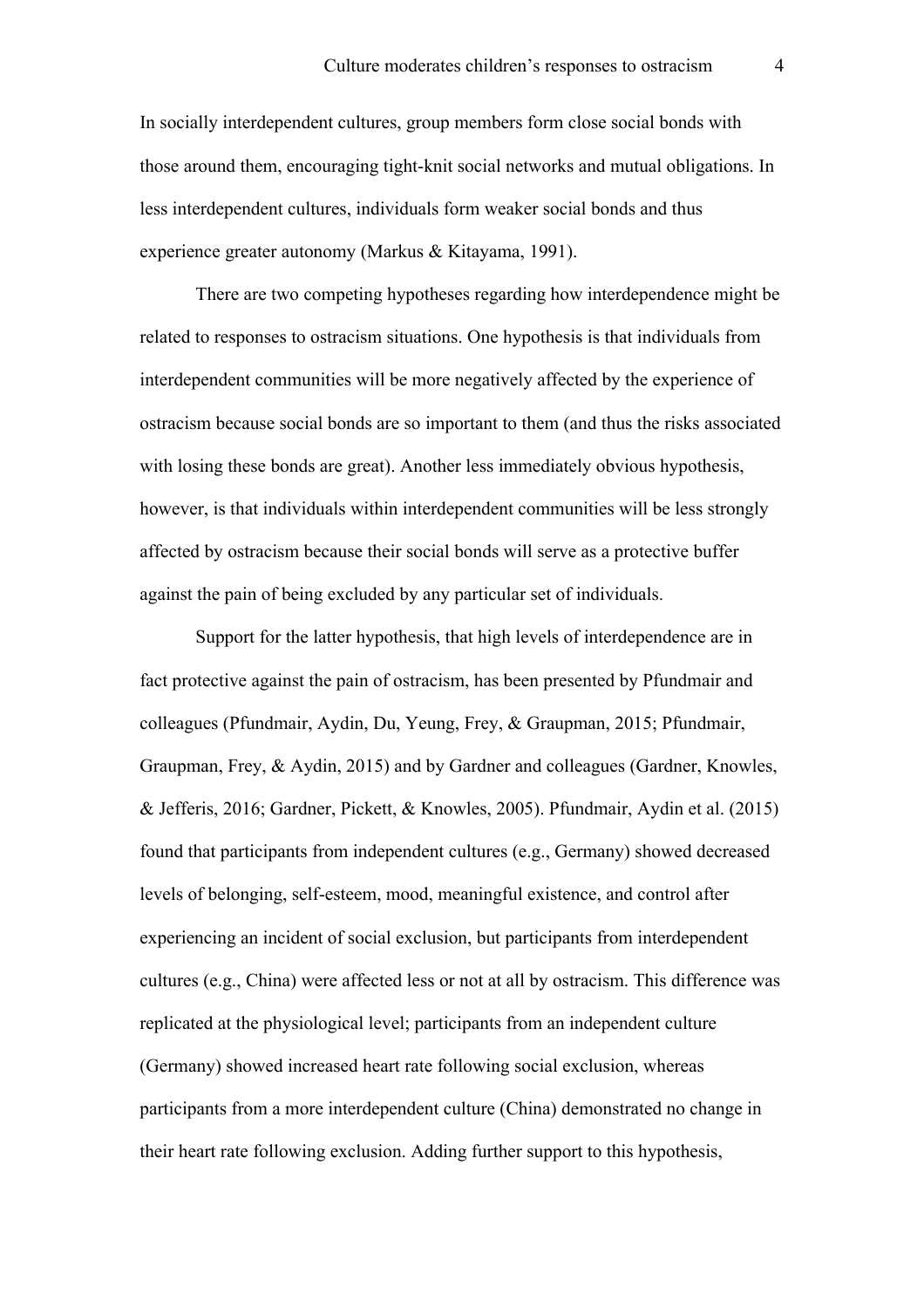Gardner et al. (2016) found that, within Western cultures, adults with strong relational bonds are less negatively affected by ostracism than those with weaker relational bonds, reporting less negative mood and showing less impairment in cognitive performance after an incident of social exclusion. These effects of social interdependence seem to operate through spontaneous activation of social information – chronically interdependent participants activate their interdependent self-construal in the face of rejection. In a similar vein, Ren and colleagues (2014) demonstrated that individuals with interdependent self-construals recover more quickly from the pain of ostracism. Thus, the evidence available to date suggests that social interdependence is likely to act as a protective factor against the pain of social exclusion. These findings are consistent with the pattern of data observed in other literature demonstrating that having strong social connections (e.g., in the form of secure attachment or frequent interaction with supportive individuals) has protective effects in the face of negative experiences (e.g., Eisenberger, Taylor, Gable, Hilmert, & Lieberman, 2007; Karremans, Heslenfeld, van Dillen, & van Lange, 2011).

No cross-cultural work has yet investigated how individuals respond when they witness others being ostracised. This is an important topic of study because it has potential implications for understanding cross-cultural differences in prosocial behavior, bystander intervention, and reputation. Our goal in the current work was thus to investigate whether there are cultural differences in how painful ostracism is perceived to be and whether these are associated with cultural differences in moral evaluations of ostracism events. Based on a growing body of work demonstrating a protective effect of social interdependence in the face of ostracism (e.g., Pfundmair, Aydin et al., 2015; Pfundmaier, Graupmann et al., 2015; Ren et al., 2014, see also Gardner et al., 2016), we predicted that individuals living in communities with high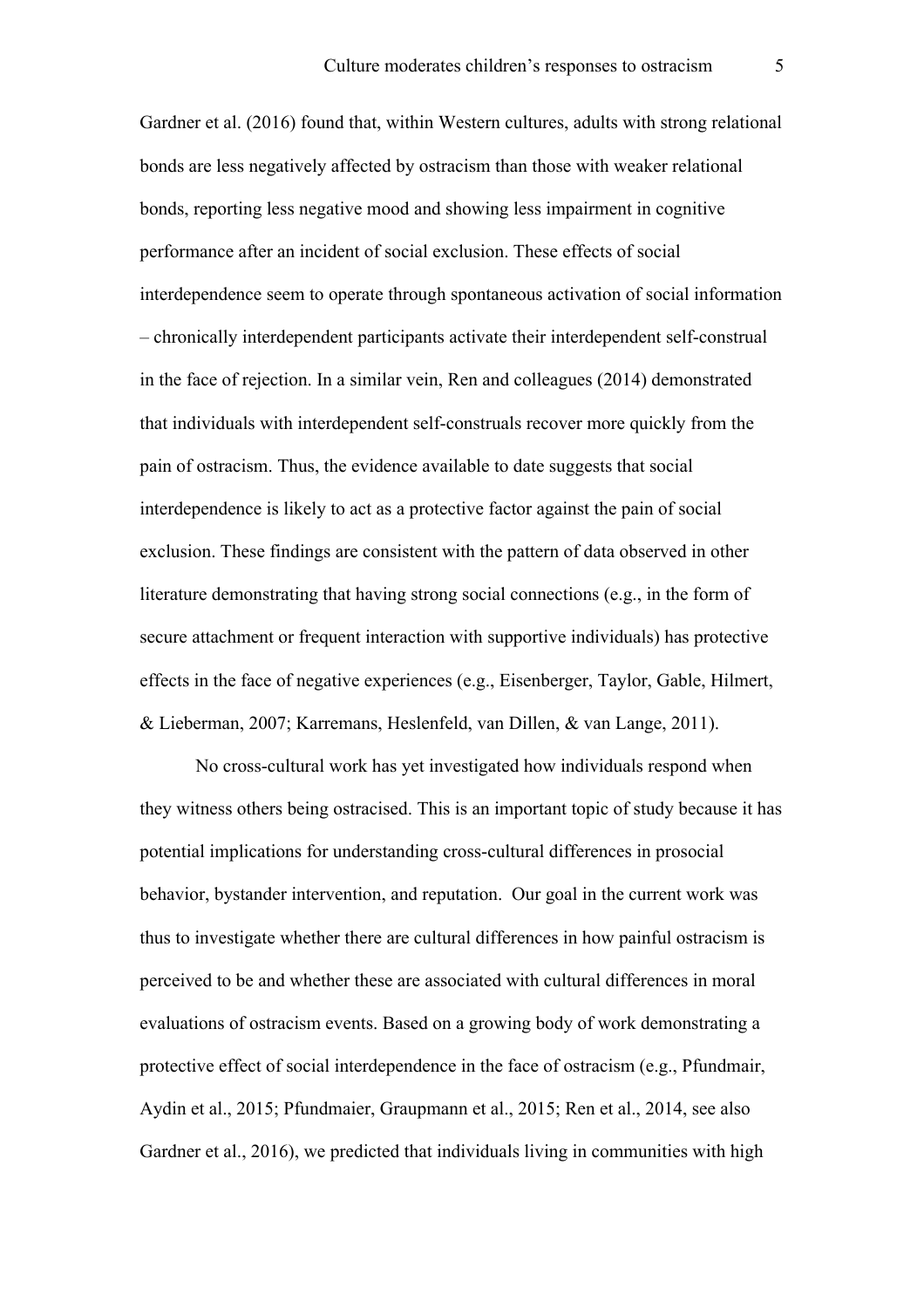levels of social interdependence would estimate ostracism to be less painful than individuals living in communities with lower levels of social interdependence. We then went on to test whether this has implications for how individuals react to those involved in the ostracism situation. As ostracism presumably has less negative consequences for those within interdependent communities, we further predicted that these individuals would sympathize less with the victims of ostracism and judge those who ostracise others less harshly than would individuals from a less interdependent community.

In order to investigate just how deep-rooted any cultural differences might be, we tested these hypotheses with young children. There is evidence to suggest that some cultural differences in cognition and behavior are evident early in development (e.g., Cohen & Haun, 2013; Keller, Kärtner, Borke, Yovsi, & Kleis, 2005; Keller, Yovsi, Borke, Kärtner, Jensen, & Papligoura 2004; Imada, Carlson, & Itakura, 2013; Rübeling, Keller, Yovsi, Lenk, Schwarzer, & Kühne, 2011). Rübeling et al. (2011), for example, tested whether differences in interdependence are apparent in preschool children. They found that children from an interdependent culture (Cameroonian Nso farmers) drew themselves smaller relative to others than did children from an independent culture (Germany). The level of interdependence within a culture is also related to social cognitive abilities, for example young children's ability to selfregulate (Keller et al., 2004) and to recognize themselves in a mirror (Keller et al., 2005).

#### **The Developmental Perspective**

We know from previous research that young children experience social exclusion. Research on the closely related concept of relational aggression (which involves excluding others from social interactions, but also incorporates other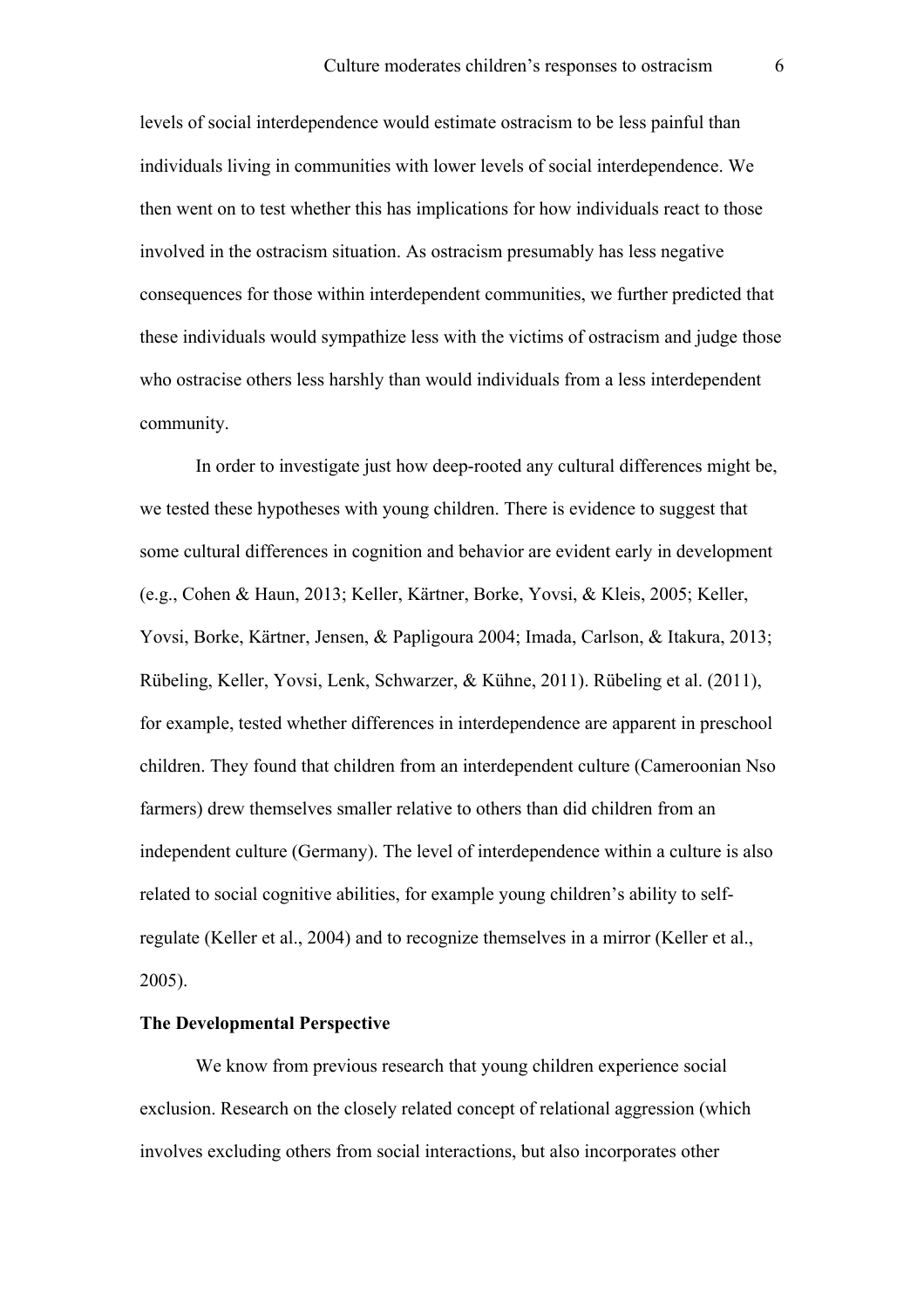behaviors such as slandering other children and trying to damage their reputations) has demonstrated that even preschool children sometimes experience relational aggression from their peers (Crick, Casas, & Mosher, 1997). Prolonged experience of relational aggression from peers has been shown to have long-term implications for children's well-being and social adjustment (Crick, 1996; Crick & Bigbee, 1998; Cullerton-Sek & Crick, 2005).

Experimental research has investigated how children respond to being ostracised more specifically. Research in this tradition has shown that children find exclusion from the group distressing. Abrams, Weick, Thomas, Colbe, and Franklin (2011) found that exclusion from an online ball game (Cyberball) was distressing for 8 to 14-year-olds and that it threatened their basic needs of belonging, control, selfesteem and meaningful existence. In related research, Nesdale and Lambert (2007) have shown that when 8 to 10-year-old children are excluded from a group, it produces negative affect.

Other research has shown that, at least from the age of five, children are sensitive to the vicarious experience of ostracism and respond to it with behaviors that serve to reinforce their own position within the group. Children who have been shown brief videos in which one shape appears to be excluded from a group of other shapes subsequently engage in more affiliative imitation than children who have been shown neutral videos or videos that includes information about affiliation (Over & Carpenter, 2009; Watson-Jones, Legare, Whitehouse, & Clegg, 2014). Furthermore, children who have been shown videos depicting ostracism draw more affiliative pictures than do children who have been shown neutral videos. More specifically, they draw themselves standing closer to a friend following this vicarious experience of exclusion (Song, Over, & Carpenter, 2015).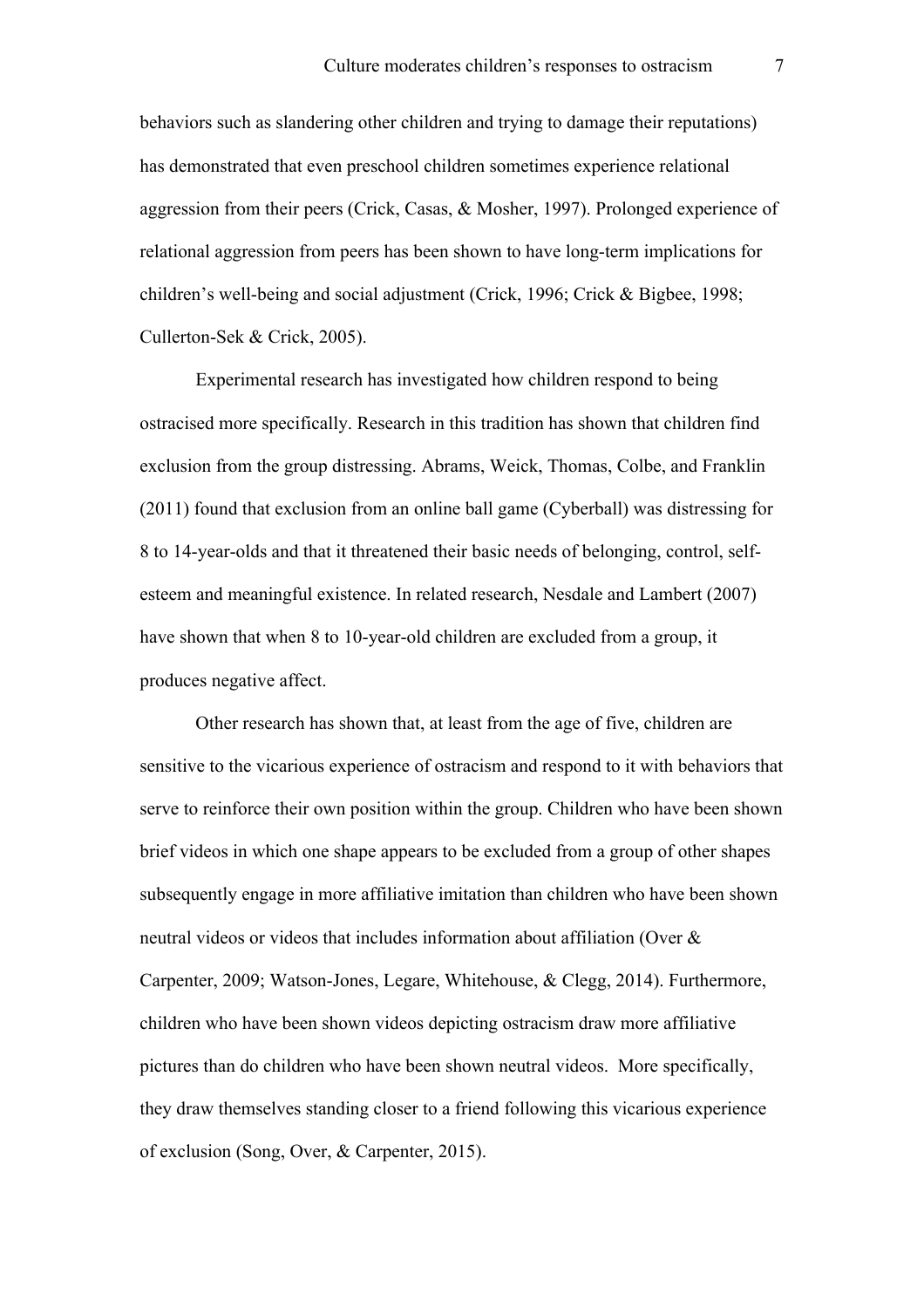In addition to investigating how children respond to being ostracised, it is also important to address how they respond when they observe third parties being ostracised (Killen, Lee-Kim, McGlothlin, & Stangor, 2002; Killen & Rutland, 2011). Research on third party evaluations of ostracism has tended to focus on how children morally evaluate the exclusion decisions of others, investigating the situations in which they consider it acceptable to prevent someone from joining a group (Killen  $\&$ Rutland, 2011; Rutland, Killen, & Abrams, 2010). Research in this tradition has shown that children take multiple variables into account when making these decisions including group membership and the maximum number of individuals who can belong to the group (e.g., Rutland et al., 2010).

Another important, and related question is how children evaluate the individuals involved in ostracism situations, and whether they consider them worthy of sympathy or punishment. This question relates closely to the topic of reputation (Aloise-Young, 1993; Banerjee, 2002; Engelman, Over, Herrmann, & Tomasello, 2013) and has implications for our understanding of bystander intervention (Craig  $\&$ Pepler, 1997; Plötner, Over, Carpenter, & Tomasello, 2015). Recent evidence suggests that the extent to which individuals punish ostracisers and compensate the victims of ostracism increases throughout adolescence and into adulthood (Will et al., 2013). However, no research has yet looked at younger children's sympathy for ostracised individuals and punishment of ostracisers. Thus another goal of the current work was to investigate moral responses to ostracism in young children.

# **The Current Research**

In order to understand how cultural differences in interdependence influence the perceived pain of ostracism and sympathy and punishment for those involved in ostracism situations, we recruited participants from two understudied groups living in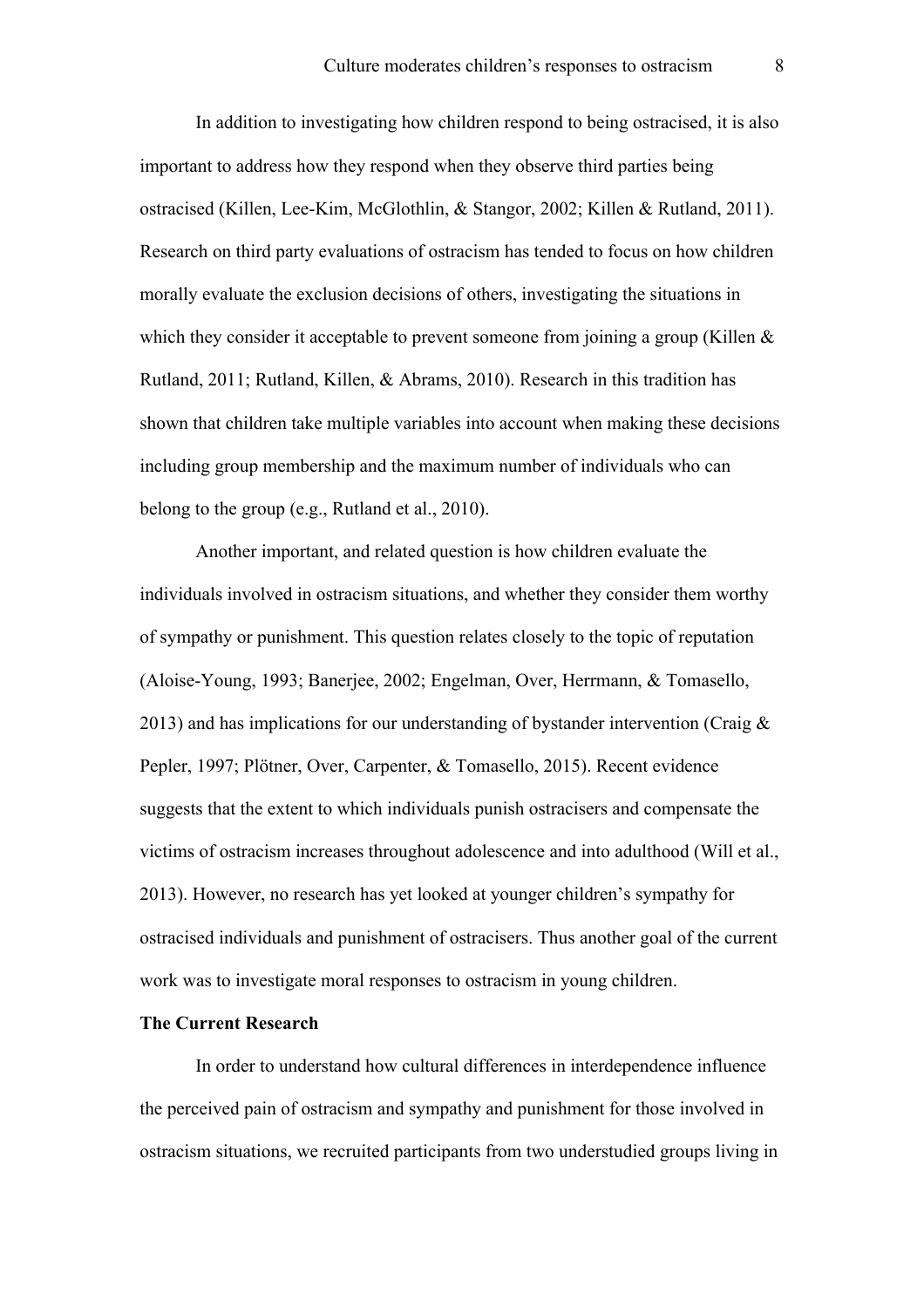the adjacent districts of the eastern Black Sea Region of Turkey: the children of farmers and the children of herders. Previous research has suggested that the economic basis of a culture exerts a powerful influence over the nature of social relationships within it. Thus, farming communities tend to be highly socially interdependent. They value conformity (Berry, 1967), compliance, conscientiousness, and conservatism in childhood socialization (Barry, Child, & Bacon, 1959). Herding communities are typically less socially interdependent. They value independent decision-making (Berry, 1967, 1979), individualism, assertiveness, and adventurousness in childhood socialization (Barry et al., 1959).

We tested our prediction with children aged between four and eight (with a mean age of six). We chose this age range as previous research has shown that children of this age are likely to have experienced social exclusion, either directly or vicariously, within peer situations (Crick et al., 1997) and that, within the lab, they are able to detect even subtle cues to social exclusion (Over & Carpenter, 2009; Watson-Jones et al., 2014). Given recent research showing the early emergence of moral understanding (e.g., Hamlin, Wynn, & Bloom, 2007; Tomasello & Vaish, 2013) and cultural differences in social cognition (Imada et al., 2013; Keller et al., 2004; 2005), we were expecting even the youngest children in the sample to show the predicted cultural differences. The communities we were working with have small populations and so we were obliged to test a relatively broad age range. This had the advantage that it is allowed us to explore whether there would be age-related changes in the strength of cultural differences in responses to ostracism situations.

# **The Field Site and Samples**

The Black Sea Region of Turkey provides a valuable natural experiment as farmers and herders in this region share the same language, national identity,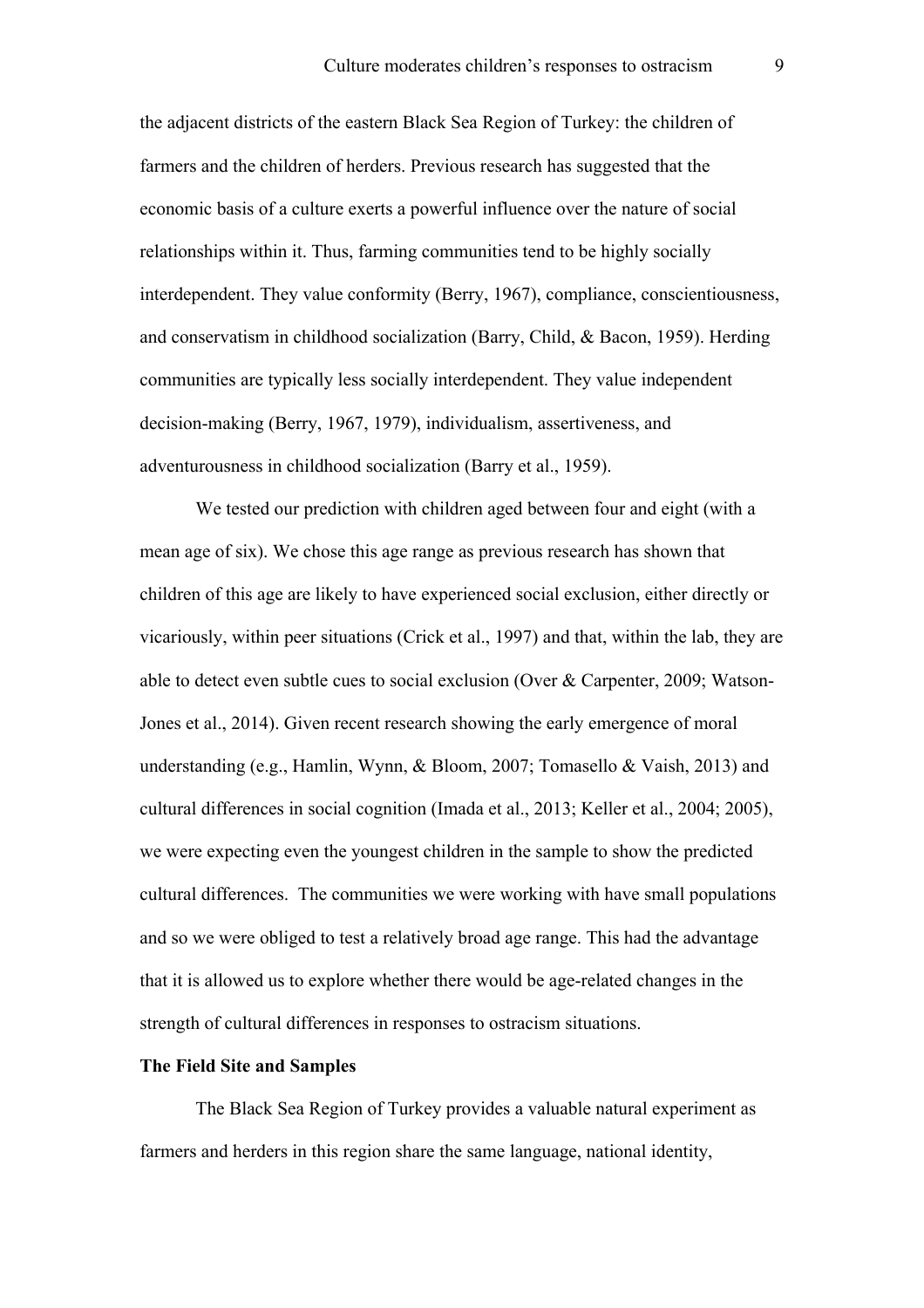ethnicity, and religion but differ in the key theoretical variable of social interdependence. Our samples from the two groups did differ in terms of parental income, and sometimes education level. We controlled for these differences statistically: in all reported studies, the findings remained unchanged when the analyses were repeated with education and income as covariates.

Farmers in this region produce tea in small to medium-sized fields owned by families. They harvest the tea three or four times a year in collaboration with members of immediate and extended families and neighbors. Given their reliance on land cultivation, they are tied to one location and rarely leave their villages for economic purposes. Furthermore, due to the heavy regulation of the tea industry by the state, farmers in this region are primarily producers and hardly ever engage in any business-related competitive or commercial activity (see also Uskul & Over, 2014). High levels of cooperation, lack of mobility, and low levels of commercialism experienced by these tea farmers contribute to high levels of social interdependence in this community (see Greenfield, Maynard, & Childs, 2003; Kağıtçıbaşı & Ataca, 2005; Loucky, 1976; Oishi, 2014; Uskul, Kitayama, & Nisbett, 2008, for supporting arguments).

Herders in this region breed animals to supply meat and dairy products. In some cases, the animals are moved from lowland to highland grazing for several months in the summer, returning to lowlands when temperatures start dropping. Producers sell their products to major factories or commercial enterprises, as well as to local people at weekly markets in neighbouring towns. This requires them to engage in commercial and competitive interactions with others (Uskul & Over, 2014). Different family members tend to be responsible for different types of duties (e.g., taking animals to grazing fields, milking the animals, producing diary products,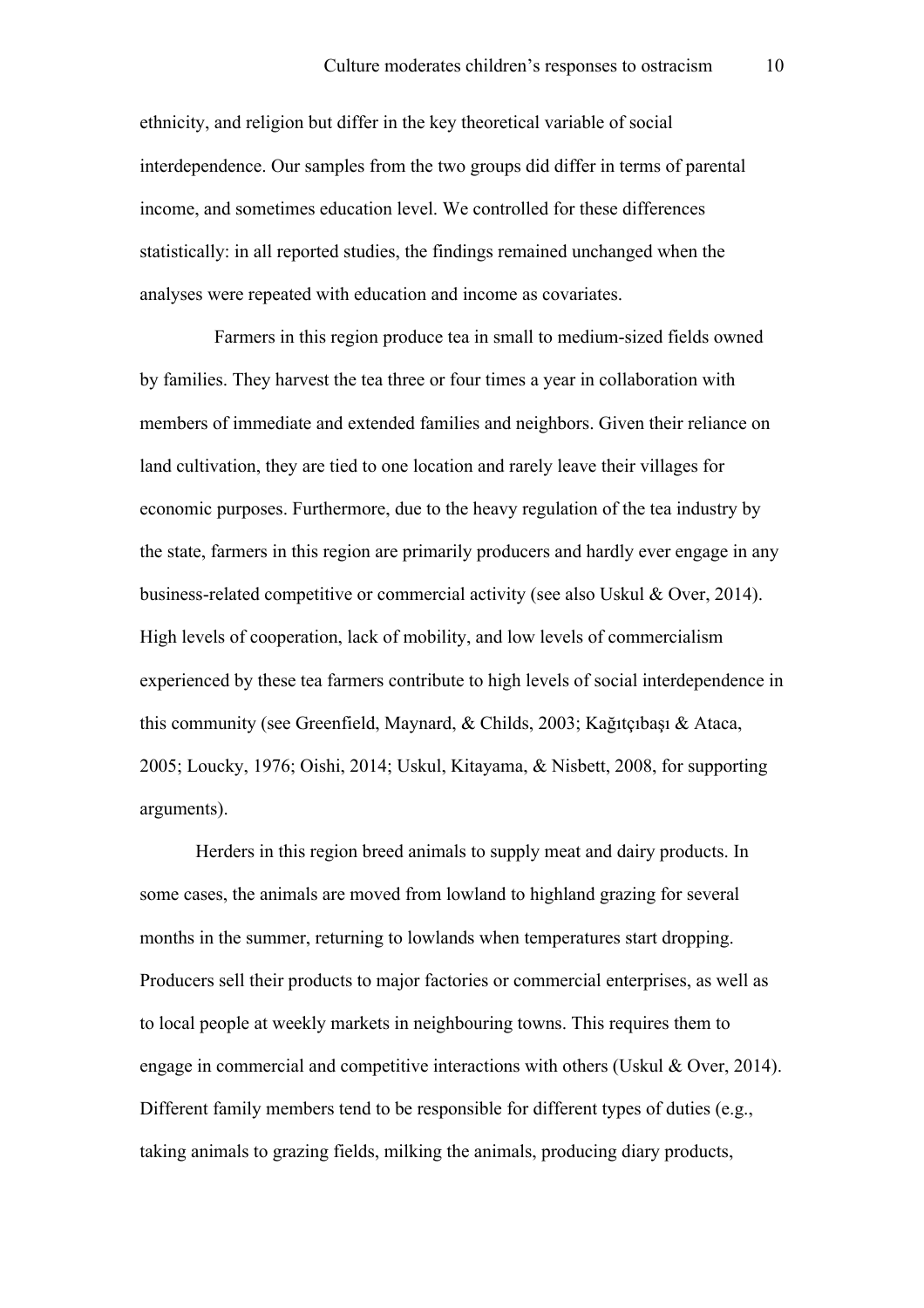processing animal skin and hair). Thus, communities that engage in herding tend to share workload within the family rather than between families/neighbors. Higher levels of mobility and commercialism, and lower levels of cooperation experienced by herders contribute to lower levels of social interdependence in this community (also see Greenfield et al., 2003; Kağıtçıbaşı & Ataca, 2005; Loucky, 1976; Oishi, 2014; Uskul et al., 2008).

Farmers' children were recruited from the villages in Rize where residents are primarily engaged in labor-intensive practices of tea cultivation. Herders' children were recruited from villages in Artvin and Erzurum where individuals earn their living primarily from animal husbandry. The parents of children recruited from the farming communities identified farming as their main economic activity and source of income and parents of children recruited from the herding communities identified herding as their main economic activity and source of income.

To recruit participants, we first approached local villagers in their homes, in the street, in coffee houses, or while working in the tea fields or at grazing areas. We then asked them whether they had any children between the ages of 4 and 8 and, if not, whether they could direct us to anyone they knew who had children in this age range. Once we found parents with children in this age range, we described the study and obtained parents' oral consent before collecting data and asking them to respond to a list of questions about themselves and their child who participated in the study. Testing was mostly conducted in or close to participants' homes and by experimenters who were unaware of the hypotheses of the studies. In all studies, we used a number of experimenters (typically 2 or 3) all of whom collected data in both communities. Participants in all studies were given a small gift to thank for their participation.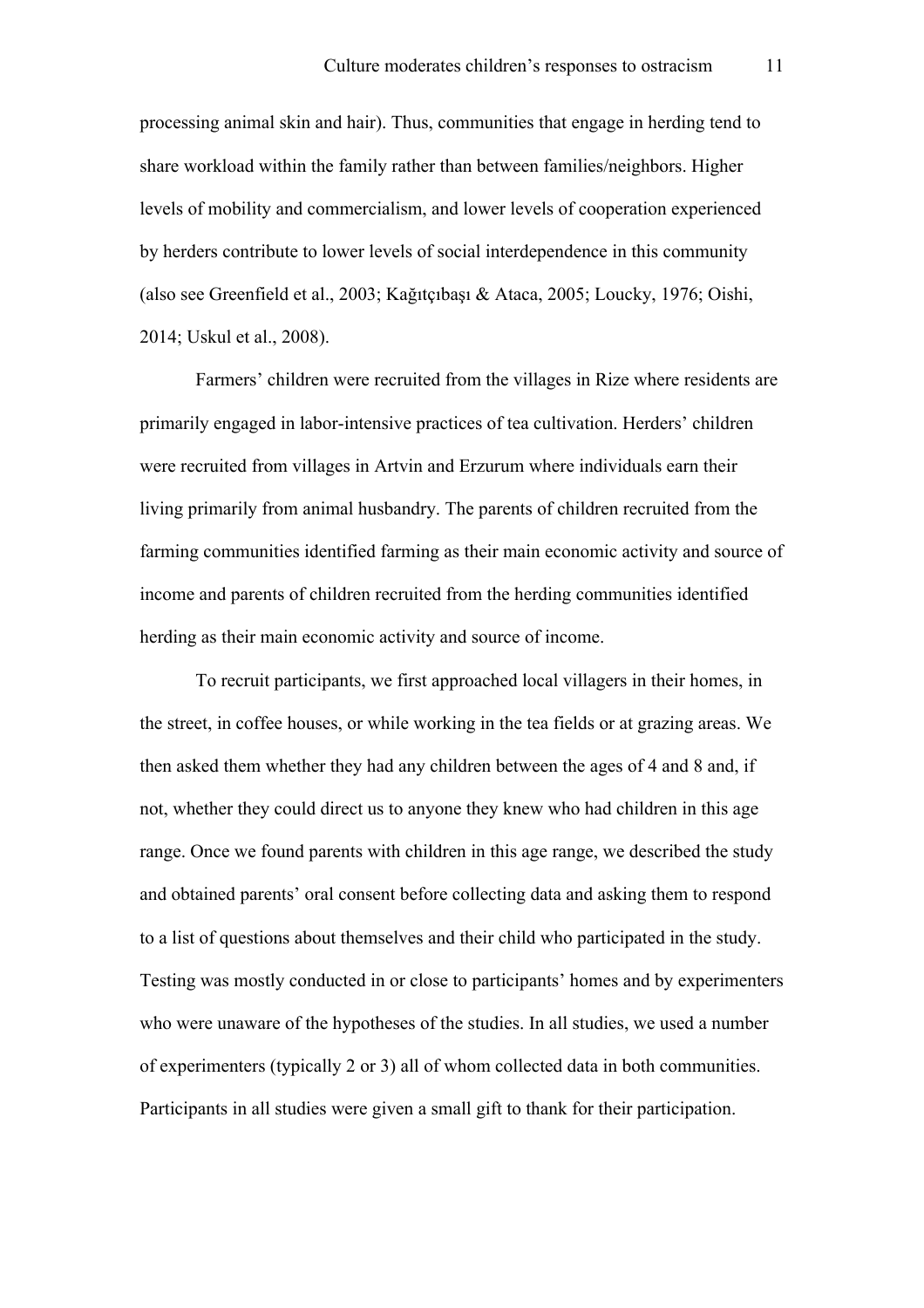#### **Study 1a**

Study 1a investigated whether children from the interdependent farming community would respond differently to an ostracism situation than children from the more independent herding community. To test this, we presented children from both cultural groups with a scenario in which an individual was ostracised from a group and asked them to estimate how sad they thought that individual would feel. Based on previous research showing that interdependence provides a protective buffer against the negative effects of social exclusion (Pfundmair, Aydin et al., 2015; Pfundmaier, Graupmann et al., 2015; Ren et al., 2014), we predicted that children from the interdependent farming community would estimate that the ostracised individual felt less sad than would children from the more independent herding community. In order to check that children in the two groups understood the ostracism situation similarly, we also asked them who they thought was responsible for the ostracism situation.

# **Method**

## **Participants**

Participants were the children of farmers and herders  $(N = 30$  from each cultural group with equal distribution of boys ( $n = 15$ ) and girls ( $n = 15$ ) in each cultural group, age:  $M_{\text{farmers}} = 6$  years, 4 months,  $M_{\text{herders}} = 6$  years, 3 months, range: 3 years, 11 months  $-8$  years, 9 months) from the eastern Black Sea region of Turkey<sup>1</sup>. **Procedure**

The experimenter presented children with a pictorial and verbal description of an ostracism situation in which one child was excluded from a group of other children. The picture showed a group of three children talking and a fourth child standing some distance away from the group and looking sad (interested readers can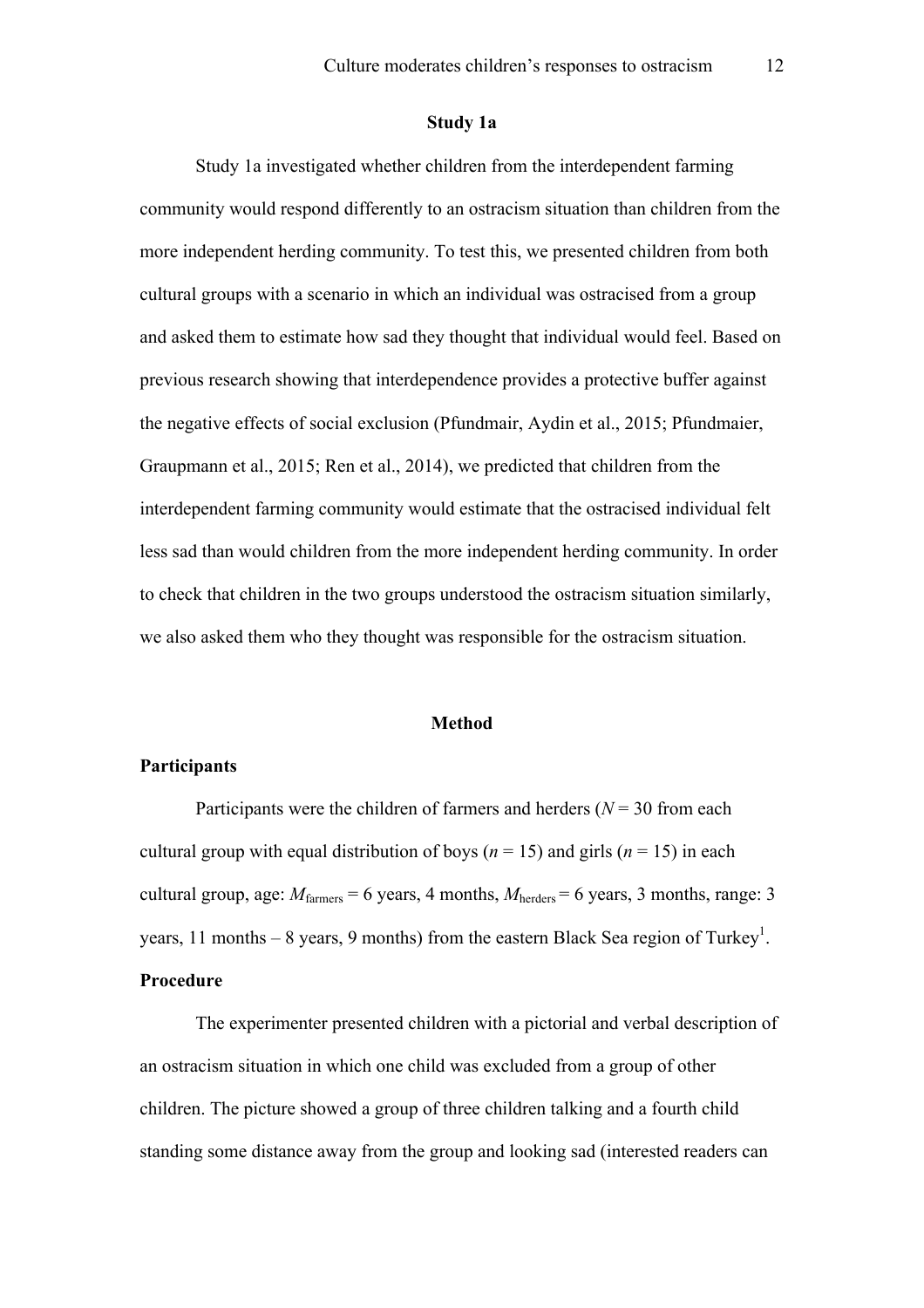write to the authors for copies for the drawings used in all reported studies). The experimenter described the scene by saying 'Here is a picture of some children. This child, Meral, is left all by herself. The other children, Nihan, Gül and Aslı don't want to play with her. Nihan, Gül and Aslı all play together but Meral is by herself'. In order to check children understood the situation, the experimenter then asked 'Which child is left all by herself?' 'Which children do not want to play with Meral?' (Note that the names and pictures used matched the sex of the participant in all studies). If children were unable to identify the correct individuals, the experimenter walked them through the situation again.

Following this, the experimenter presented children with a second picture of the ostracised child, this time standing by him or herself and wearing a neutral facial expression. The experimenter said 'This is Meral, the child that Nihan, Gül and Aslı don't want to play with. Meral walks away from the children who do not want to play with her and goes to the park. At the park, there are trees and flowers. How do you think she is feeling?' (Note that the experimenter mentioned the park, trees and flowers in order to ensure that children's responses to the question were not at ceiling). At this point, she placed a likert scale in front of children. This likert scale contained five line drawings of faces ranging from a very sad expression to a very happy expression. The experimenter said 'You can show me using this scale. Does she feel very sad, a little bit sad, OK, happy or very happy?' pointing to each facial expression in turn. A score of 1 indicated a response of 'very sad', a score of 3 indicated a response of 'just OK', and a score of 5 indicated a response of 'very happy'. In order to check whether children in the two groups interpreted the ostracism event in a similar way, the experimenter then removed the picture of Meral standing by herself and replaced it with the drawing depicting the ostracism situation.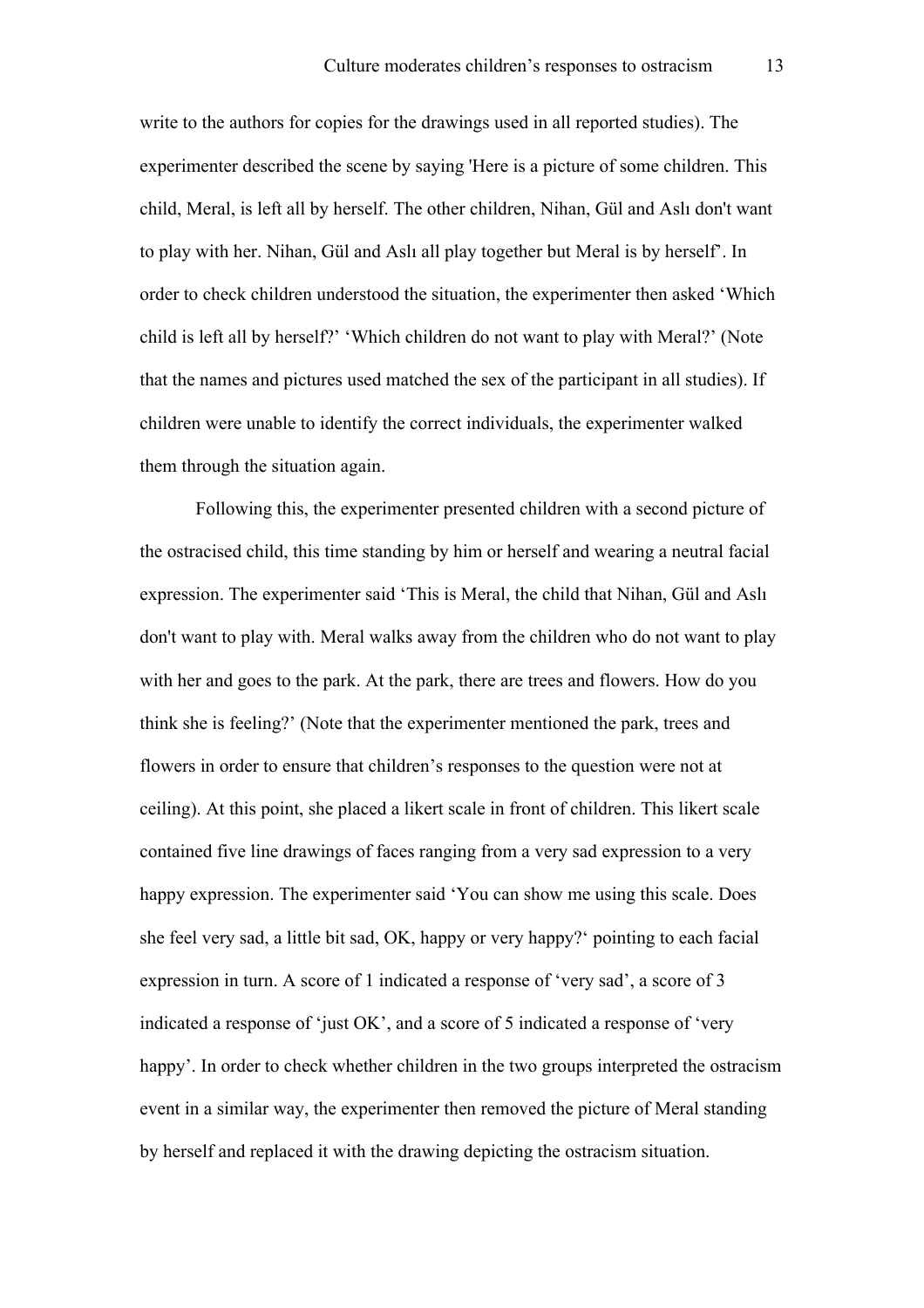Following this, she asked two closely related questions relating to children's understanding of the situation 'Why do you think she was left out?' (pointing to the ostracised child) and then 'Why do you think they don't want to play with her?' (pointing to the ostracising group).

Finally, to alleviate any negative feelings caused by the description of the ostracism situation, the experimenter showed children a 'happy ending' drawing in which the ostracised child was pictured surrounded by other children and told them that the previously ostracised child had met new friends.

#### **Results and Discussion**

An independent sample t-test showed that farmers' children  $(M = 3.37, SD =$ 1.43) estimated that the ostracised child felt significantly less sad than did herders' children ( $M = 2.33$ ,  $SD = .88$ ),  $t(58) = 3.37$ ,  $p = .001$ ,  $d = .88$  (note that here, and in the other reported studies, higher scores indicate less sadness, see Figure 1). Furthermore, when we examined whether these evaluations were significantly different from the neutral point of the scale (a score of 3), the ratings of farmers' children did not differ significantly from neutral  $t(29) = 1.41$ ,  $p = .17$ ,  $d = .37$ , but the herders' children judged the ostracised child to be feeling significantly sadder than neutral  $t(29) = -4.13$ ,  $p < .001$ ,  $d = 1.08$ .

In order to test whether these effects varied as a function of children's age and gender, we conducted a regression analysis with cultural group, children's age, gender and the relevant two-way interactions as predictors of participants' estimation of how sad the ostracised child was feeling. None of the variables emerged as significant predictors ( $\beta_{\text{age}} = -.17$ ,  $t(54)$ ) = -1.40,  $p = .17$ ,  $\beta_{\text{sex}} = -.20$ ,  $t(54) = -1.65$ ,  $p = .10$ ,  $\beta$ cultureXsex = .001,  $t(54)$  = .005,  $p = .99$ ,  $\beta$  cultureXage = .007,  $t(54)$  = .06,  $p = .95$ ) except cultural group replicating the above t-test result,  $\beta = .41$ ,  $t(54) = 3.44$ ,  $p = .001$ ,  $R^2 =$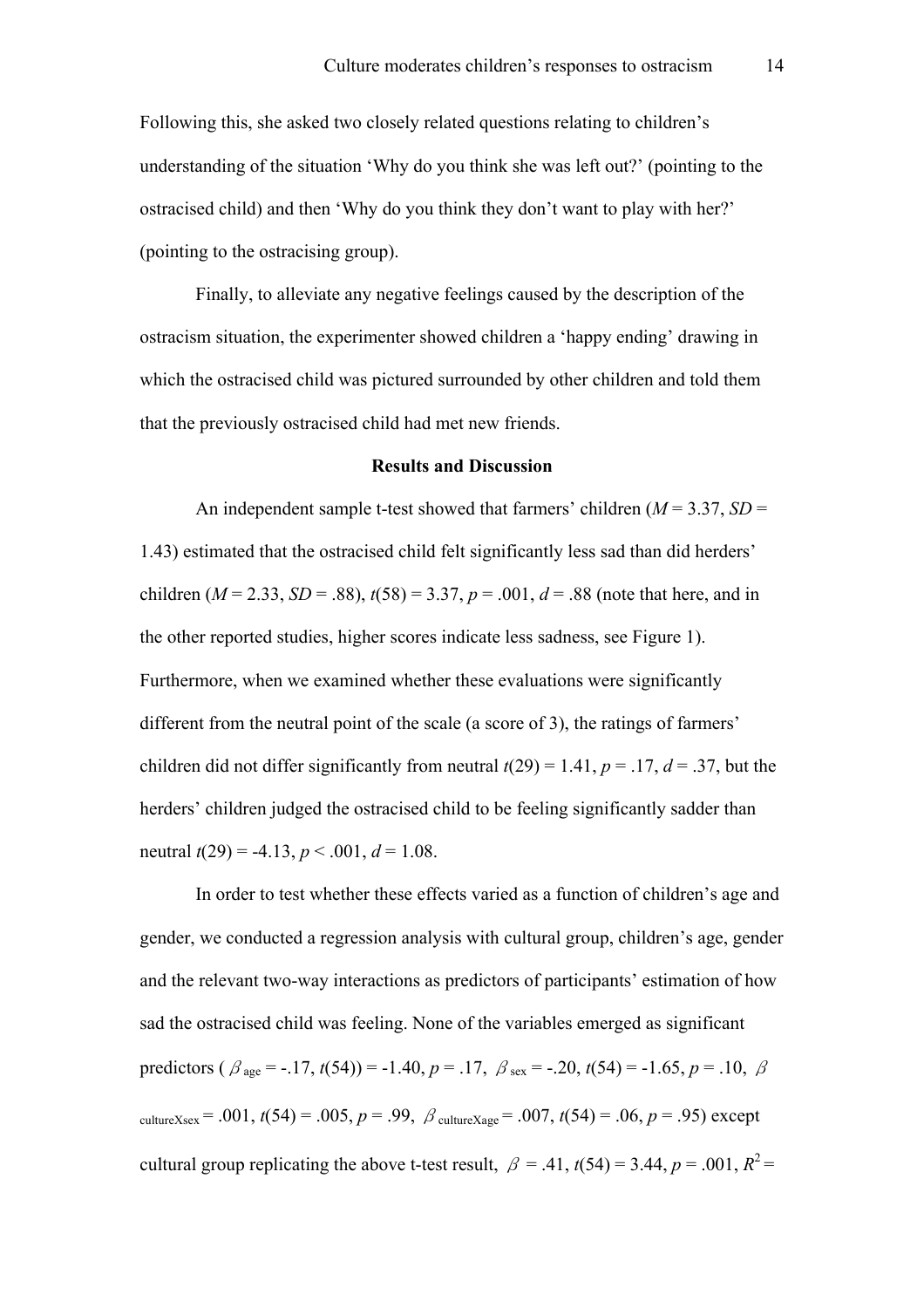.23, *F*(5, 54) = 3.24, *p* = .012.

Children living in the more socially interdependent community thus judged ostracism to be less painful than did children living in the more independent herding community and this pattern did not change as a function of age or gender. Children's interpretation of the event did not differ between the two cultural groups which rules out the possibility that the observed group differences are due to differences in how they interpreted the ostracism situation (see the Supplementary Materials). These results complement previous findings with adults by Pfundmair and colleagues (Pfundmair, Aydin et al., 2015; Pfundmaier, Graupmann et al., 2015) and Gardner et al. (2005, 2016) and extend them by demonstrating that cultural differences in responses to ostracism emerge early in development and occur in situations where individuals witness others' being ostracised.

#### **Study 1b**

An outstanding question relates to whether the results of Study 1a can be explained by a more general difference in responding between the two groups. It is possible, for example, that farmers' children may estimate others' mood to be less negative regardless of the cause of that negative mood. In order to investigate whether this was the case, we conducted another study in which participants were presented with a situation where the target individual was sad but for a non-social reason: they had fallen over and hurt their arm (thus experiencing physical rather than social pain). If the effects of interdependence are specific to social pain, then children from the two cultural groups ought not to differ in their estimates of how this individual feels.

#### **Method**

# **Participants**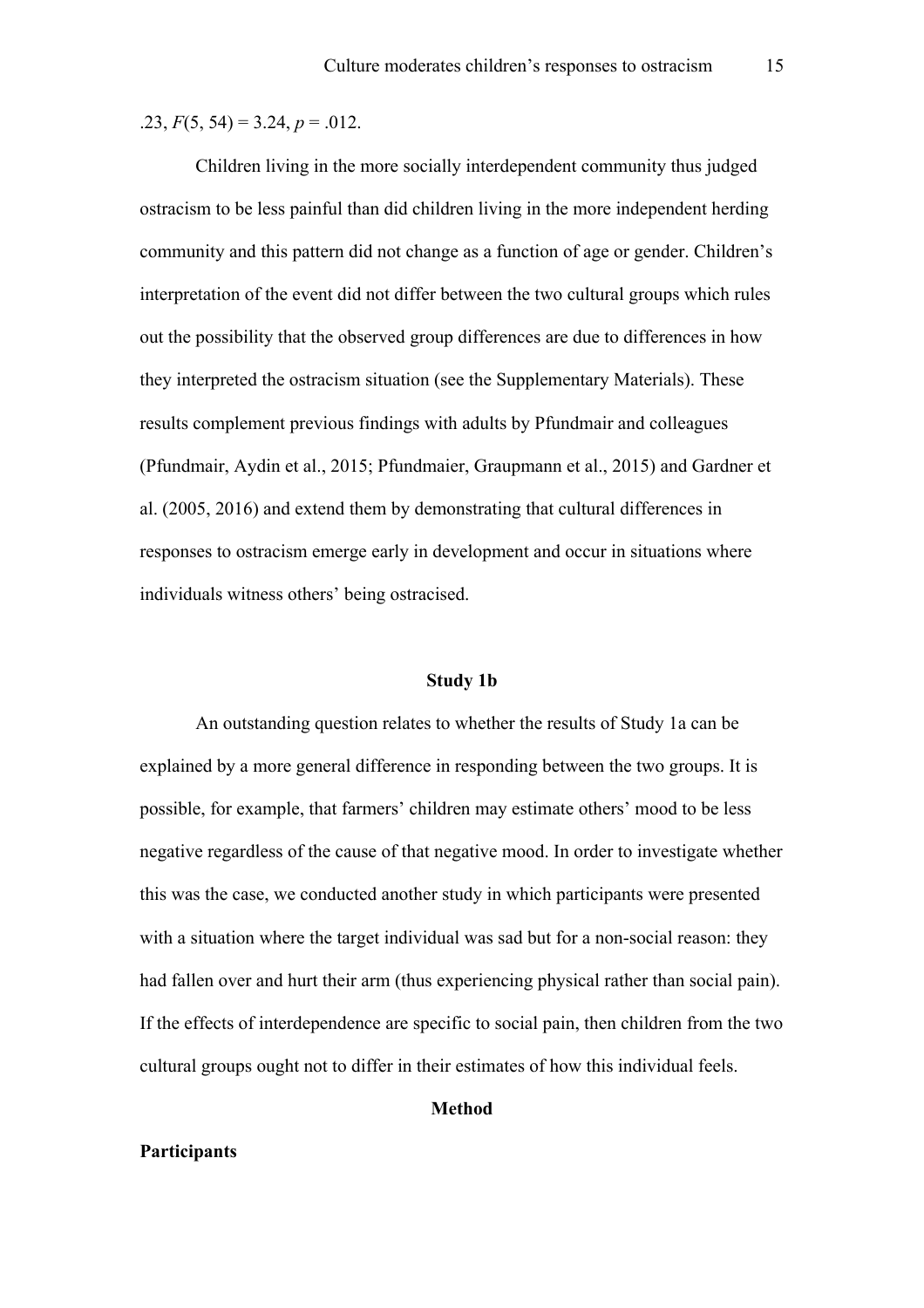Participants were the children of farmers and herders (*N*<sub>farmers</sub> = 25 (13 girls),  $N_{\text{herders}} = 26$  (12 girls), age:  $M_{\text{farmers}} = 5$  years, 10 months,  $M_{\text{herders}} = 5$  years, 9 months, range: 3 years, 7 months  $-7$  years, 6 months)<sup>2</sup>.

# **Procedure**

Participants were presented with a pictorial and verbal description of a child who, rather than being excluded from a group, fell over and hurt her or his arm. The experimenter described the picture by saying 'This is Meral. She fell down and hurt her arm' while pointing to the arm of the child in the picture. Following this, the experimenter presented children with a second picture depicting the same child wearing a neutral facial expression (identical to that used in Study 1a) and said 'Meral walks away from the place where she fell down and hurt her arm and goes to the park. At the park, there are trees and flowers. How do you think she is feeling?' The experimenter then presented children with the same 5-point scale as used in Study 1a and asked them to judge how they thought that child in the picture was feeling.

#### **Results and Discussion**

Results showed that that herders' children  $(M = 2.38, SD = .98)$  estimated that the child who hurt her arm felt sad at a similar level as did farmers' children (*M* = 2.56,  $SD = 1.83$ ),  $t(49) = .43$ ,  $p = .67$ ,  $d = .12$  (Figure 1). Farmers' children do not, therefore, estimate that individuals will feel less negative regardless of the situation. A regression analysis conducted with cultural group, child's age and gender and the relevant interaction terms to predict participants' evaluation of how sad the child felt did not reveal a significant model,  $R^2 = .13$ ,  $F(5, 45) = 1.31$ ,  $p = .28$ , indicating that the observed pattern remained similar for all children in both cultural groups regardless of their age or gender. These results suggest that the group differences observed in Study 1a in response to social pain do not extend to physical pain and rule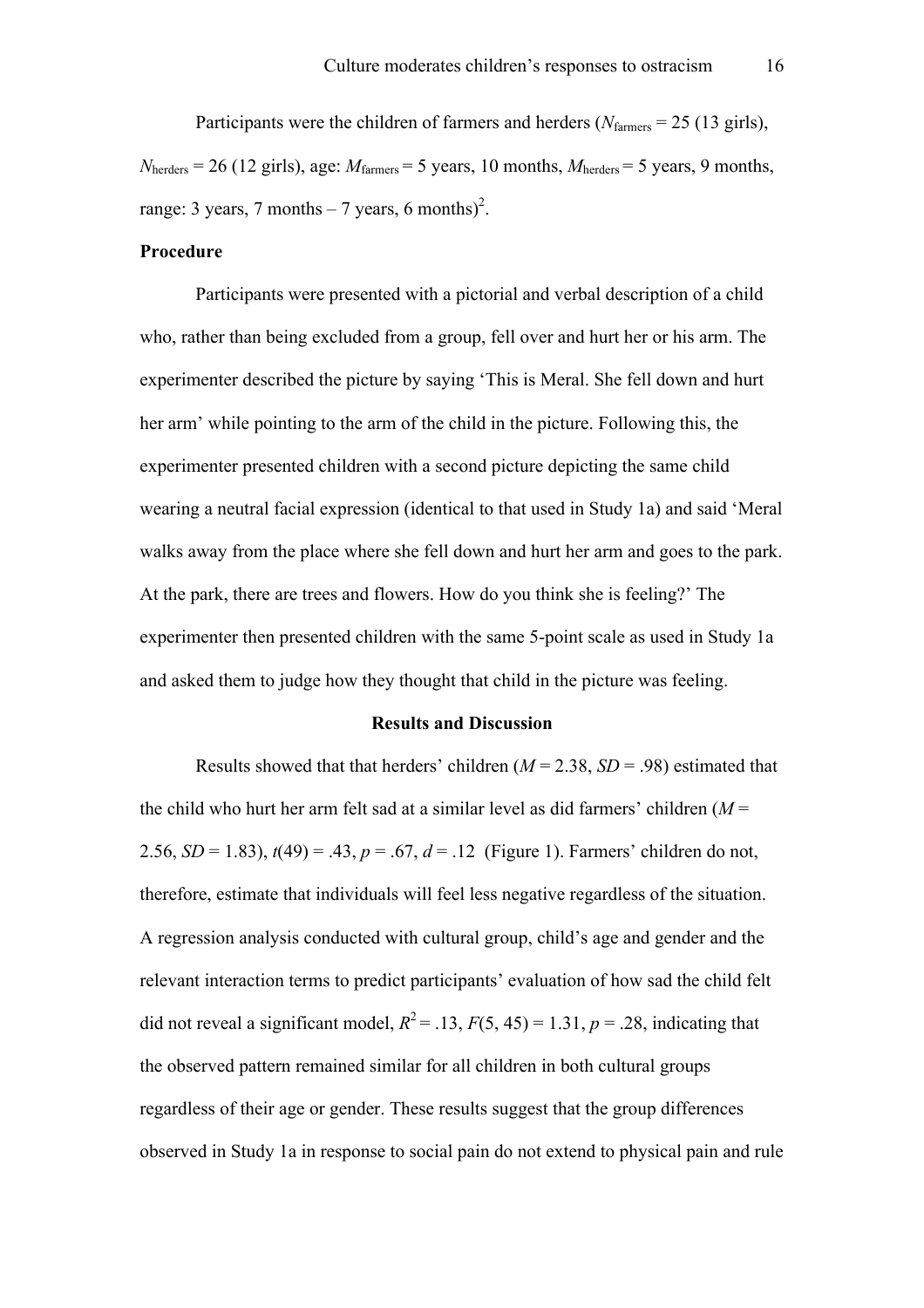out the possibility that herders' children have a generalized tendency to estimate the impact of all pain situations to be greater than do farmers' children.

# **Study 2**

Study 2 was designed to address three outstanding issues from Study 1a. First, Study 1a is, to our knowledge, the first demonstration that there are cultural differences in young children's estimates of the pain of ostracism. In consequence, in this study, we sought to replicate the finding that farmers' children estimate ostracism to be less painful than do herders' children. We thus presented a larger sample of children with the same ostracism situation as used in Study 1a, and asked them to estimate how the ostracised individual was feeling.

Second, Study 1a did not give any indication of how children's social environments might shape their responses to ostracism situations. In this study, we sought to investigate the importance of cultural transmission between parents and children. We reasoned that, if children learn how to relate to others partly from their parents, as previous research has suggested (Keller et al., 2006), then parents' level of social interdependence ought to predict their children's responses to social exclusion situations. We thus investigated the association between parents' self-descriptions (assessed by the Twenty Statements Test; Kuhn & McPartland, 1954) and their children's estimates of how the ostracised individual was feeling. We predicted that the more relationally parents defined themselves, the less painful their children would estimate ostracism to be.

Third, assessing parents' level of interdependence through the Twenty Statements Test also enabled us confirm that the two cultural groups actually differ in their levels of interdependence. In Study 1a, we assumed on the basis of previous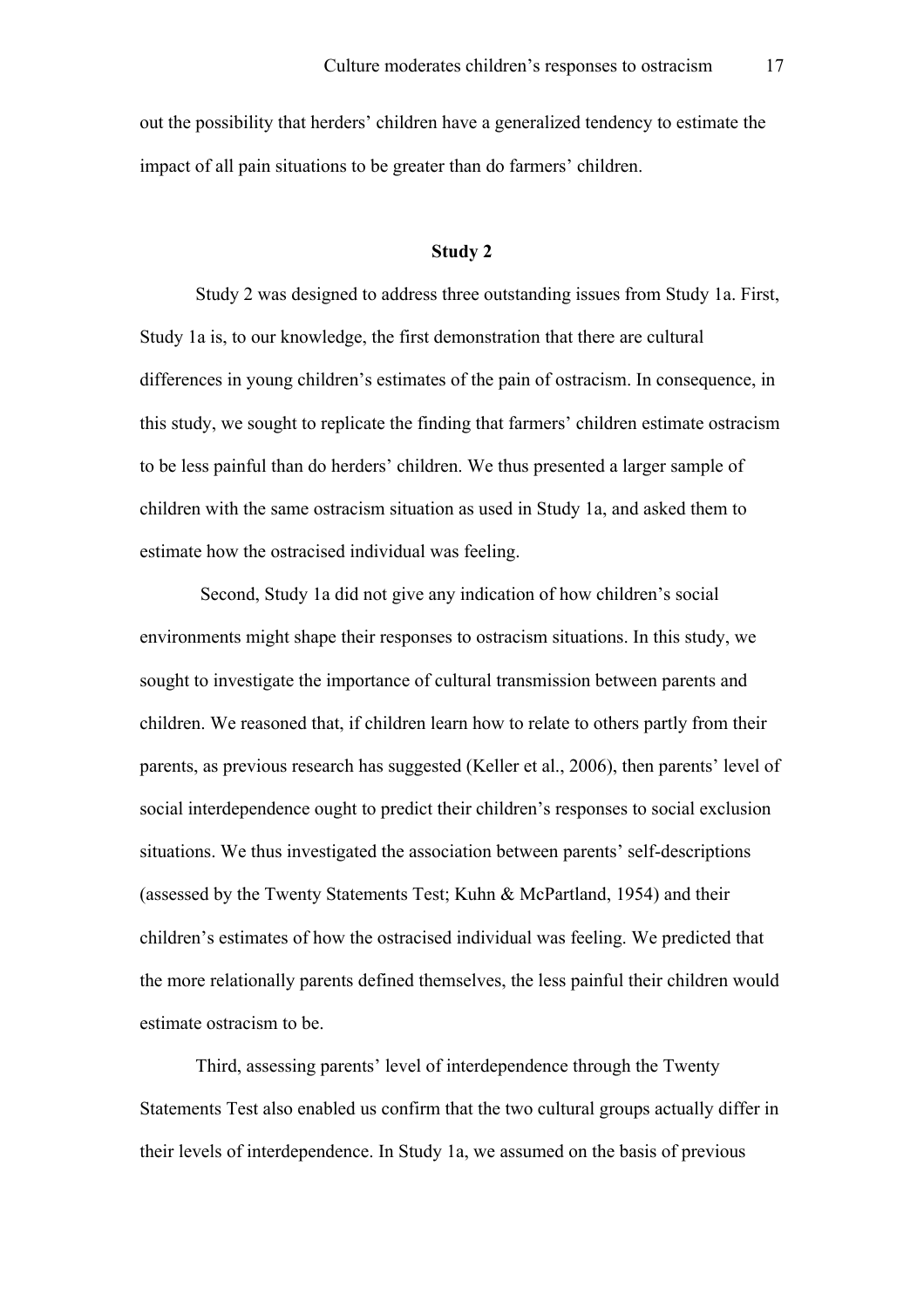research that farmers and herders differed along this dimension (Uskul et al., 2008, see also Barry, Child, & Bacon, 1959; Berry, 1967; Edgerton, 1965; Witkin & Berry, 1975) but we did not test it directly. We predicted that, when asked to describe themselves, parents from the farming communities would produce more interdependent self-descriptions than would parents from the herding communities.

# **Method**

#### **Participants**

In this study, participants were children of farmers  $(N = 54, 26$  girls) and herders ( $N = 49$ , 26 girls) of comparable ages ( $M_{\text{farmers}} = 5$  years and 9 months,  $M_{\text{herders}}$ ) = 5 years and 8 months, range: 3 years and 8 months to 8 years and 0 months) *and* their parents (either father or mother depending on availability) (farmers:  $N = 54$ , 27 mothers,  $M_{\text{age}} = 35.30$ ,  $SD = 7.33$ ; herders:  $N = 49$ , 28 mothers,  $M_{\text{age}} = 33.53$ ,  $SD =$  $(6.90)^3$ .

# **Procedure**

In the first phase, the child's mother or father was invited to complete the Twenty Statements Task (TST; Kuhn & McPartland, 1954). In the second phase, using the same materials and procedure as in Study 1a, the experimenter presented children with an ostracism situation and asked them to indicate how the ostracised child was feeling following the ostracism event. Once again, the experimenter finished the study by showing children the happy ending picture to alleviate any negative feelings.

## **Coding**

We coded participants' self-descriptions in the TST for independence and interdependence following the guidelines used by other researchers (e.g., Gardner et al., 2016). Interdependent self-descriptions were further coded as referring to either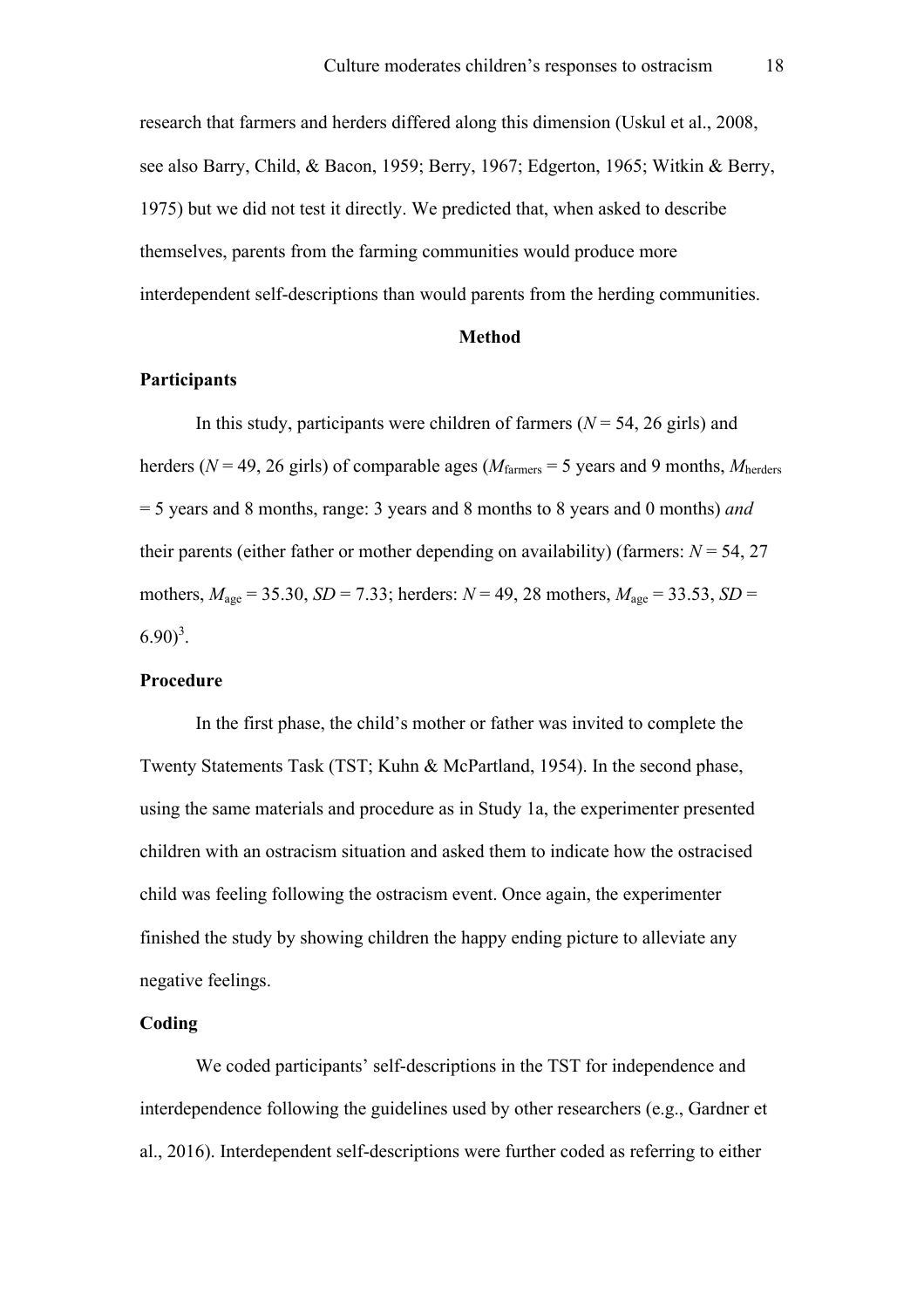relational or collective interdependence. Any self-description that referred to a trait, ability, preference or any other internal characteristic (e.g., I am an impatient person; I like sweet food; I don't enjoy talking) was coded as independent. Any self-description that referred to a role in a relationship (e.g., mother, daughter-in-law; married) or a relational characteristic (e.g., I am a worrier when it comes to my daughter; I am overprotective towards my child) was coded as relational interdependence. Finally, any self-description that referred to a group membership (e.g., Turkish, Muslim, football team fan, farmer) was coded as collective interdependence. A randomly selected 30% of these self-descriptions was coded by a second coder who was unaware of participants' cultural group membership. Coders agreed on 95% of the self-descriptions (kappa = .90). Disagreements were resolved by discussion. Children's responses to the ostracism situation were measured in the same way as in Study 1a.

#### **Results and Discussion**

#### **Parents' Responses on the Twenty Statements Test**

Overall herders ( $M = 9.86$ ,  $SD = 2.49$ ) generated a slightly higher number of self-descriptions than did farmers ( $M = 8.83$ ,  $SD = 2.95$ ) in the TST,  $t(101) = 1.89$ , *p* = .06, *d* = .38. An ANOVA with participant gender and cultural group as between subjects variables and the percentage of different types of parental self-descriptions as a within subjects variable demonstrated that participants generated self-descriptions mostly in the independence category  $(M = 60.12, SD = 16.79)$ , followed by the relational interdependence category ( $M = 33.83$ ,  $SD = 16.32$ ) and the collective interdependence category ( $M = 6.06$ ,  $SD = 10.08$ ),  $F(2,198) = 258.93$ ,  $p < .001$ ,  $\eta_p^2 =$ .72 (all post-hoc comparisons were significant at  $p < .001$ , *d*'s ranged between 1.59 and 3.90). A significant cultural group X type of self-description interaction, *F*(2,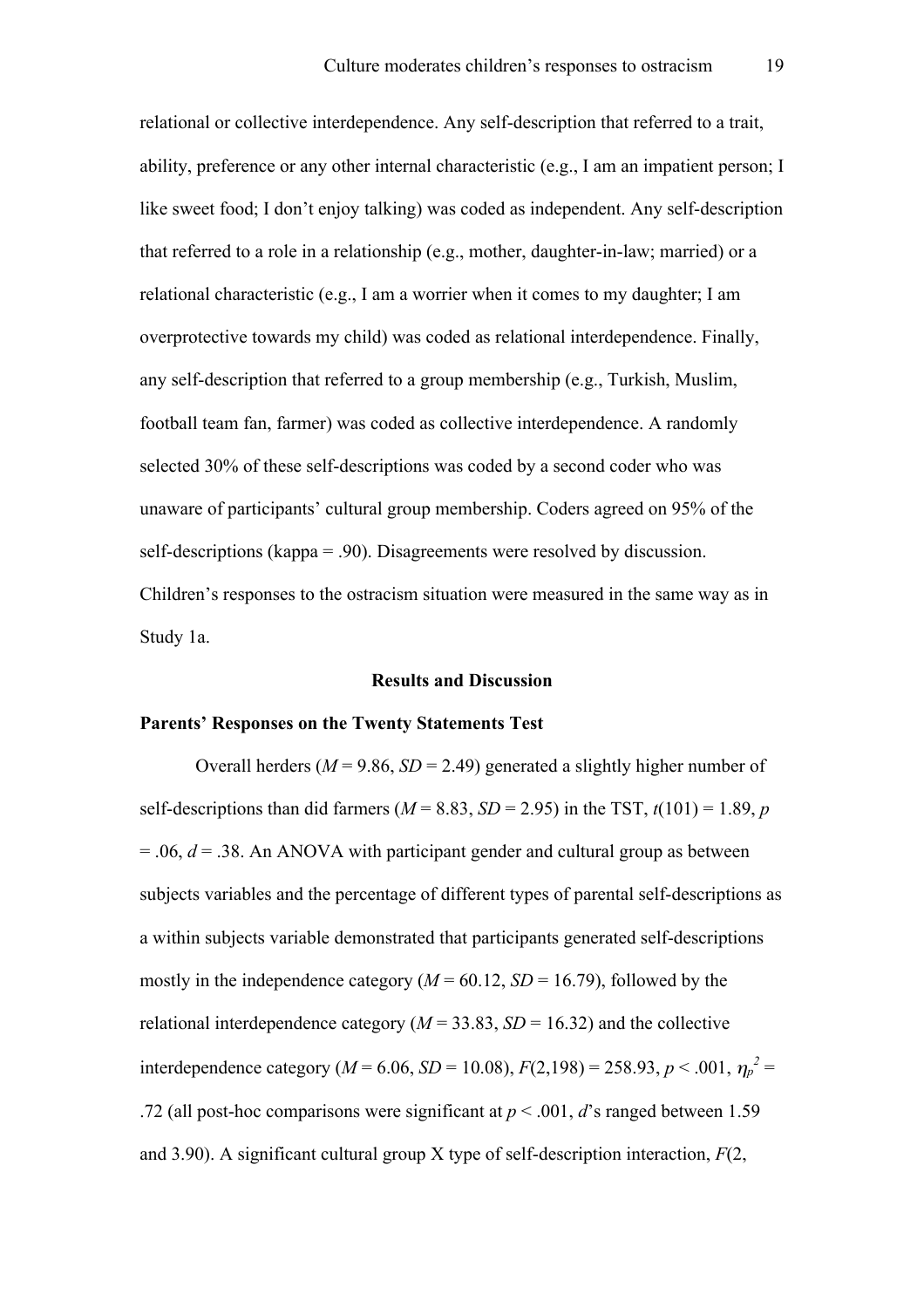198) = 8.23,  $p < .001$ ,  $\eta_p^2 = .077$ , showed that farmers ( $M = 39.02$ ,  $SD = 15.81$ ) generated a significantly greater proportion of relational self-descriptions than did herders (*M* = 28.11, *SD* = 15.04), *F*(1, 99) = 13.71, *p* < .001, *d* = .71. In contrast, herders generated a significantly greater proportion of independent ( $M = 63.84$ ,  $SD =$ 15.90) and collective ( $M = 8.05$ ,  $SD = 10.57$ ) self-descriptions than did farmers ( $M =$ 56.74,  $SD = 17.00$ ;  $M = 4.24$ ,  $SD = 9.35$ , respectively),  $F_{\text{independent}}(1, 99) = 4.05$ ,  $p =$ .047,  $d = 0.43$ ;  $F_{\text{collective}}(1, 99) = 6.33$ ,  $p = .013$ ,  $d = .38$ . This analysis confirms that, as expected, farmers defined themselves in more relational terms than did herders.

It is interesting to consider why herders defined themselves in more collective terms than did farmers (however note that the percentage of collective selfdescriptions was low in both groups). This is in line with our previous observations that herders in this region are commercialists and hence more likely to engage in interactions with different groups compared to farmers who are mainly producers for economic reasons (for more details see Uskul & Over, 2014). We reason that these differences in social interactions, shaped by economic demands that the two groups face, likely shape their self-descriptions. Moreover, this observation follows the entity model in independent cultures (herders in this case), namely that in-group membership is likely to be based on group categories in independent cultural contexts, and the network model in interdependent cultures (farmers in this case), namely that in-group membership is likely to be based on personal relationships in interdependent cultural contexts (Yuki, 2003).

Finally, a significant participant sex X type of self-description X cultural group interaction,  $F(2, 198) = 4.39$ ,  $p = .014$ ,  $\eta_p^2 = .042$ , revealed that both men and women in the two groups generated the three types of self-descriptions in the general pattern described above (all *p*s < .001), except that men in the farming community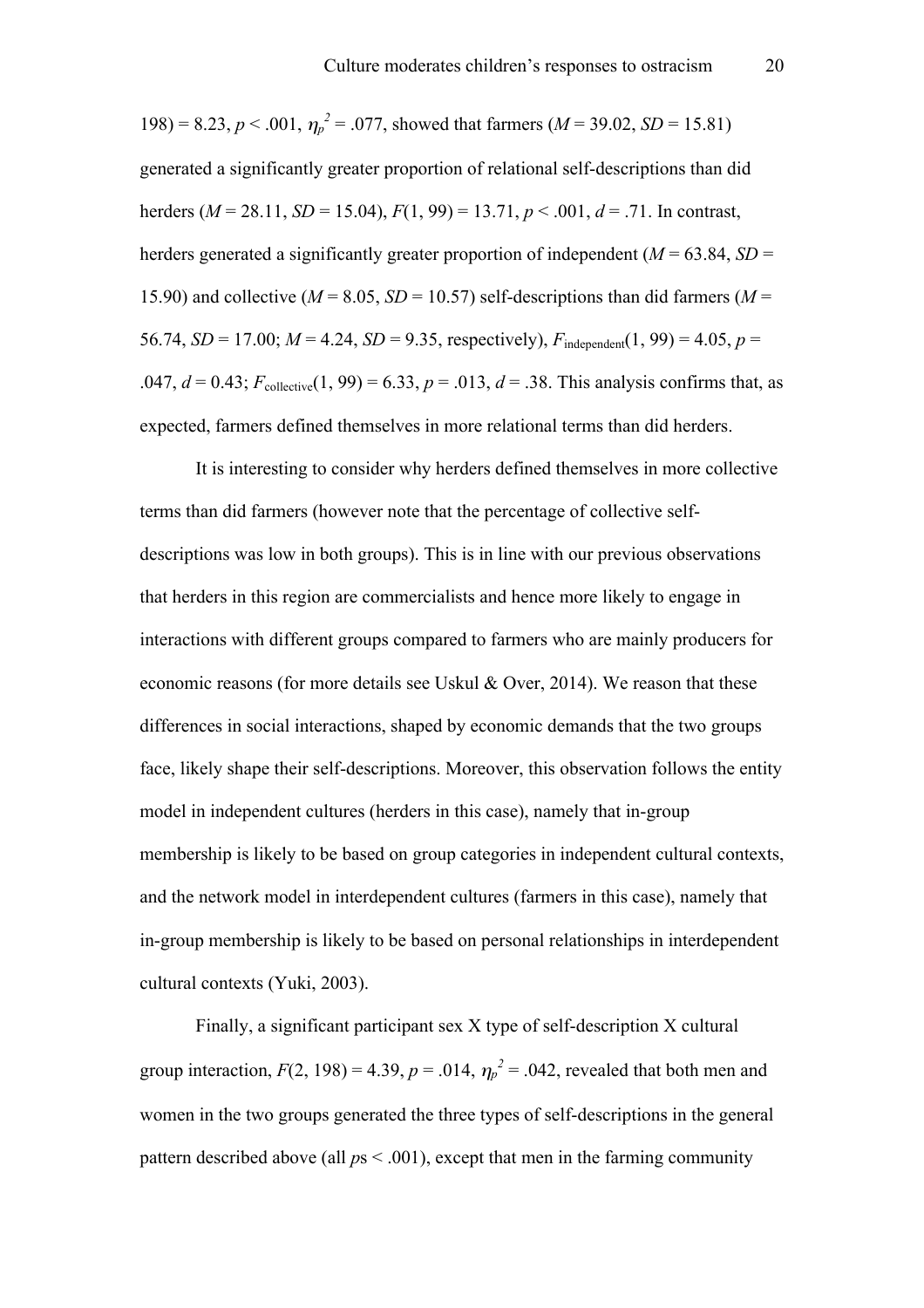generated comparable number of independent and relational self-descriptions, *p* = .22,  $d = -0.27$ .

#### **Children's Responses to the Ostracism Situation**

An independent sample t-test replicated the finding observed in Study 1a, with farmers' children estimating that the ostracised child felt significantly less sad (*M* = 2.61, *SD* = 1.46) than did herders' children  $(M = 1.67, SD = .72)$ ,  $t(101) = 4.07$ ,  $p =$ .001,  $d = 0.82$  (see Figure 1). Furthermore, when we examined whether these evaluations were significantly different from the neutral point of the scale (again, a score of 3), the ratings of herders' children judged the ostracised child to be feeling significantly sadder than neutral,  $t(48) = -12.93$ ,  $p < .001$ ,  $d = 1.23$ , whereas farmers' children differed only marginally significantly from neutral,  $t(53) = 1.96$ ,  $p = .06$ ,  $d =$ .38.

In order to test whether these effects varied as a function of children's age and gender, we conducted a regression analysis with cultural group, and children's age and gender and the relevant two-way interactions as predictors of the children's estimation of how sad the child in the story felt. Once again, none of the variables emerged as a significant predictor ( $\beta_{\text{age}} = .08$ ,  $t(97) = .87$ ,  $p = .39$ ,  $\beta_{\text{sex}} = -.14$ ,  $t(97) = -$ 1.47,  $p = 0.14$ ,  $\beta_{\text{cultureXsex}} = -0.06$ ,  $t(97) = -0.60$ ,  $p = 0.55$ ,  $\beta_{\text{cultureXage}} = 0.062$ ,  $t(97) = 0.66$ ,  $p = 0.62$ .51) except cultural group replicating the above t-test result,  $\beta = 0.37$ ,  $t(97) = 3.98$ ,  $p <$  $.001, R<sup>2</sup> = .18, F(5, 97) = 4.21, p = .002.$ 

# **The Mediating Role of Parents' Self-Descriptions in Cultural Differences in Children's Responses to the Ostracism Situation**

Finally, to examine whether parents' level of social interdependence as inferred from their self-descriptions in the TST can account for the observed group differences in children's responses to ostracism situations, we performed a mediation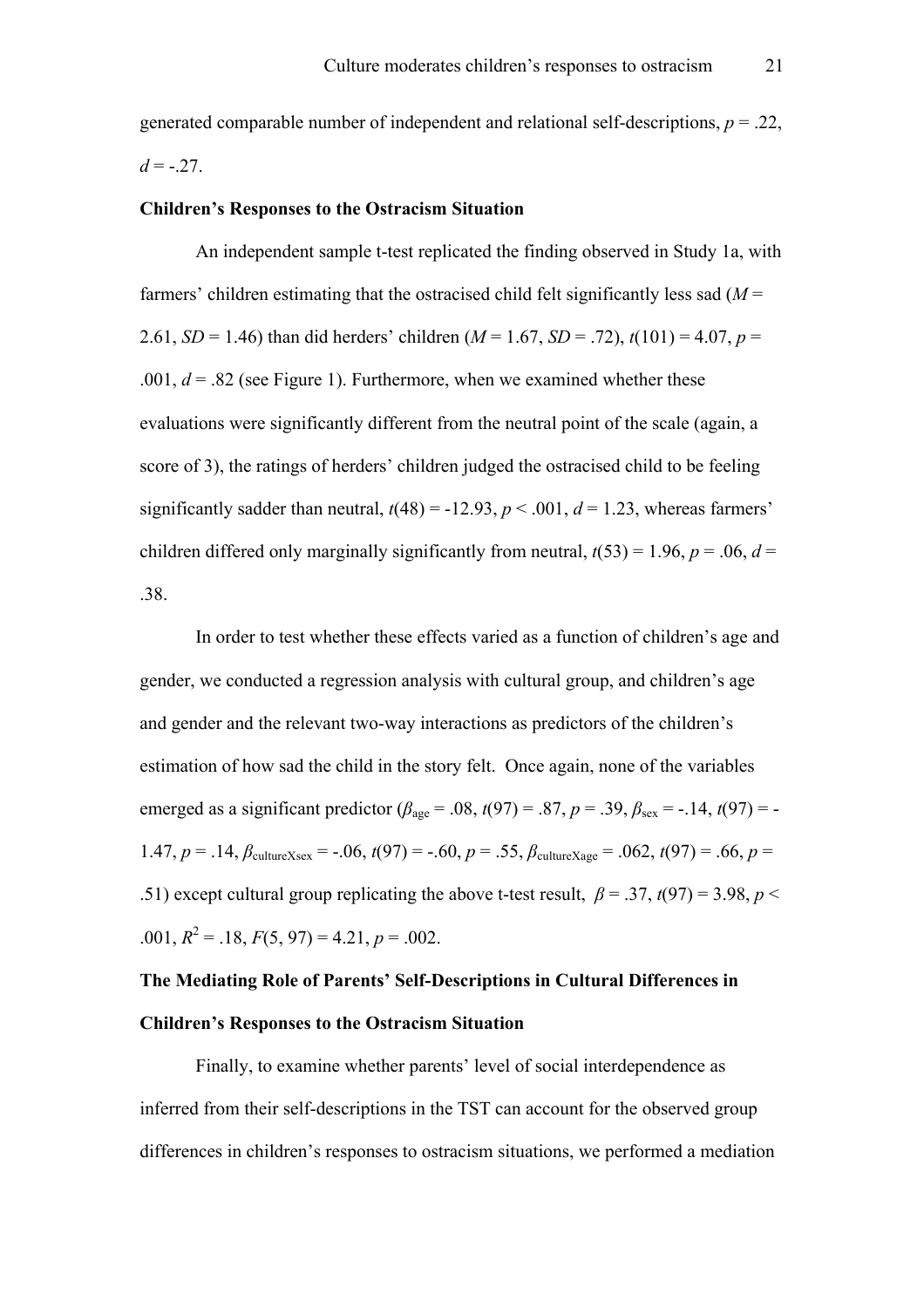analysis following the procedure outlined in Hayes (2013, model 4; see Figure 2). Cultural group served as predictor variable (1: farmers, -1: herders) and the estimate of how the ostracized child would feel in the ostracism situation served as outcome variable. As mediator variable, we used the proportion of relational self-descriptions generated by parents only, as the proportion of collective self-descriptions generated by parents, as this did not emerge as a significant predictor of children's estimates of how the ostracized child would feel,  $\beta = -.04$ ,  $t(101) = -.37$ ,  $p = .71$ . All continuous variables were standardized prior to analysis in order to obtain standardized coefficients (see Friedrich, 1982). We generated 95% bias-corrected bootstrap confidence intervals using 10000 bootstrap samples.

A regression analysis controlling for the percentage of relational selfdescriptions generated by parents showed that cultural group has an indirect effect on children's estimate of how sad the ostracized child would feel via parents' level of social interdependence defined by the percentage of relational self-descriptions generated by them,  $B = -.15$ ,  $SE = .09$ ,  $CI<sub>95%</sub> = -.39$  to  $-.008$ . This findings indicates that parents' level of relational interdependence was a significant mediator of the association between cultural group and children's estimate of how the target child was feeling following ostracism and helps highlight the importance of cultural transmission between parents and children in shaping children's responses to ostracism situation.

#### **Study 3**

In Study 3, we investigate the mechanism by which cultural differences in interdependence lead to differences in children's estimates of the pain of ostracism. If interdependence provides a protective buffer against the negative effects of ostracism,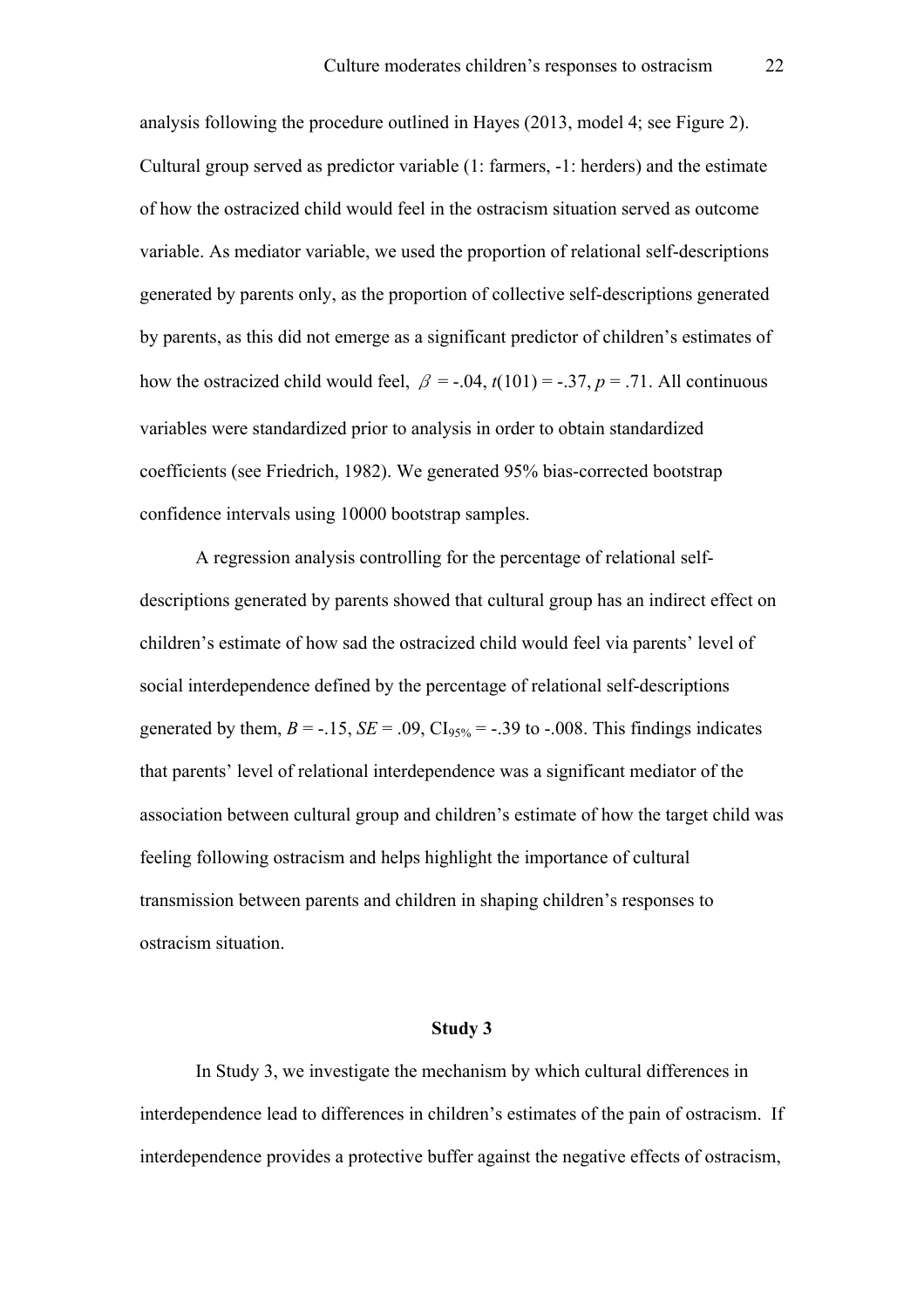as has been suggested by previous research (Gardner et al., 2016; Pfundmair, Aydin et al., 2015; Ren et al., 2014), then the relationship between cultural group and the estimated pain of ostracism should be mediated by the tendency to anticipate the ostracized individual seeking social support. Thus, in this study, we presented children with the same ostracism situation that we used in Studies 1a and 2, and asked them what they thought the ostracized child would do to make him/herself feel better. We predicted that children from the interdependent farming community should be significantly more likely to think that the ostracized child would seek social support by playing with their friends, rather than by engaging in a non-social strategy such as playing with a toy. Furthermore, we predicted that the tendency to do so would mediate the relationship between cultural group and the estimated pain of ostracism.

In this study, we also measured children's own conception of their interdependence to further test our assumption that members of the farming communities are more interdependent than are members of the herding communities. In order to do this, we used a task originally developed by Kitayama and colleagues (2009) and adapted by Keller and colleagues (e.g., Rübeling et al., 2011). In this task, we asked children to draw a picture of themselves and their friend. Following the general lead of Song et al. (2015), we predicted that children from the interdependent farming community would draw themselves and their friend standing significantly closer together, reflecting the relational closeness within interdependent communities. Following Kitayama et al. (2009) and Rübeling et al. (2001), we further predicted that children from the interdependent farming community would draw themselves relatively small compared to their friend. We asked children to draw themselves and their friend (and not, for example, their family members) because the ostracism situation depicted in our task showed ostracism between peers. We reasoned that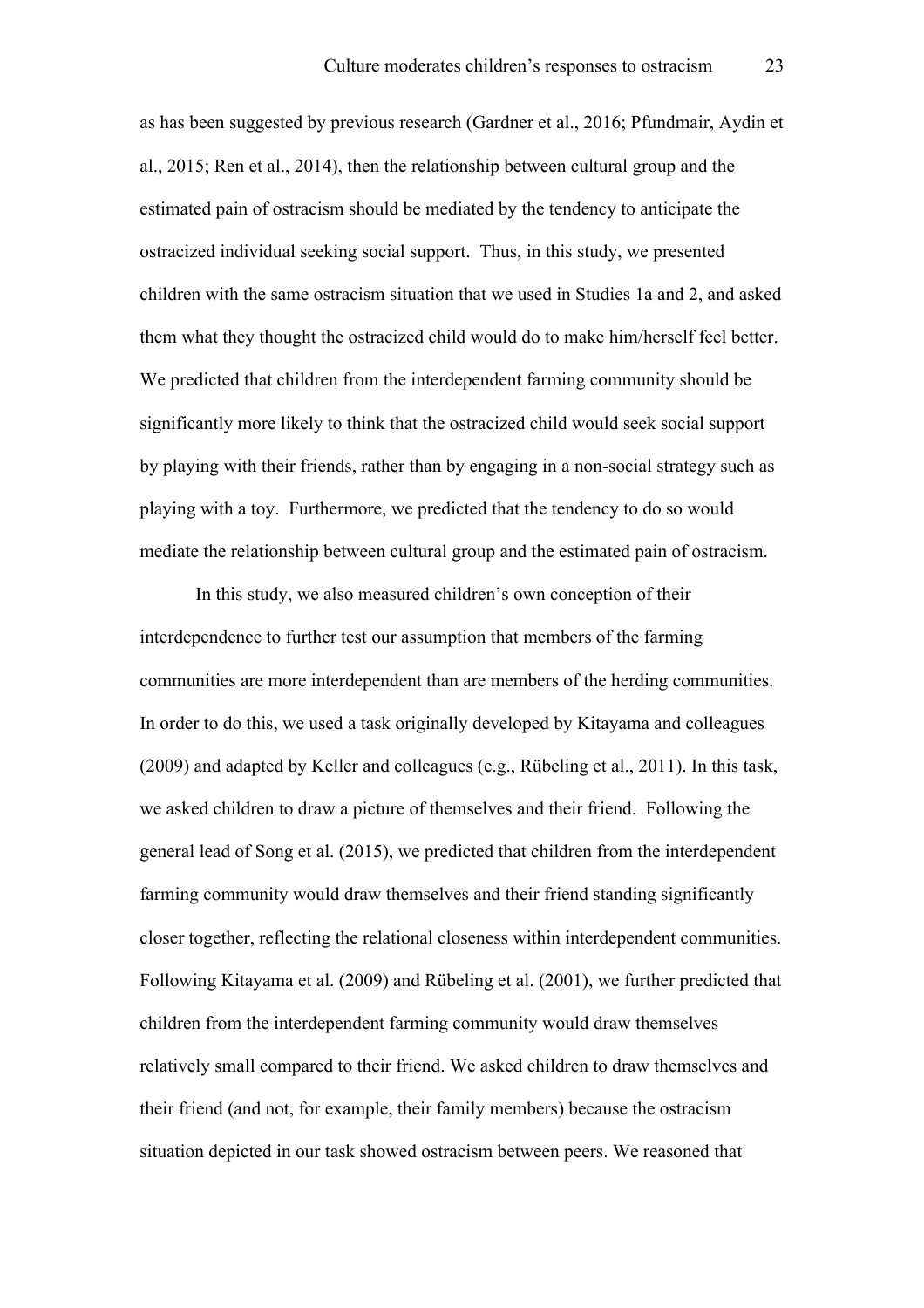having interdependent ties with similar others (friends) would be particularly likely to act as a buffer against the pain associated with this situation.

Finally, we wanted to check that any differences in children's responses could not be explained by differences in how frequently ostracism occurred within the two cultural groups. The young age of our participants meant that we could not ask them directly for an estimate of how frequently the type of situation depicted in our stimuli occurred. Instead, we showed the drawing of the ostracism situation to children's parents and asked them how often situations like the one depicted occurred among children of their acquaintance.

# **Participants**

Sixty farmers' children (29 girls) and 60 herders' children (30 girls) with comparable ages ( $M_{\text{farmers}} = 6$  years and 6 months,  $M_{\text{herders}} = 6$  years and 3 months, range: 4 years 10 months to 8 years 7 months) *and* their parents (either father or mother depending on availability) (farmers:  $N = 60$ , 50 mothers,  $M_{\text{age}} = 36.10$ ,  $SD =$ 12.41; herders:  $N = 60$ , 36 mothers,  $M_{\text{age}} = 36.45$ ,  $SD = 9.47$ ) participated in this study.<sup>4</sup>

# **Materials**

The materials required for the description of the ostracism situation and the task in which children estimated how sad the ostracised individual was feeling were identical to the ones used in our previous studies. For the drawing task, children were given an A5 piece of paper and a lead pencil.

# **Procedure**

**Children**. Children were first asked to complete the drawing task. The experimenter presented the child with an A5 piece of paper in landscape orientation and invited the child to draw by saying 'It's time to draw. Draw a picture of you and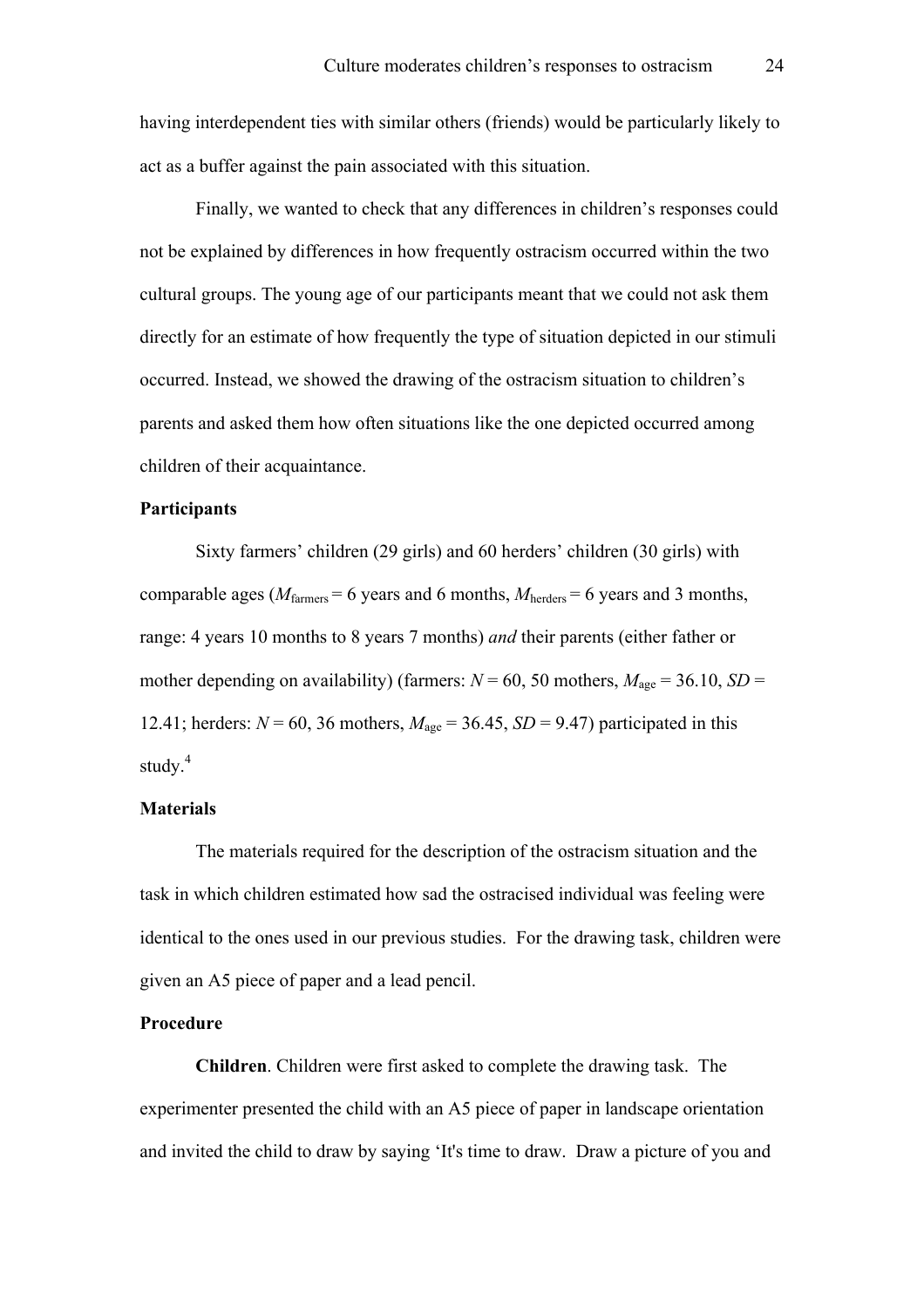your friend'. If the child did not begin to draw or drew something irrelevant, the experimenter repeated their request. Once the child had finished his or her drawing, the experimenter asked the child to confirm which of the individuals depicted was them and marked it with a small cross for coding purposes.

Next, the experimenter placed the depiction of the ostracism situation in front of the child and described it to him or her in the same way as in the previous studies. After checking the child understood the situation, the experimenter removed this picture and placed the picture of the ostracized individual looking sad in front of the child. The experimenter then explained to the child that 'The children who exclude Meral all leave. Meral feels sad because she is left by herself.' In order to capture the richness of children's responses, the experimenter then asked an open-ended question: 'What do you think Meral will do to try and make herself feel better?' allowing children to respond as they wished. If the child did not respond, the experimenter prompted him or her by repeating the question. Regardless of how children responded to this question, the experimenter went on to ask the question in a forced choice manner. This was done in order to maximize the chance that the young participants would give a meaningful response and thus increase the power for our analyses. The experimenter asked 'You know what? Meral has two choices. What do you think Meral will do to try and make herself feel better – will she find some friends to play with or will she play with her favourite toy?' Once again, it the child did not answer, the experimenter repeated the question. Following this, the experimenter removed the picture of Meral looking sad and told children 'So after Meral was left out, she played with her favourite toy/played with her friends' [repeating whichever answer children gave]. The experimenter then asked children as in the previous studies 'How do you think she feels now? You can show me using this scale. Does she feel very sad? A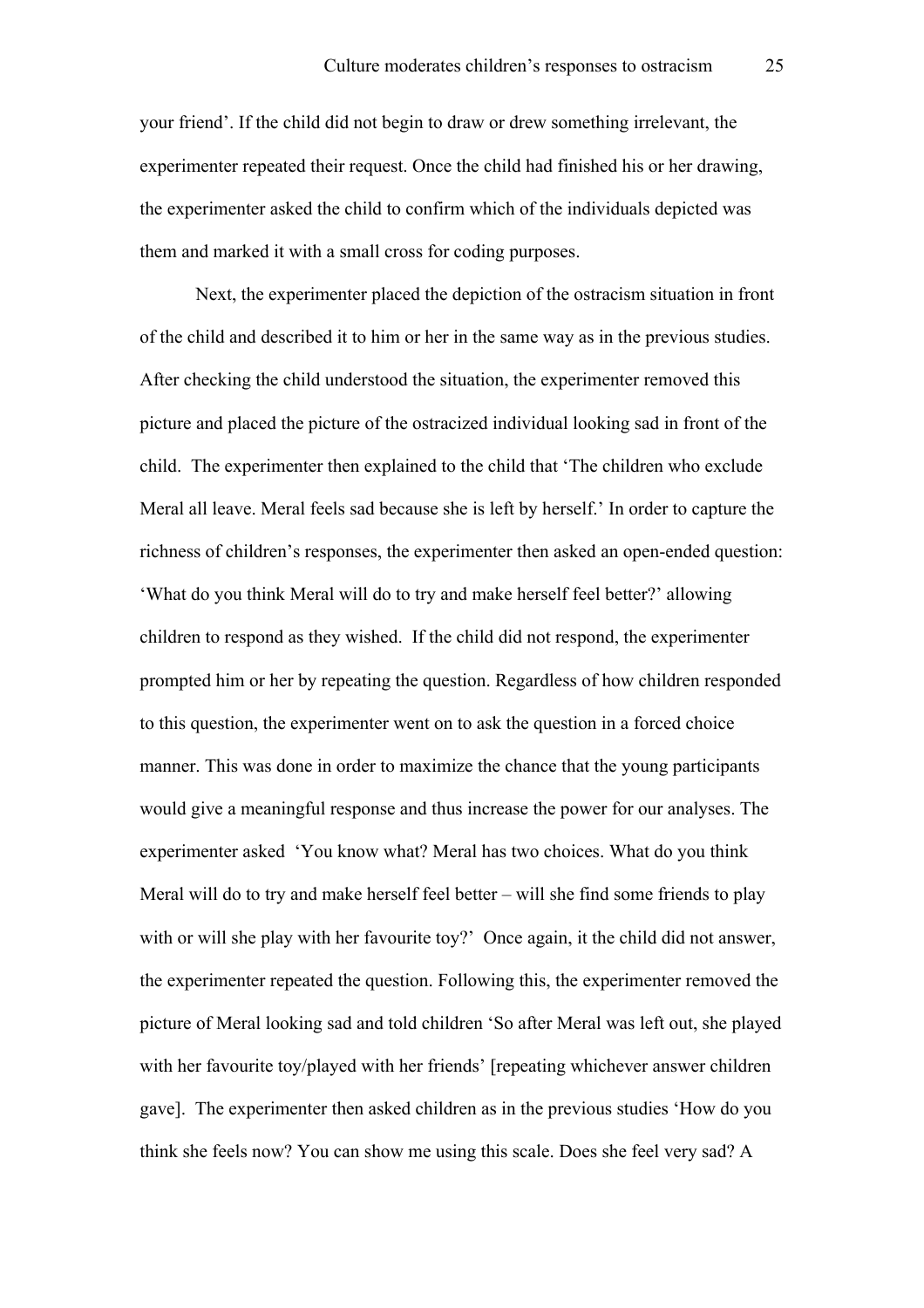little bit sad? Ok? Happy? Or very happy? [pointing at each mark on the scale in turn]. As before, if the child did not respond, the experimenter asked him or her again. Finally, the experimenter removed the scale and placed the depiction of the ostracism situation in front of children again and said 'Now look at this picture again. Do you think Meral (pointing at the ostracized child) and the children on the right (pointing to the group of children) know each other or not? If the child did not respond, the experimenter asked a second time. This was done to check that the children from the two cultural groups interpreted the relationship between the individuals involved in ostracism situation in similar ways. As in the previous studies, the procedure always ended with the 'happy ending' scenario.

Parents. In addition to completing a demographic questionnaire, children's parents were asked a question about how frequently ostracism situations, such as those depicted in the picture we had shown their children, occurred for children in their community. The experimenter showed parents the depiction of the ostracism situation (with either boys or girls depending on the gender of their child) and asked them 'Based on your observations how frequently do you think children encounter situations like this one?' Parents were asked to respond on a five-point likert scale (ranging from 1 – not at all common/never happens to 5 extremely common/happens all the time).

#### **Counterbalancing**

The order in which the two forced choice options were given was counterbalanced such that half of children in each cultural group were given the option of playing with a favourite toy first and half of children were given the option of playing with friends first. The order in which the two response options were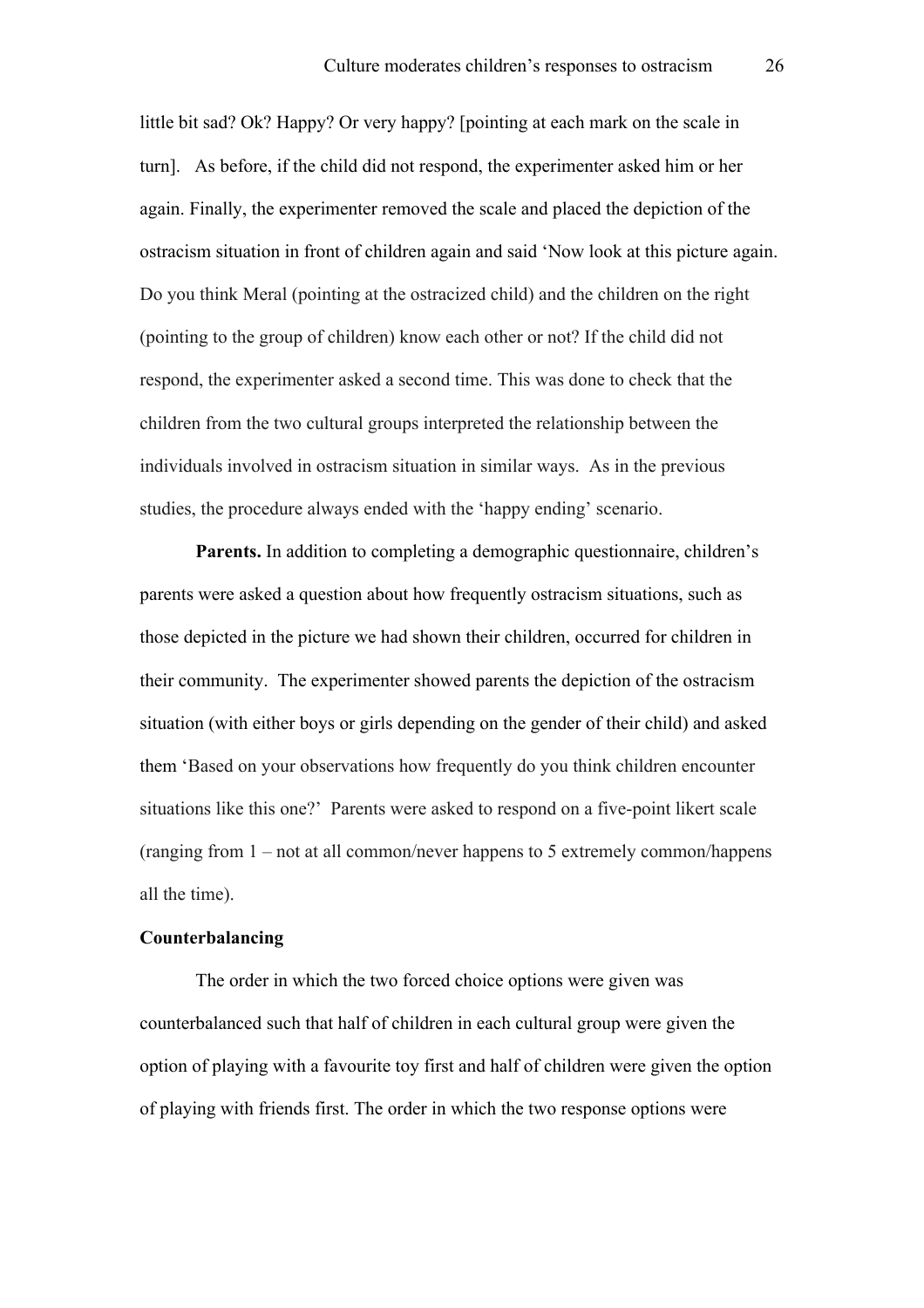presented did not interact with any of the findings presented below, hence we do not discuss this variable further.

#### **Coding**

Children's responses to the question about how sad the ostracized child was feeling were coded live by the experimenter. Children's responses to the open-ended question about what they thought the ostracized child would do to try to make her/himself feel better were transcribed by the experimenter and later coded into two general categories – social and non-social. The non-social category included responses such as 'she should play with her toys', 'she should watch a movie', 'he should go home and sleep', or 'draw a picture'. The social category includes responses such as 'find different friends to play' and 'play with his other friends'. A minority of participants ( $N_{\text{farmers}} = 7$ ,  $N_{\text{herders}} = 10$ ) responded in ways that did not fall clearly into either category. Responses of this nature referred to seeking support from their immediate family such as their parents or siblings rather than from peers and examples in which children failed to give a clear answer (e.g., saying s/he should play) or gave no answer at all (e.g., saying they didn't know). A second coder who was unaware of the study hypotheses and children's cultural group membership coded these open-ended responses. There was perfect overlap between the codings of both of the coders (kappa  $= 1$ ).

Children's responses to the forced choice question were coded live by the experimenter. Part of our motivation for collecting both open-ended and forced choice responses on what participants thought the ostracized child would do was to ensure that we were not missing a large number of possible responses in our forced choice options. As the coding of the open-ended responses show, the majority of responses (86%) were codable into the same categories as our forced choice options.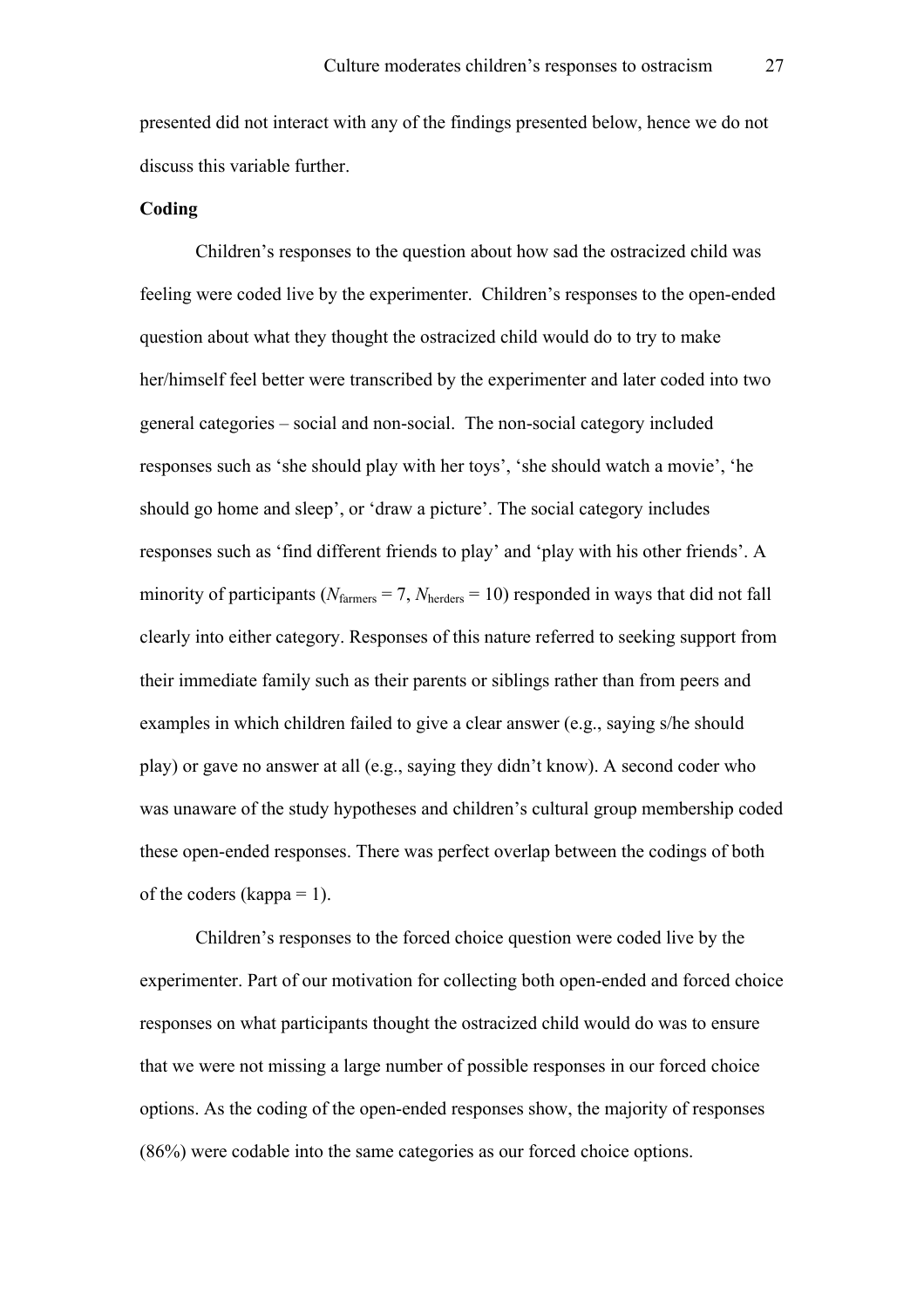Children's drawings were coded by two raters who were unaware of the study hypotheses of the study and participants' cultural group membership. Following Song et al. (2015), the distance between children's depiction of themselves and their friend was coded in millimetres along the horizontal axis. If children drew themselves with more than one friend, we coded the mean distance between themselves and the other individuals in millimetres. For the relative size of the self and the friend, the rater drew rectangular boxes around the figures such that the four sides of these boxes touched the furthest extent of the drawings in each direction. The area of these boxes was then calculated and the area of the drawing of the friend (or the average size of the friends if there was more than one) was subtracted from the area of the drawing of the self. The correlations between the two coders' scores ranged between  $r(67) = .86$ and  $r(90) = .996$  for the three measures we analyzed below (self size, relative selfsize, and distance between self and friends).

#### **Results and Discussion**

#### **Children's Own Conception of Interdependence**

We excluded drawings by two children who were mistakenly given a different size of paper (A4) to draw on than were the rest of children (who received A5 size paper). The analyses below do not include drawings by all children because some failed to draw a figure depicting either themselves ( $n_{\text{farmers}} = 5$ ,  $n_{\text{farmers}} = 9$ ) or a friend  $(n<sub>farmers</sub> = 18, n<sub>farmers</sub> = 11)$  or both themselves and a friend  $(n<sub>farmers</sub> = 7, n<sub>farmers</sub> = 6)$ . The number of farmers' and herders' children whose drawings were excluded due to absence of a self figure or an other figure was comparable  $(X^2(1, N = 118) = .57, p =$ .45,  $\varphi = -0.07$ ;  $X^2(1, N = 118) = 1.96$ ,  $p = .16$ ,  $\varphi = .13$ , respectively).

Our analysis of the distance between the children's depiction of themselves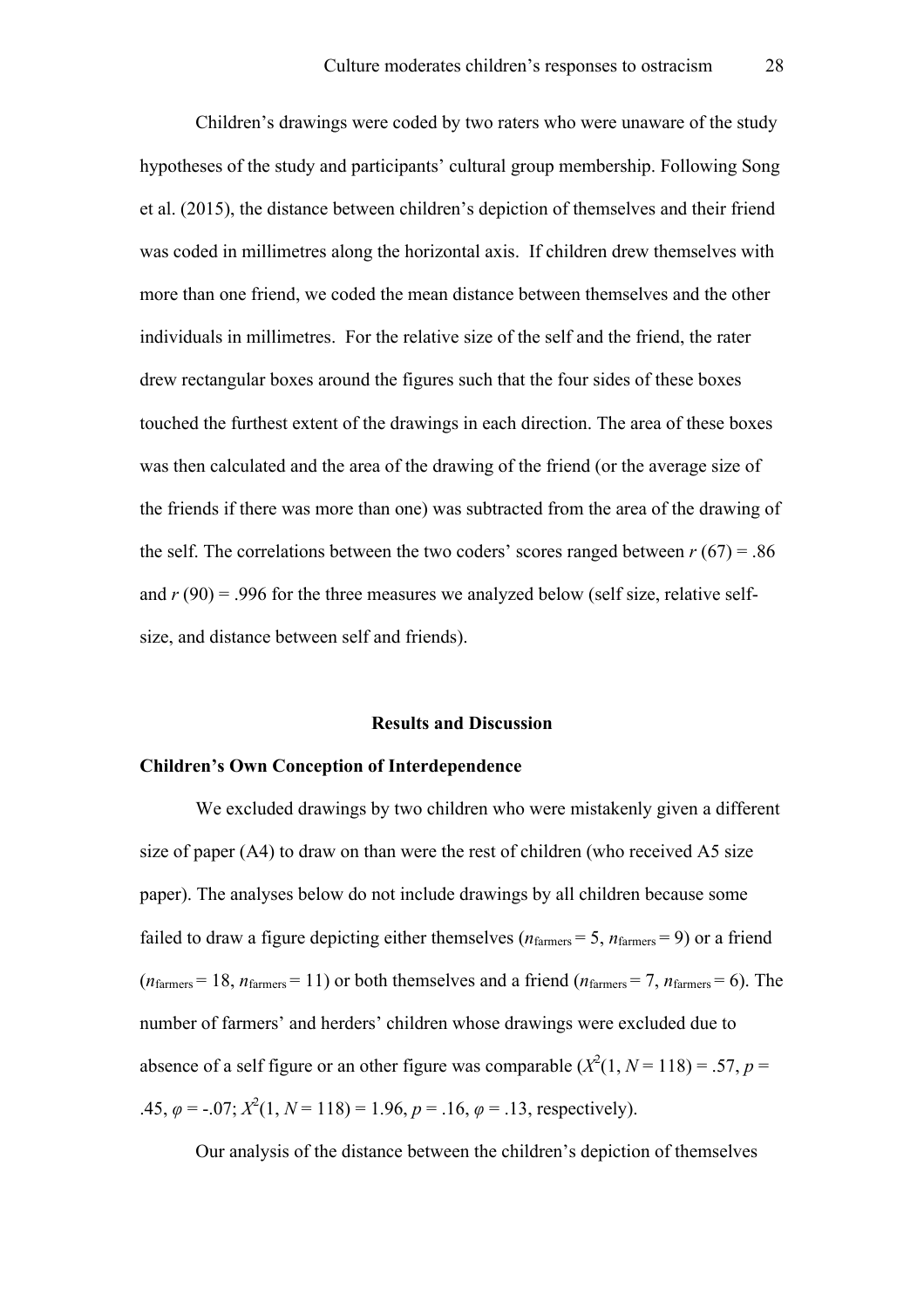and their friend(s) revealed that, as predicted, farmers' children  $(M = 23.87, SD =$ 16.99) drew themselves significantly closer to their friends than did herders' children  $(M = 40.00, SD = 34.09)$ ,  $t(53) = -2.34$ ,  $p = .02$ ,  $d = .60$ . Farmers' children  $(M = 10.00)$ 1940.80, *SD* = 2041.81) also tended to draw themselves smaller than did herders' children  $(M = 2834.21, SD = 2930.39)$ , but this difference was not statistically significant,  $t(88) = -1.69$ ,  $p = .09$ ,  $d = -0.35$ . The size of the self relative to the mean size of friends did not differ between the two groups,  $t(66) = .89$ ,  $p = .38$ ,  $d = -.20$ . None of the indices of interdependence assessed using this drawing task was associated significantly with children's responses to the ostracism situation or how the ostracized child would do to make her/himself feel better.

# **Children's Estimates of How the Ostracized Individual Would React**

In their open-ended responses, somewhat more farmers'  $(N = 24)$  than herders'  $(N = 13)$  children reported that the ostracized child would engage in a social activity (e.g., playing with other children) to make him/herself feel better, and fewer farmers' ( $N = 29$ ) than herders' ( $N = 37$ ) children reported that s/he would engage in a non-social activity (e.g., playing with a toy),  $X^2(2, N = 120) = 4.77, p = .092, \varphi =$ .199. This pattern was repeated in responses to the forced choice question; significantly more farmers ( $N = 35$ ) than herders' ( $N = 23$ ) children reported that the ostracized child would find other friends to play with, and fewer farmers'  $(N = 25)$ than herders' ( $N = 37$ ) children reported that s/he would play with his/her favorite toy, *X* 2 (1, *N* = 120) = 4.81, *p* = .028, *φ* = .20.

# **Children's Responses to the Ostracism Situation**

An independent samples t-test replicated the finding observed in Studies 1a and 2, with farmers' children estimating that the ostracized child felt significantly less sad ( $M = 4.40$ ,  $SD = .98$ ) than did herders' children ( $M = 3.50$ ,  $SD = .89$ ),  $t(118) =$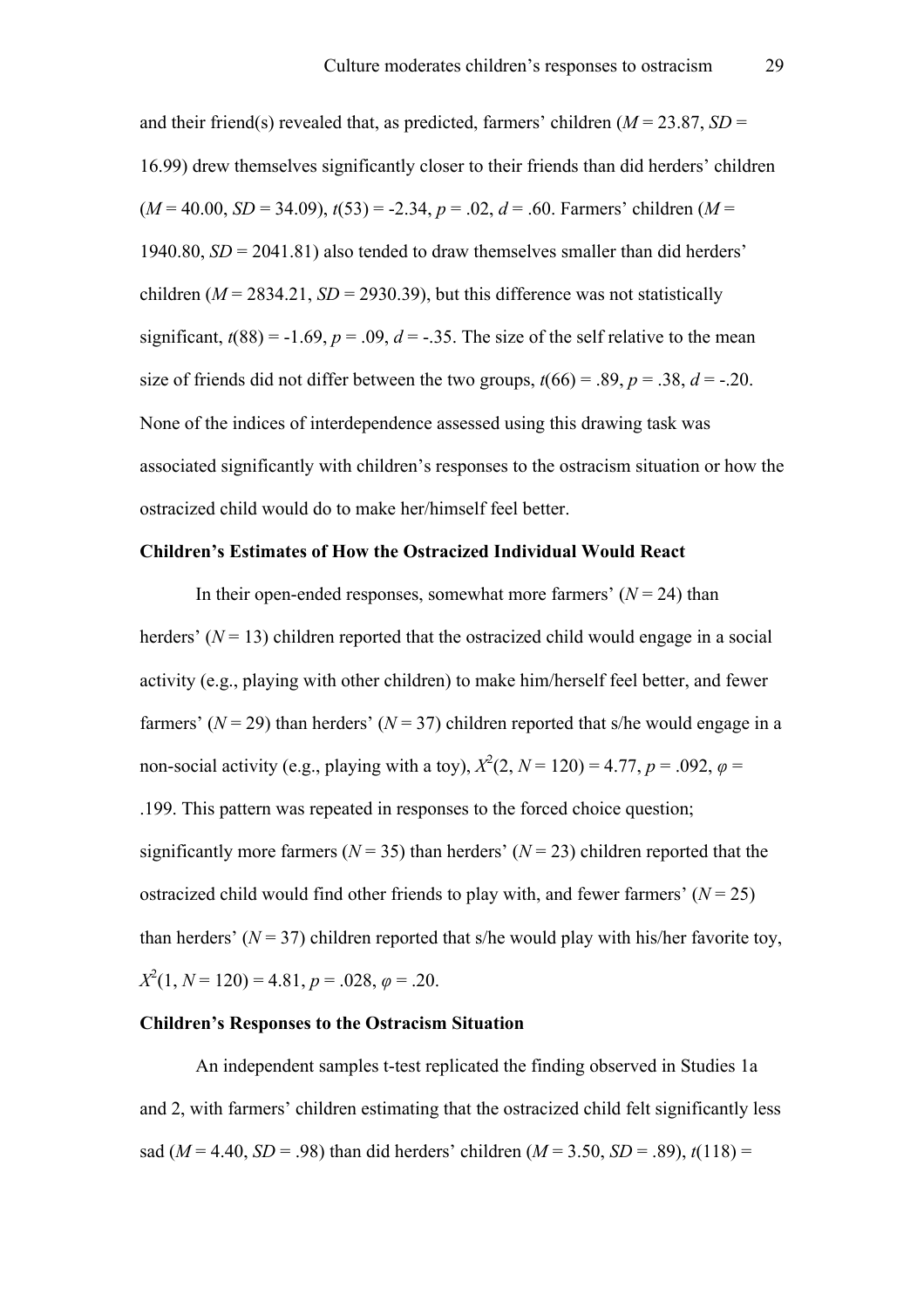5.27,  $p < .001$ ,  $d = .96$ .

In order to test whether this effect varied as a function of children's age and gender, we conducted a regression analysis with cultural group, and children's age and gender and the relevant interaction terms as predictors of the children's estimation of how the child in the ostracism situation felt. None of the variables emerged as a significant predictor ( $\beta_{\text{age}} = .15$ ,  $t(110)$ ) = 1.75,  $p = .082$ ,  $\beta_{\text{sex}} = .01$ ,  $t(110) = .085, p = .93, \ \beta_{\text{cultureXsex}} = .06, t(110) = -.06, p = .95, \ \beta_{\text{cultureXage}} = .11, t(110)$  $= 1.35, p = .18, \beta_{\text{cultureXsexXage}} = -.008, t(110) = -.10, p = .92)$  except cultural group replicating the above t-test result,  $\beta = .43$ ,  $t(110) = 5.08$ ,  $p < .001$ ,  $R^2 = .23$ ,  $F(7)$ ,  $110$ ) = 4.68,  $p < .001$ .

Finally, when asked whether the ostracized child and the group of ostracizing children depicted in the ostracism situation know each other or not, the majority of children in both groups reported that they knew each other ( $n_{\text{farmers}} = 53$ ,  $n_{\text{herders}} = 51$ ),  $X^2(1, N = 120) = .29, p = .59, \varphi = .049$ , demonstrating that both farmers' and herders' children construed the group membership of the children involved in the ostracism situation in similar ways. This helps us rule out the possibility that the observed group differences may be due to farmers and herders' children's different conceptions of ingroup/outgroup membership of the parties involved in the ostracism situation.

#### **Mediation Analysis**

We tested whether farmers' children's greater tendency to report, in response to the forced choice question, that the ostracized child would rely on social support would account for group differences in the estimates of how the ostracized child was feeling (see Figure 3). To that aim, we performed a mediation analysis in MPlus, which allows for categorical variables to be used as mediators unlike in Hayes' models (2013), with cultural group as predictor variable (farmers: 1, herders: -1), the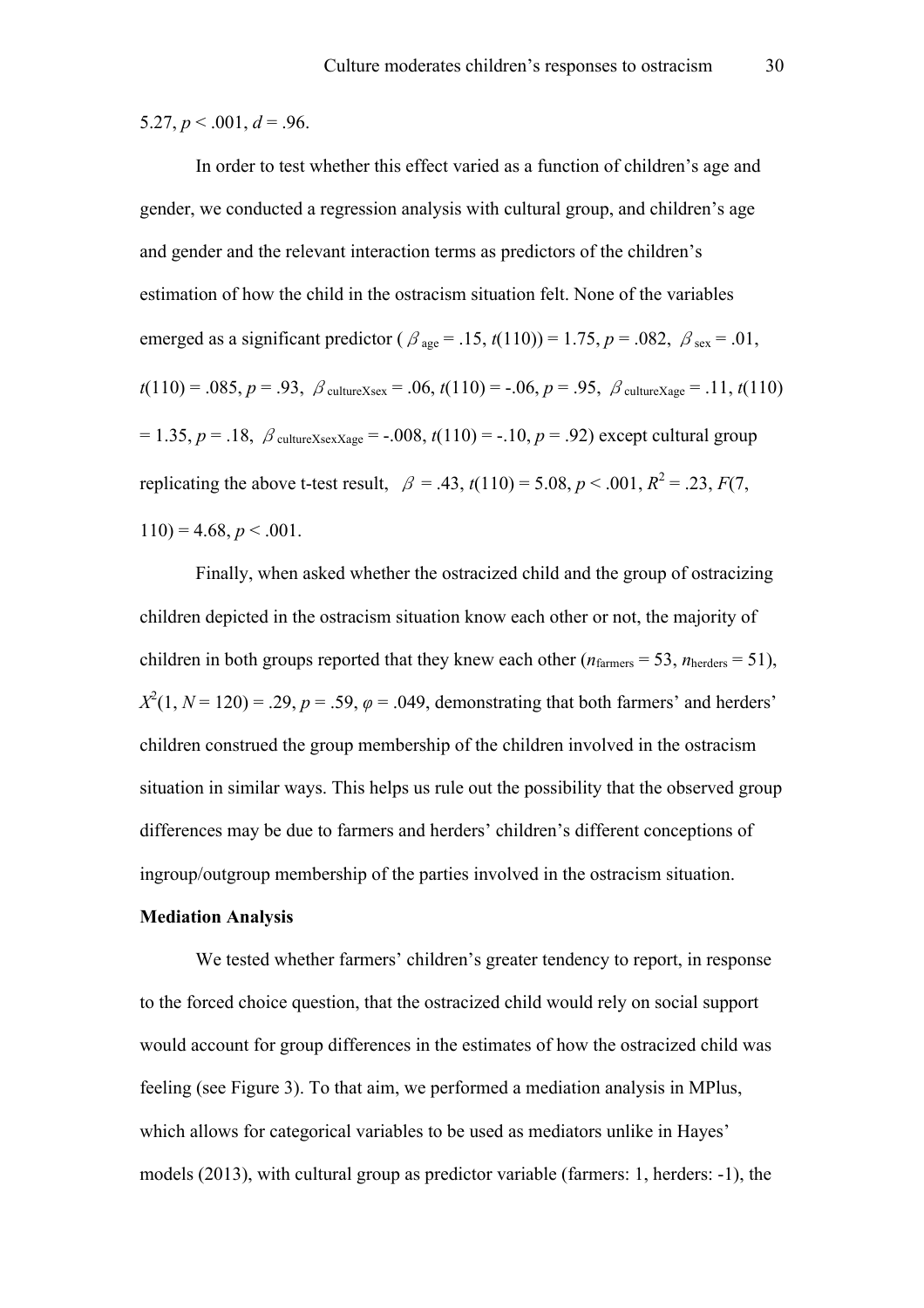estimate of how the ostracized child was feeling as outcome variable, and the estimated coping strategy for the ostracized child as a mediator (1: play with others, - 1: play with favourite toy). A regression analysis controlling for the estimated coping strategy showed that cultural group has an indirect effect on children's estimate of how the ostracized child was feeling following the ostracism event via the estimated coping strategy,  $B = -.11$ ,  $SE = .08$ ,  $CI_{95\%} = .009$  to .155.

# **Parents' Estimate of Frequency of Ostracism**

Finally, when asked how frequently they thought children encounter ostracism situations as the one depicted in the study we ran with their children, parents in both farming  $(M = 2.57, SD = .91)$  and herding  $(M = 2.48, SD = 1.07)$  communities responded in comparable ways,  $t(118) = .46$ ,  $p = .65$ ,  $d = -.09$ , revealing no difference in how common ostracism is perceived to be in these groups. It is thus unlikely that the observed cultural differences can be explained by differences in how familiar children are with ostracism situations.

#### **Study 4**

In Study 4, we examined whether the observed differences in the perceived pain of ostracism were reflected in differences in how children morally evaluate ostracism situations. We reasoned that as farmers' and herders' children differ in how painful they perceive ostracism to be, they might also show differences in how they respond to the victims and perpetrators of ostracism.

In order to do investigate this with our young sample, we followed the example of previous developmental research and measured how children distribute resources between the different individuals involved in an ostracism situation (Vaish, Carpenter, & Tomasello, 2009; Will et al., 2013). Previous research suggests that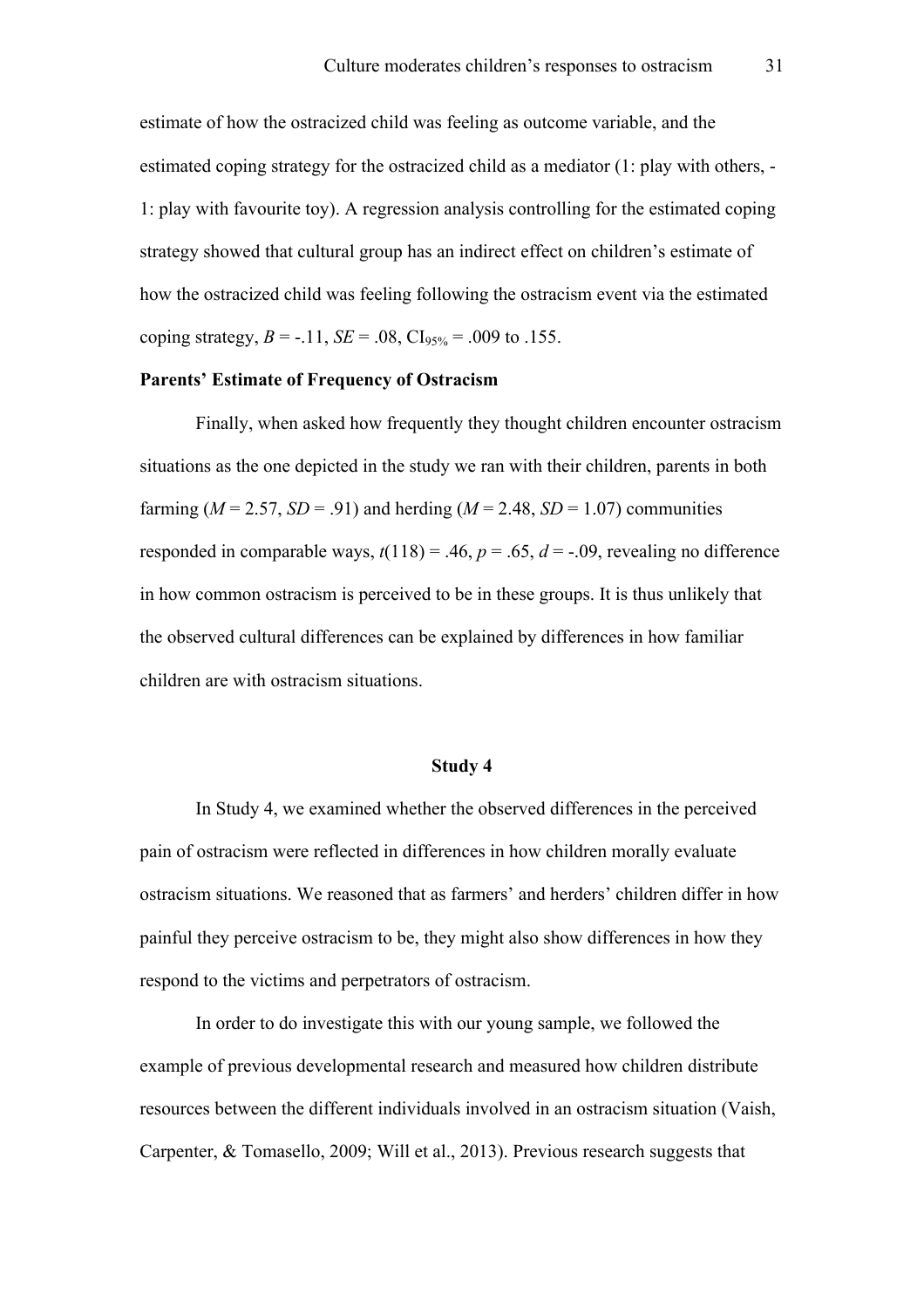children distribute relatively more resources to individuals they sympathize with (Vaish et al., 2009) and relatively fewer resources to individuals they seek to punish (Vaish, Carpenter, & Tomasello, 2010).

We reasoned that if ostracism is seen as causing less harm within the farming community, then it should be perceived as a less serious violation, and children within the farming community ought to sympathise less with the victims of ostracism. Similarly, children within the farming community ought to perceive ostracizing others as a less serious violation and so be less inclined to withhold resources from the perpetrators of ostracism.

We thus presented children with the description of the ostracism situation from Study 1a and then gave them two test trials. In one trial, we asked them to distribute 5 stickers between the previously ostracised child and a neutral child. In the other trial, we asked them to distribute 5 stickers between one of the ostracizing group and a second neutral child. We predicted that, if children sympathize with the ostracised child, then they ought to give more resources to them than to the neutral child. If children disapprove of the actions of the ostraciser and seek to punish them, then they ought to give relatively more resources to the neutral child than to the ostraciser. Critically, we also predicted a culture by trial type interaction such that farmers' children would show less sympathy for the ostracised child and weaker punishment of the ostraciser than would herders' children. In order to check that children's distributions were based on the ostracism, rather than another aspect of the situation, we also asked them to justify their distributions and coded whether they made reference to the ostracism situation or not.

In addition to these measures, in order to check that children in the two cultural groups understood the situation in a similar way, we also asked them who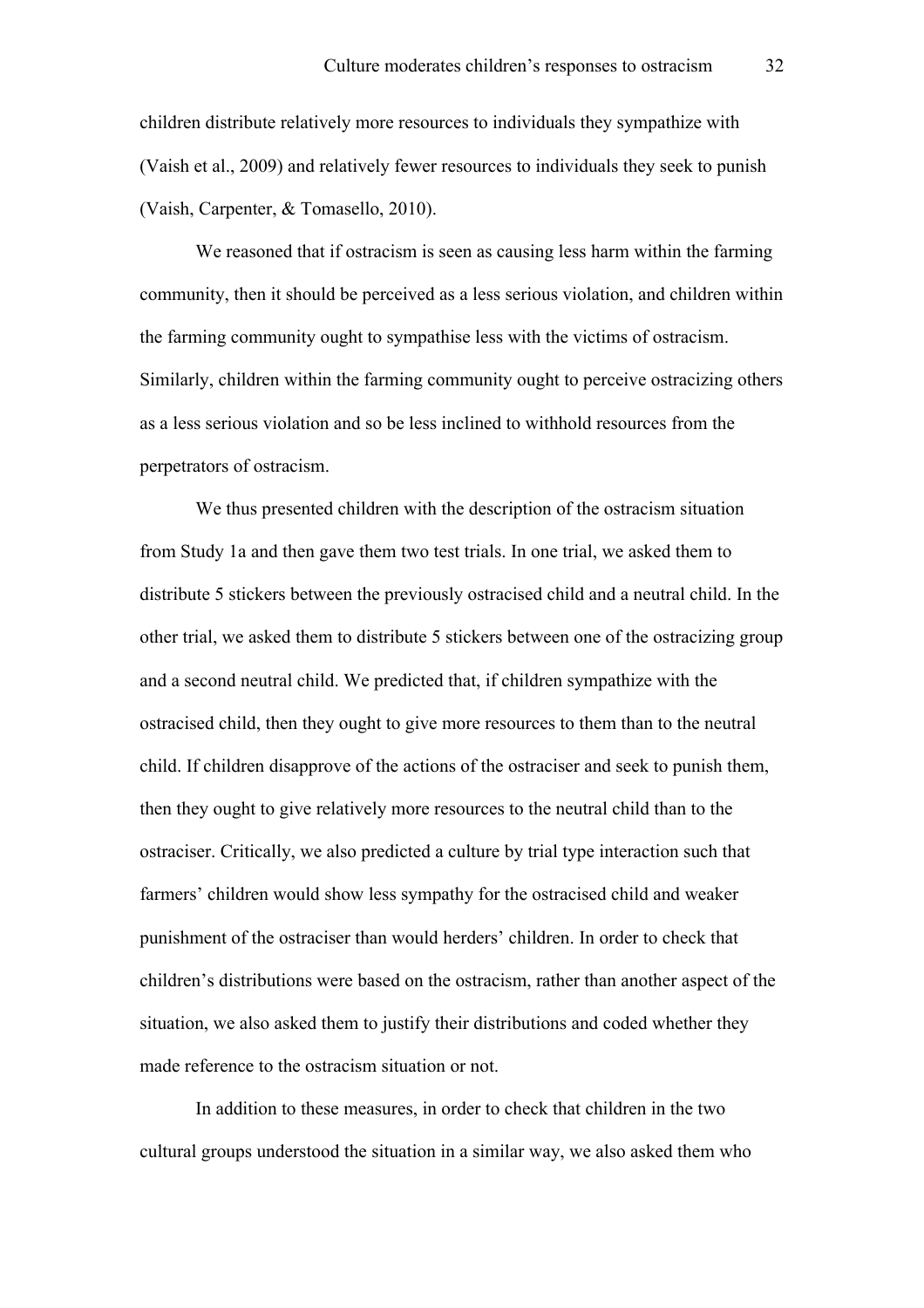was responsible for the event in the same way as in Study 1a.

## **Method**

#### **Participants**

Twenty-eight farmers' children (14 girls) and 30 herders' children (15 girls) participated in this study (age:  $M_{\text{farmers}} = 6$  years, 1 month,  $M_{\text{herders}} = 6$  years, 2 months, range: 3 years, 8 months  $-8$  years, 5 months)<sup>5</sup>. Two additional farmers' children were excluded from analyses for failing to distribute any of the stickers.

#### **Procedure**

In the initial phase of the study, the experimenter presented children with the pictorial depiction and verbal description of the ostracism situation, just as in Studies 1a and 2, and then checked they understood which character was which. Following this, the experimenter introduced drawings for the first test trial. In these pictures, both individuals wore neutral facial expressions. The experimenter introduced the picture of the neutral child by saying 'This is Selma. She is on her way to the park. She has never met any of the other children'. The experimenter introduced the picture of the ostracised child by saying 'This is Meral. She is the child Nihan, Gül and Aslı didn't want to play with, remember?' The experimenter then placed the pictures of Meral and Selma on the floor or table (as available) approximately 1 foot apart from each other in front of two open boxes. Following this, the experimenter said 'You know what? You can give these children some stickers. Each child has a box'. The experimenter then gave children five stickers and said 'You can give them out however you like'. If children did not distribute any of the stickers, the experimenter prompted him or her to do so by saying 'You can give out the stickers now. You can give them out however you like'. Once children had finished giving out the stickers, the experimenter asked them to justify their choice by saying 'Why have you given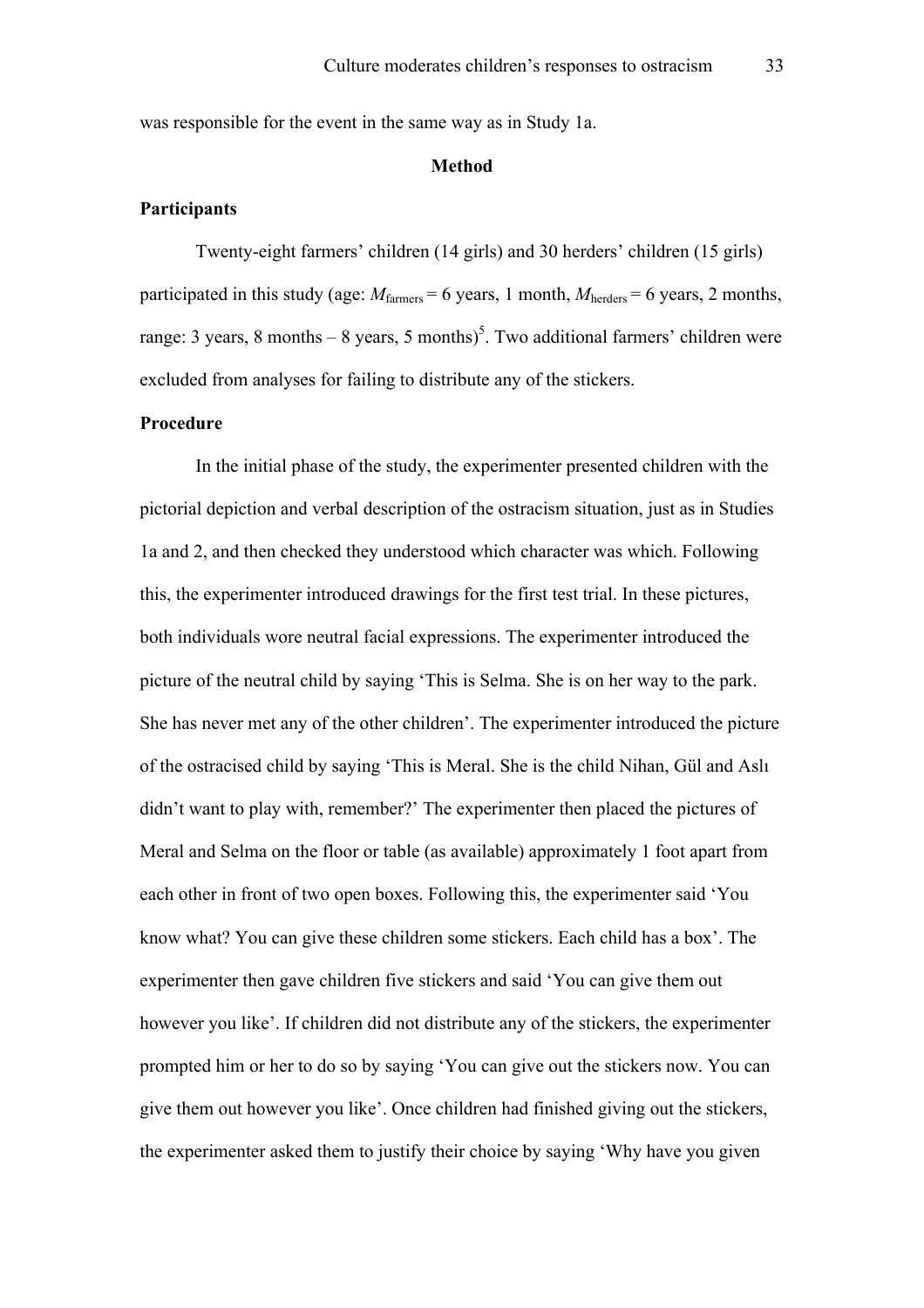more stickers to this child?' If children gave an ambiguous justifications such as 'because I like her more', the experimenter asked them to explain more thoroughly by saying 'Why do you like her more?'. If children still gave an ambiguous response, the experimenter moved onto the next trial.

Once children had given a justification (or made it clear that they would not do so), the experimenter took the distributed stickers out of the boxes, noted the number of stickers in each box and put them to one side. The experimenter then began the second trial with a new set of five stickers. The experimenter introduced a drawing of the second neutral child by saying 'This is Zeynep. She is on her way to play on the swings. She doesn't know any of the other children'. The experimenter introduced the drawing of ostraciser by saying 'This is Nihan. She is one of the children who didn't want to play with Meral remember? She is friends with Gül and Aslı' (note that both of the individuals depicted in these drawings also wore neutral facial expressions). From this point on, the procedure for the second trial followed that of the first trial exactly. Following the two test trials, children were asked who they thought was responsible for the ostracism situation in the same way as in Study 1a.

Once the study was complete, the experimenter presented the happy ending scenario, thanked children for their participation and gave them a small gift. In addition, children were allowed to keep all 10 stickers from the test trials.

# **Counterbalancing**

The order in which the two test trials were presented was counterbalanced across children: for half of children the ostracised-neutral trial was presented before the ostraciser-neutral trial and, for the other half of children, this order was reversed. In addition to this, for half of children the target individuals (the ostracised and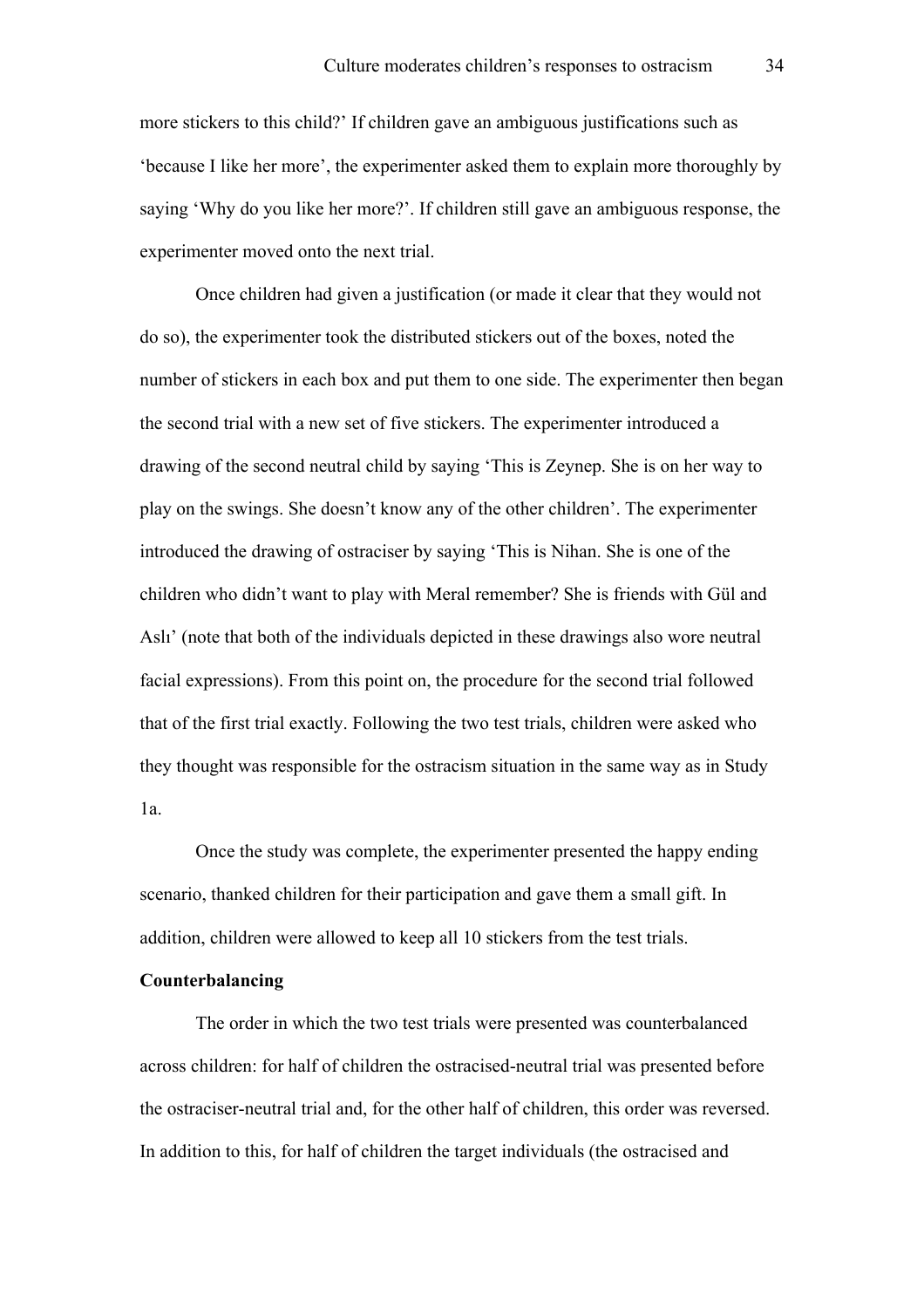ostraciser) were introduced before the neutral individuals on the test trials and, for the other half of children, the neutral individuals were introduced before the target individuals. Finally, for half of children, the target individual appeared on the left for both test trials and the neutral trial appeared on the right. For the other half of children, this order was reversed.

# **Coding**

Children's sticker distributions were coded live by the experimenter. Differences scores were subsequently created for each trial by subtracting the number of stickers the participant gave to the neutral child from the number of stickers the participant gave to the target child (ostracised or ostraciser). These scores were thus positive when children gave more to the target child and negative when children gave more to the neutral child.

Children's justifications for their sticker distributions were transcribed by the experimenter, translated into English, and then coded into three categories. The first category represented justifications that mentioned ostracism (e.g., 'because she was ostracised, they did not play with her', 'because she did not play with Meral'). The second category represented justifications that involved a positive evaluation of one of the individuals, for example saying 'I like him more'. The final category incorporated all of the responses that were clearly unrelated to ostracism. This category included references to the physical appearance of the individuals, for example 'because her outfit is nice' as well as 'don't know' responses.

Thirty percent of children's justifications were second-coded from the translated transcriptions by a rater who was unaware of the hypotheses of the study and children's cultural background. Inter-rater agreement on when participants mentioned ostracism was 90% for justifications in the ostracised neutral trial (kappa =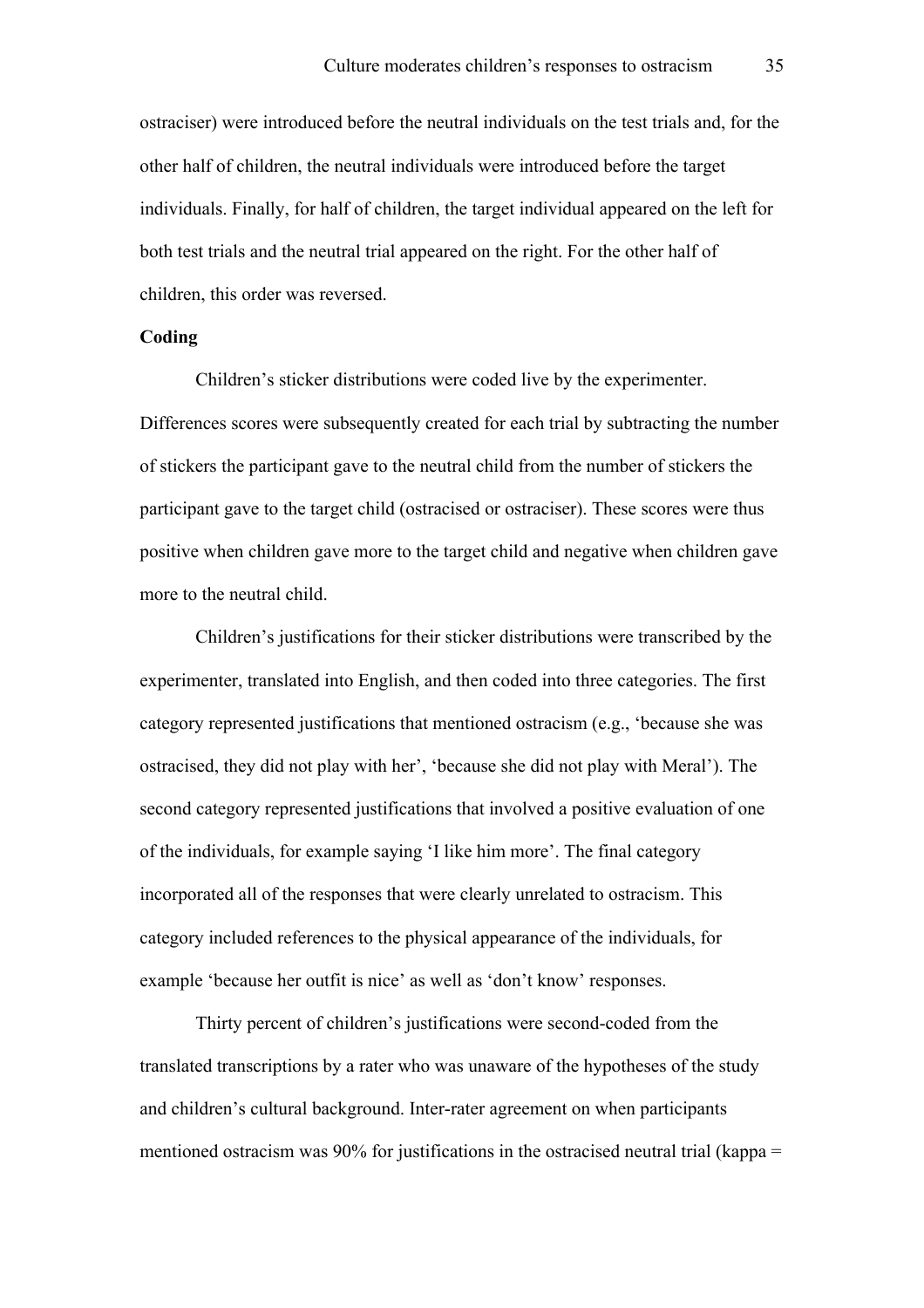.69) and 95% for justifications in the ostraciser neutral trial (kappa = .86). Disagreements were resolved by discussion.

#### **Results**

# **Sticker Distribution**

Preliminary analyses revealed that there was no influence of the various counterbalancing conditions. As a result, we collapsed across these conditions for the main analyses. A mixed ANOVA using trial type as a within-subjects factor and cultural group as a between-subjects factor with difference scores between the number of stickers distributed to the target child and the neutral child as the dependent variable revealed no main effect of culture,  $F(1, 56) < 1$ , but a significant main effect of trial type. Across both cultural groups, participants gave significantly more stickers to the target child in the ostracised-neutral trial  $(M = 1.29, SD = 2.46)$  than in the ostraciser-neutral trial ( $M = -1.47$ ,  $SD = 1.97$ ),  $F(1, 56) = 36.79$ ,  $p < .001$ ,  $\eta_p^2 = .40$ , indicating a general tendency to sympathize with the ostracised child and punish the ostraciser (see Figure 4). Critically, as predicted, there was a significant interaction between culture and trial type  $F(1, 56) = 7.38$ ,  $p < .01$ ,  $\eta_p^2 = .12$ . In line with our predictions, farmers' children punished the ostraciser less harshly  $(M = -.68, SD =$ 2.02), distributing significantly more stickers to them relative to the neutral child than did herders' children  $(M = -2.20, SD = 1.63)$ ,  $F(1, 56) = 10.04$ ,  $p = .002$ ,  $d = .82$ . Although there was a trend for farmers' children  $(M = .82, SD = 2.25)$  to sympathize less with the ostracised child than did herders' children  $(M = 1.73, SD = 2.60)$ , this difference did not reach significance,  $F(1, 56) = 2.03$ ,  $p = .16$ ,  $d = -.37$ .

We also compared the responses within each cultural group to chance. Onesample t-tests demonstrated that, on one hand, the children of farmers donated only marginally more to the ostracised individual compared with the neutral individual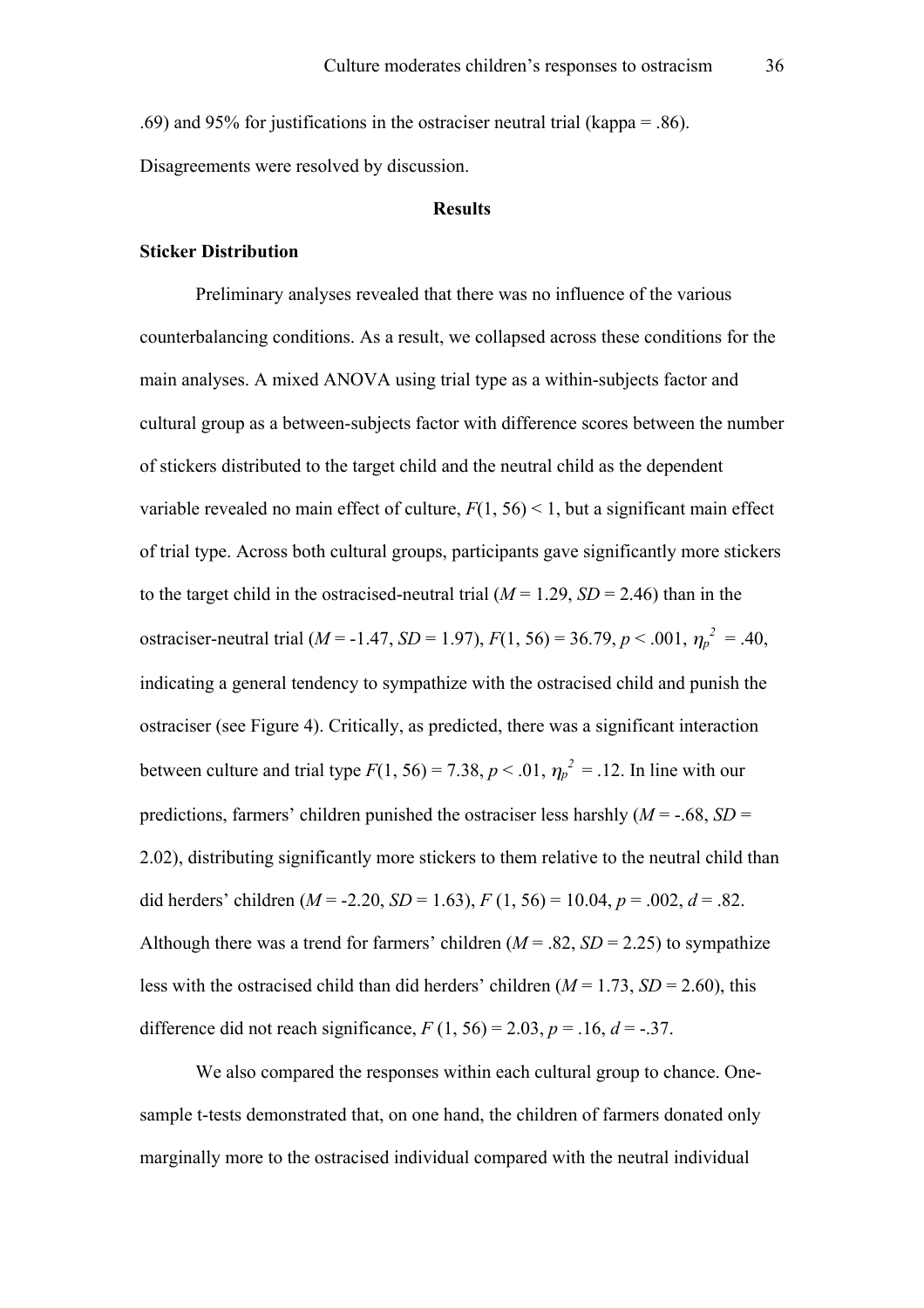than expected by chance  $(t(27) = 1.94, p = .06, d = .52)$  and marginally fewer to the ostraciser than expected by chance  $(t(27) = -1.78, p = .09, d = -.48)$ . The children of herders, on the other hand, donated significantly more stickers to the ostracised individual compared with the neutral individual than expected by chance  $(t(29) =$ 3.65,  $p = .001$ ,  $d = .94$ ) and significantly fewer resources to the ostraciser than expected by chance  $(t(29) = -7.41, p < .001, d = -1.91)$ .

As in the previous studies, we tested whether these findings varied as a function of children's age and gender. We conducted a separate regression analysis for each trial with cultural group, children's age and gender and the relevant interaction terms as predictor variables. In none of the analyses did children's age, sex or any of the interaction variables emerge as significant predictors (ostraciser-neutral trial:  $R^2 = .17$ ,  $F(5, 52) = 2.08$ ,  $p = .08$ ,  $\beta_{\text{age}} = -.03$ ,  $t(52) = .20$ ,  $p = .84$ ,  $\beta_{\text{gender}} = .03$ ,  $t(52) = .22$ ,  $p = .83$ ,  $\beta_{\text{culture}} = .39$ ,  $t(52) = 3.08$ ,  $p = .003$ ,  $\beta_{\text{ageXculture}} = .06$ ,  $t(52) = .47$ , *p*  $= .64, \beta_{\text{sexXculture}} = .10, t(52) = .79, p = .43$ ; ostracised-neutral trial:  $R^2 = .17$ , *F*(5,52)=.06, *p* = .66,  $\beta_{\text{ace}}$  = .06,  $t(52)$  = .41, *p* = .69,  $\beta_{\text{gender}}$  = .08,  $t(52)$  = .55, *p* = .58,  $\beta_{\text{culture}} = -.19, t(52) = 1.39, p = .17, \beta_{\text{age} \text{Xculture}} = .04, t(52) = .29, p = .77, \beta_{\text{sex} \text{Xculture}} =$ .12,  $t(52) = .88$ ,  $p = .39$ ), suggesting that the younger and older children and boys and girls performed similarly in the two cultural groups.

# **Justifications**

In the *ostracised-neutral* trial, 19 farmers' children distributed the stickers in the predicted direction. Of these, 84.2% referenced ostracism in their justifications, 5.3% referenced how much they liked the different individuals and 10.5% gave other responses or did not give a justification at all. Twenty-three herders' children distributed their stickers in the predicted direction, all of whom justified their distribution with reference to ostracism. In the *ostraciser-neutral* trial, 21 farmers'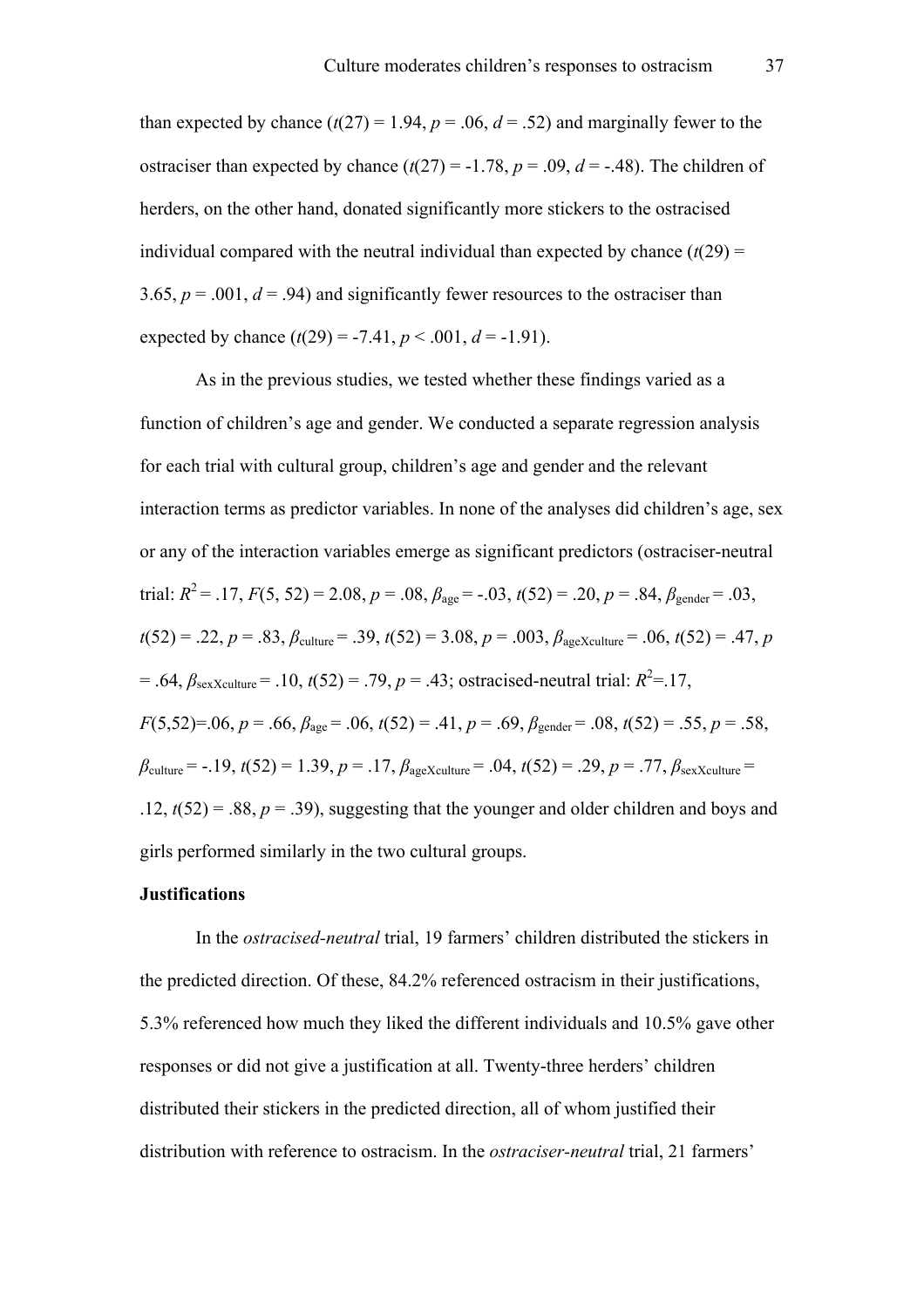children distributed the stickers in the predicted direction. Of these, 81% referenced ostracism in their justifications and 19% justified their distributions in other ways. Twenty-eight herders' children distributed the stickers in the predicted direction, all of whom justified their distribution with reference to ostracism. It thus appears that children in both cultural groups were, in general, basing their decision on the ostracism situation rather than on some other factor. As in Study 1a, children's interpretation of the event did not differ between the two cultural groups (see the Supplementary Materials).

## **General Discussion**

The current findings demonstrate that culture is associated with profound differences in responses to ostracism situations from early in development. Studies 1a, 2 and 3 demonstrated that children from an interdependent cultural group estimate ostracism to be less painful than do children from an independent cultural group. Study 2 further demonstrated that parental self-concept predicts children's responses to ostracism situations. The more relational parents were in their self-concept, the less painful children estimated ostracism to be. Furthermore, parental self-concept mediated cultural group differences in how painful children estimated ostracism to be. Study 3 demonstrated that the relationship between cultural group and children's estimates of the pain of ostracism was mediated by the extent to which children anticipated engagement in alternative social interactions by the ostracized child following ostracism. Children from the farming community were more likely to anticipate engagement in alternative social interactions following ostracism and their tendency to do so led them to estimate that the ostracized child felt less sad. Study 4 demonstrated that these two cultural groups also differed in their moral responses to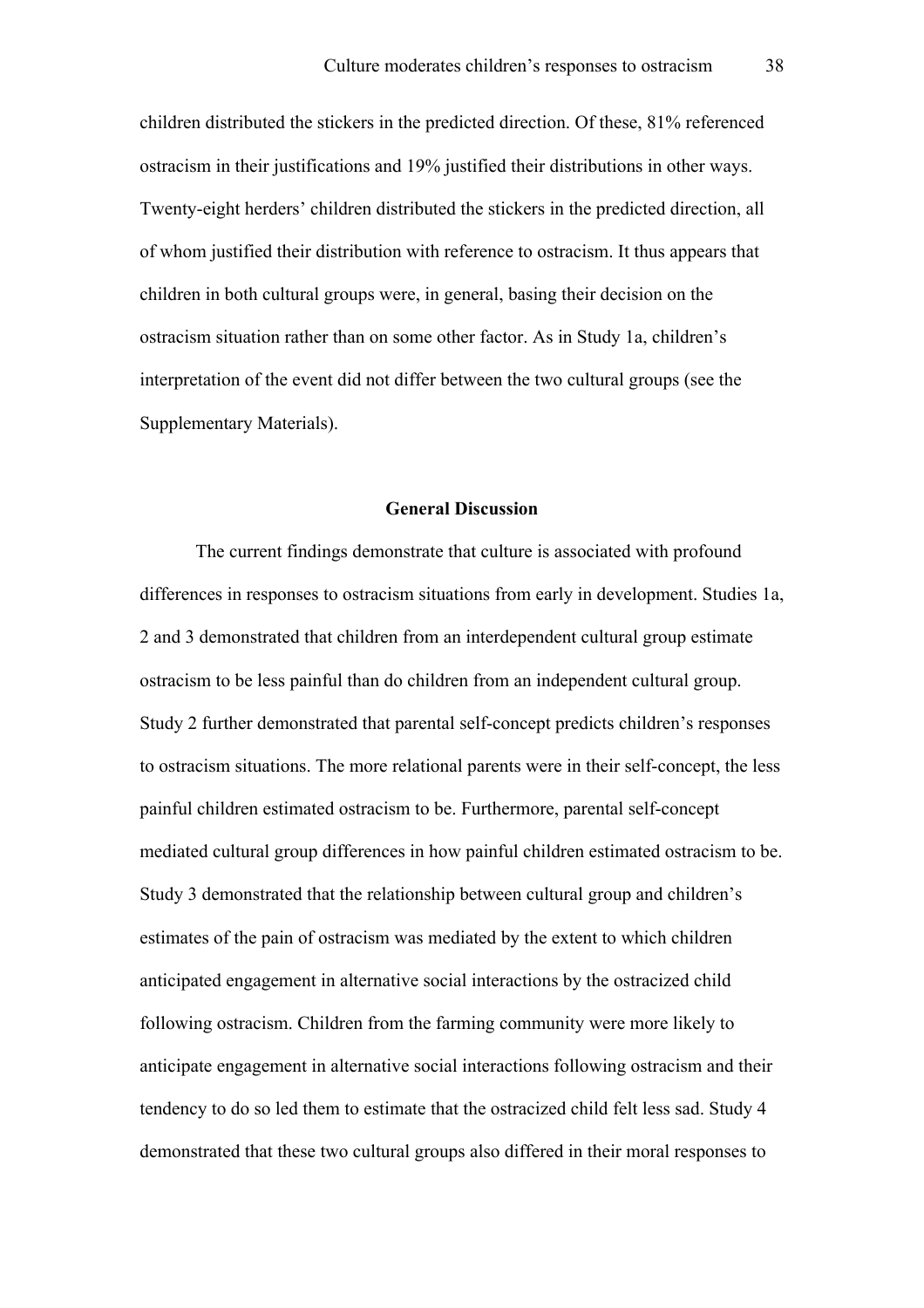ostracism. Children from the interdependent farming culture judged ostracizing others to be less worthy of punishment than did children from the more independent herding culture. Thus, culture not only shapes how we perceive the pain of ostracism, but how we judge the ostracism decisions of others.

Taken together, the results of these three studies converge with research showing that different ecologies can give rise to different economies, and these different economies shape individuals' responses to social interactions, by, for example, fostering higher levels of social interdependence in farming communities compared to in herding communities (e.g., Edgerton, 1971; Kohn & Schooler, 1973; Konner, 2007; Triandis, 1994; Witkin & Berry, 1975). In doing so, they provide further evidence for higher levels of social interdependence experienced by members of farming communities compared to members of herding communities (e.g., Barry et al., 1959; Berry, 1967). Beyond this, they confirm emerging research demonstrating the important role played by social interdependence in responses to ostracism (Gardner et al., 2016; Pfundmair, Aydin et al., 2015; Pfundmaier, Graupmann et al., 2015; Ren et al., 2014) and extend this work to the perceptions of third party ostracism.

As we conducted this research with children, we are able to conclude that it is not directly engaging in particular economic activities that produces cultural differences. The children who participated in our studies did not themselves earn a living from either farming or herding. Children of this age in both cultural groups are encouraged to go to school, play, and participate in household activities. Rather, it is likely that engaging in different types of economic activity require parents to develop different habits skills, attitudes, and orientations and these different habits skills, attitudes, and orientations shape their children's social judgments.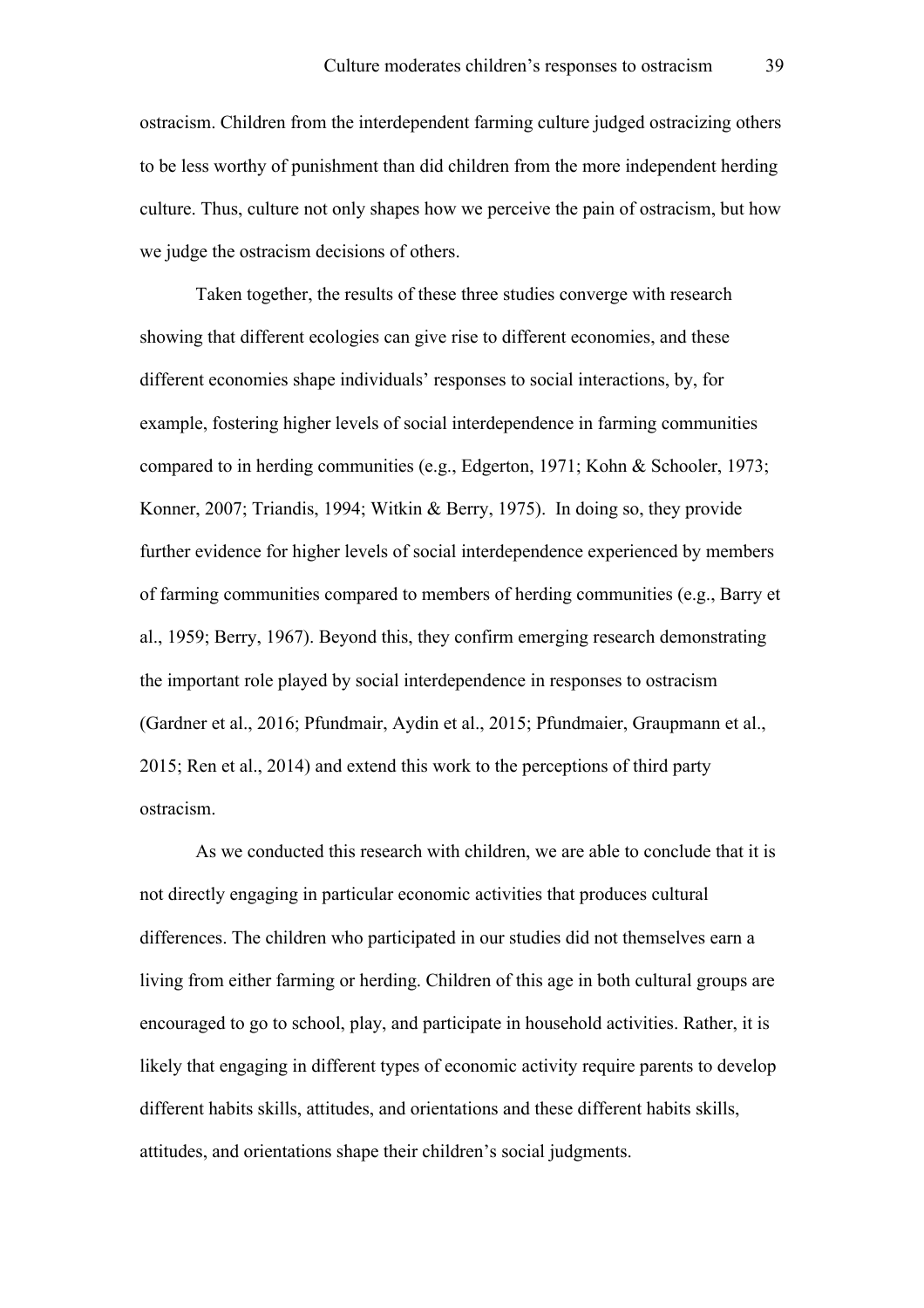Beyond contributing to the social and cultural psychological literatures, this work adds to our understanding of development. Previous research has shown that young children are sensitive to the threat of ostracism (Over & Carpenter, 2009; Watson-Jones et al., 2014) and that, as they get older, they are able to make moral decisions about social exclusion (Killen & Rutland, 2011; Wills et al., 2013). We build on this research by showing that, from an early age, children recognize that being ostracised makes other people feel sad. Furthermore, young children also evaluate the individuals involved in ostracism situations, sympathizing with those who are ostracised and punishing those who ostracise others. We provide a valuable paradigm through which future research can continue to investigate the reputational implications of being ostracised and ostracizing others in this younger age group. Finally, this work adds to the developmental literature by providing evidence for a link between parental social interdependence and children's evaluation of ostracism situations, thus highlighting the importance of cultural transmission between parents and their children in shaping responses to ostracism and pointing the way towards important questions for future research.

Interestingly we did not observe age differences in children's responses in any of our studies. This suggests that cultural differences are already apparent even in four-year-old children and highlights the importance of early socialization experiences in fostering these differences (Keller et al., 2005). However, it is entirely possible that other paradigms would find age-related changes in how children respond to ostracism and how culture shapes these responses. Investigating the developmental origin of cross-cultural differences thus remains an important question for future research.

A key strength of a cross-cultural approach is that it allows us to compare how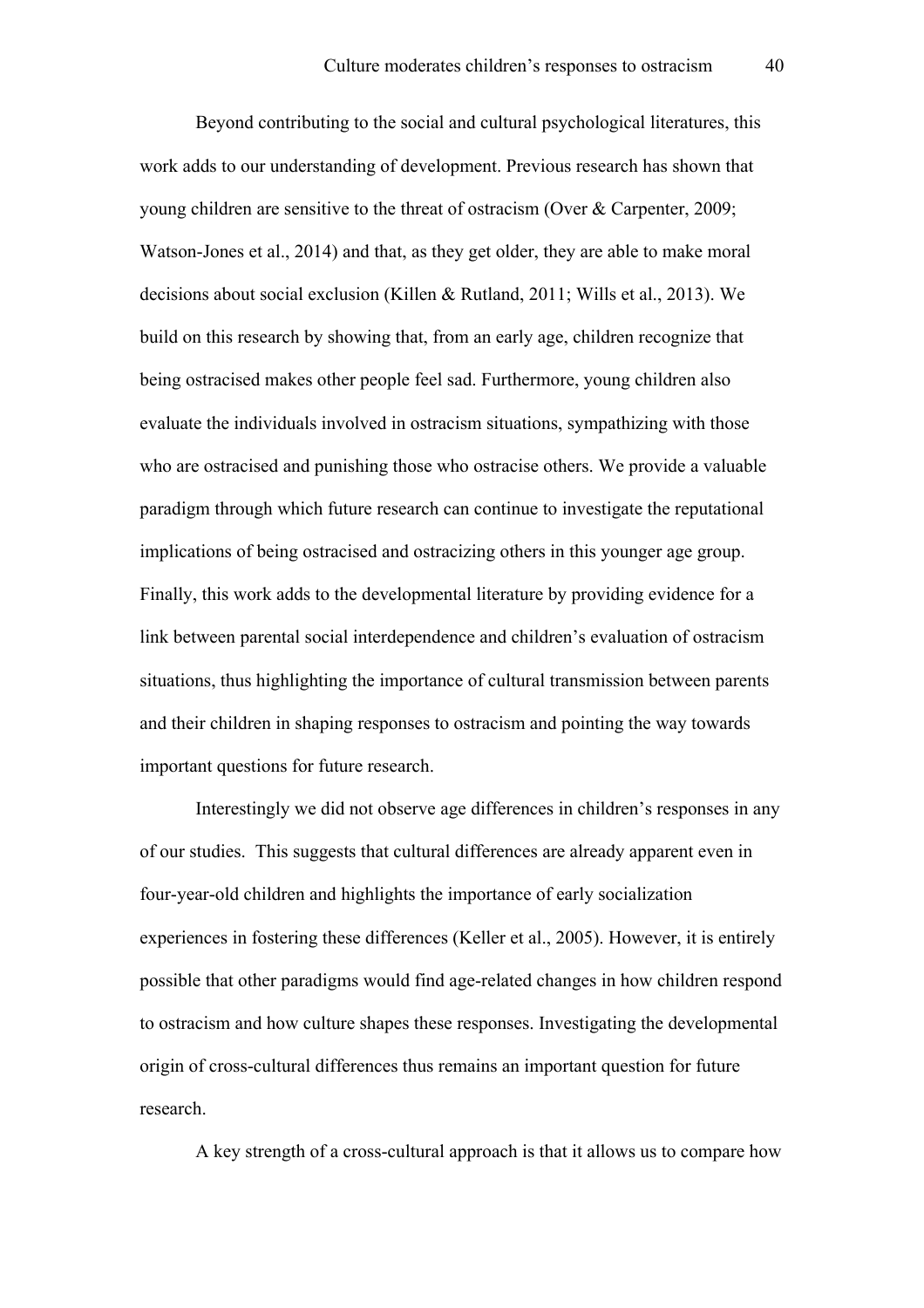individuals whose lives are shaped by different socio-ecological environments (see Oishi, 2014, for a review) respond to ostracism experiences. One potential weakness is that, because we compared pre-existing cultural groups, we are not in a position to infer a causal relationship between social interdependence and responses to ostracism. However, the groups we studied in the current research have much more in common than do most cross-cultural comparisons. By working with cultural groups that were matched on important variables such as ethnicity, language and religion, we were able to reduce the number of potentially confounding variables. No natural experiment provides a perfect comparison of course; the cultural groups we worked with differed in terms of parental education and in terms of income. However, when we statistically controlled for these factors, our results remained unchanged.

Another potential limitation is that we focused on only one cultural factor, social interdependence. However, cultures vary along multiple dimensions (e.g., Hofstede, 1980; Gelfand et al., 2011) and responses to ostracism are likely to be influenced by multiple social factors including the nature of peer relations within the group (e.g., Abrams & Killen, 2014; Killen & Stangor, 2001), parenting practices (e.g., Keller et al., 2006) and the amount of interaction with close others and strangers (Uskul & Over, 2014). It will be important for future research to investigate how these other aspects of culture influence children's responses to ostracism and how multiple factors interact within development. One particularly pressing topic for future research is the process by which parental interdependence influences children's responses to ostracism situations. Future research should investigate how these social behaviours and practices are transmitted between individuals.

As we were interested in cultural differences in the estimated pain of ostracism, and in sympathy and punishment in the absence of confounding social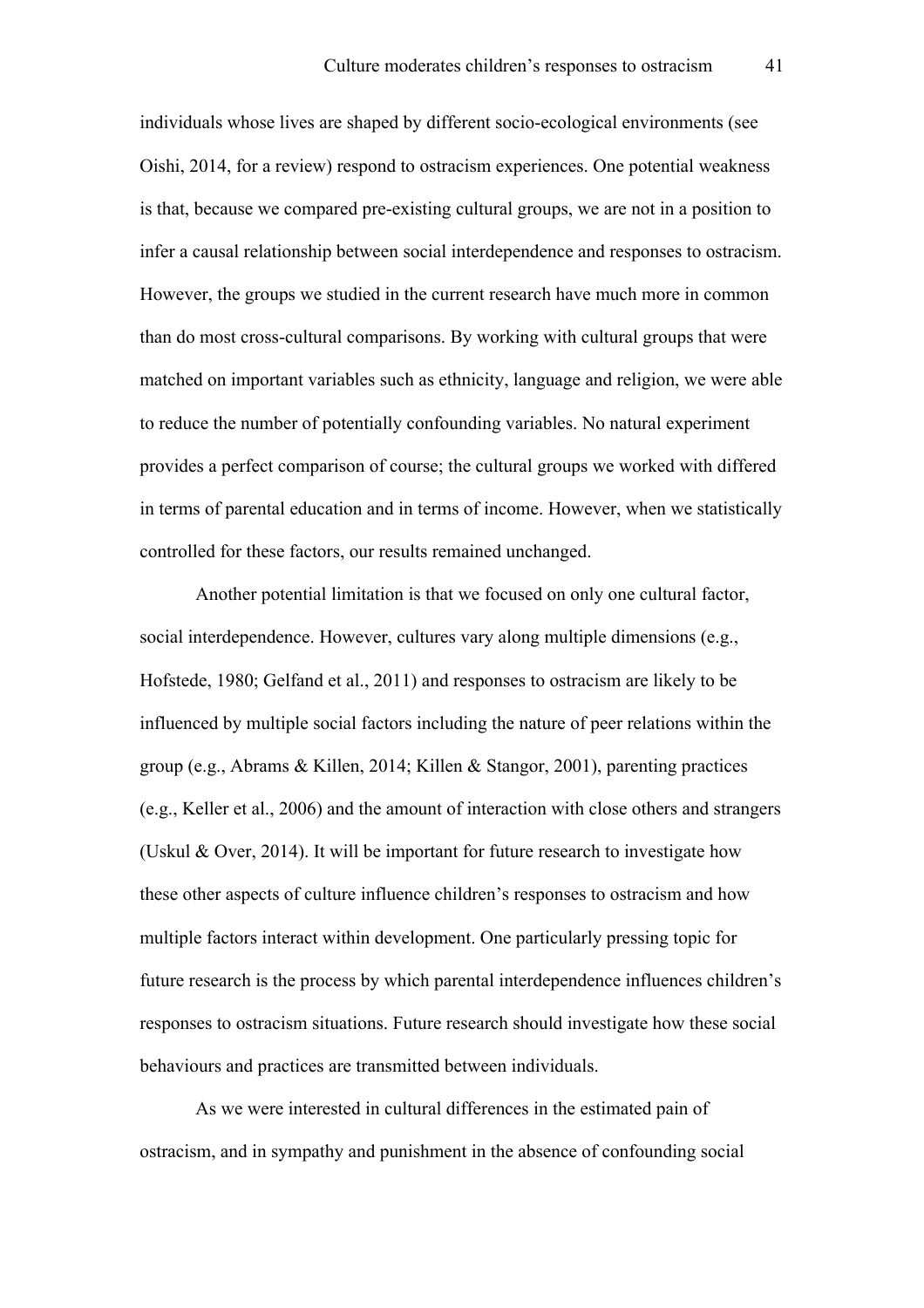information, the ostracism situation we presented to children in these studies was very simple. Children did not find out any background information about the individuals involved. It would be interesting for future research to investigate the influence of potentially important moderating factors such as the group membership of the individuals involved, and the nature of the relationship between the ostracised individual and the ostracisers (for example, whether they strangers or close friends, see Uskul & Over, 2014). It would also be interesting to investigate whether the responses of farmers' and herders' children would vary depending on whether ostracism came from the entire community or from a subgroup of individuals within that community. It is possible that farmers might actually respond more strongly to ostracism from the entire group than do herders.

Overall, this research highlights the importance of taking a cross-cultural and developmental approach to the study of responses to others' ostracism experiences. Previous research has often assumed that responses to ostracism are innately specified and thus culturally universal. Only by studying responses to ostracism in development, and the nature of variation between cultural groups, can we hope to gain an accurate understanding of the origins of this complex social behavior.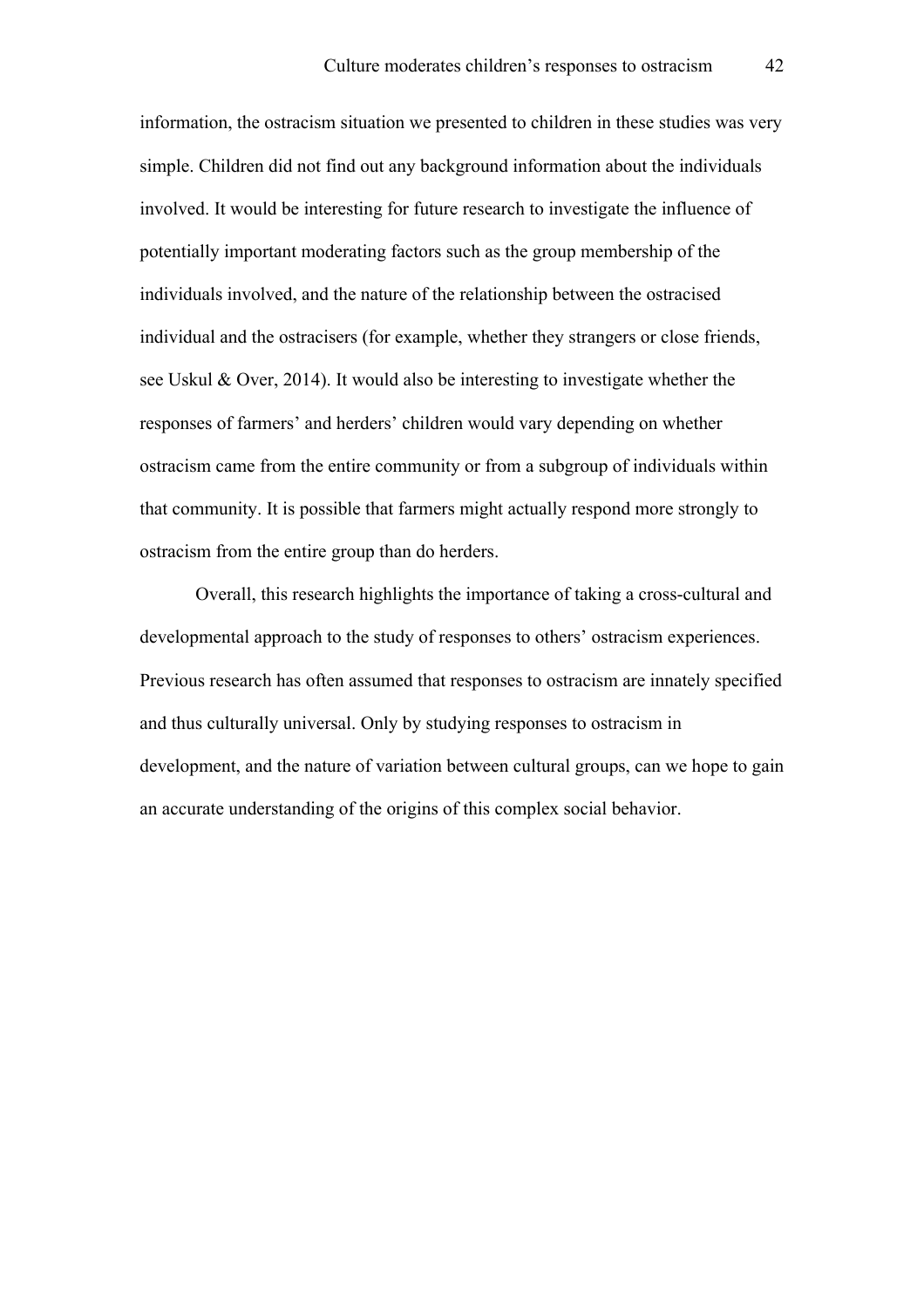#### **References**

Abrams, D., & Killen, M. (2014). Social exclusion of children: Developmental origins of prejudice. *Journal of Social Issues*, *70*, 1-11. doi: 10.1111/josi.12043

Abrams, D., Weick, M., Thomas, D., Colbe, H., & Franklin, K. (2011). On-line ostracism affects children differently from adolescents and adults. *British Journal of Developmental Psychology, 29*, 110-123. doi: 10.1348/026151010X494089

Aloise-Young, P. A. (1993). The development of self-presentation: Self-promotion in 6- to 10-year-old children. *Social Cognition, 11*, 201–222. doi: http://dx.doi.org/10.1521/soco.1993.11.2.201

- Banerjee, R. (2002). Audience effects on self-presentation in childhood. *Social Development*, *11*, 487–507. doi: 10.1111/1467-9507.00212
- Barry, H., Child, I. L., & Bacon, M. K. (1959). Relation of child training to subsistence economy. *American Anthropology, 61,* 51-63. doi: 10.1525/aa.1959.61.1.02a00080
- Baumeister, R., & Leary, M. (1995). The need to belong: Desire for interpersonal attachments as a fundamental human motivation. *Psychological Bulletin, 117*, 497–529. doi: 10.1037/0033-2909.117.3.497

Berry, J. W. (1967). Independence and conformity in subsistence-level societies. *Journal of Personality and Social Psychology,* 7, 415-418. doi: 10.1037/h0025231

Berry, J. W. (1979). A cultural ecology of social behavior. In L. Berkowitz (Ed.). *Advances in Experimental Social Psychology*, *Vol. 12* (pp. 177-206). New York: Academic Press.

Cohen, E. & Haun, D. (2013). The development of tag-based cooperation via a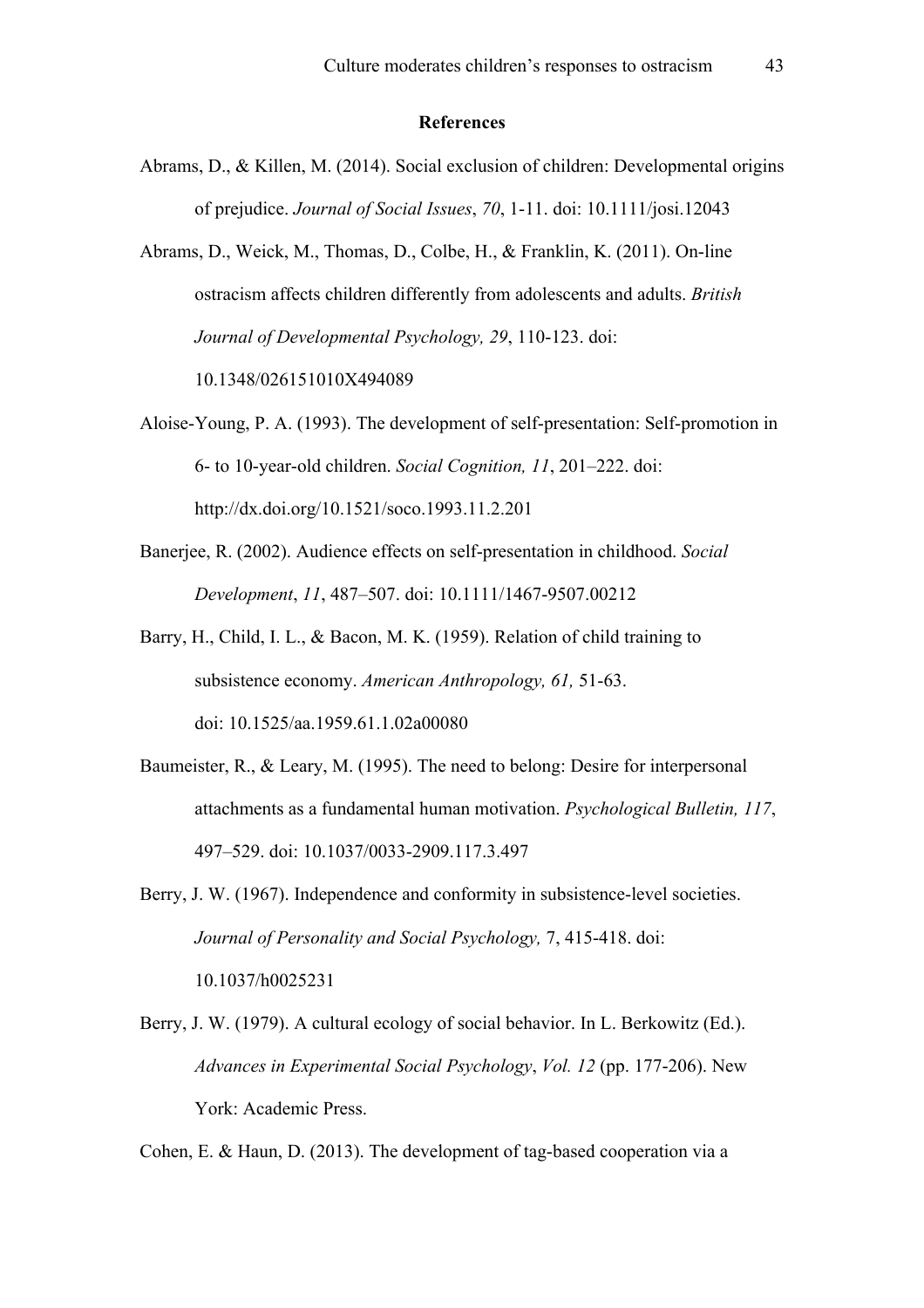socially acquired trait. *Evolution and Human Behavior, 34,* 230-235. doi: http://dx.doi.org/10.1016/j.evolhumbehav.2013.02.001

- Craig, W. M., & Pepler, D. J. (1997). Observations of bullying and victimization in the school yard. *Canadian Journal of School Psychology, 13*, 41-59. doi: 10.1177/082957359801300205
- Crick, N. R. (1996). The role of relational aggression, overt aggression, and prosocial behavior in the prediction of children's future social adjustment. *Child Development, 67,* 2317–2327. doi: 10.1111/j.1467-8624.1996.tb01859.x
- Crick, N. R., & Bigbee, M. A. (1998). Relational and overt forms of peer victimization: a multi-informant approach. *Journal of Consulting and Clinical Psychology, 66*, 337–347. doi: 10.1037/0022-006X.66.2.337
- Crick, N. R., Casas, J. F., & Mosher, M. (1997). Relational and overt aggression in preschool. *Developmental Psychology, 33,* 579–588. doi: 10.1037/0012- 1649.33.4.579
- Cousins, S. D. (1989). Culture and self-perception in Japan and the United States. *Journal of Personality and Social Psychology, 56*, 124-131.
- Cullerton-Sen, C., & Crick, N. R. (2005). Understanding the effects of physical and relational victimization: the utility of multiple perspectives in predicting social-emotional adjustment. *School Psychology Review*, *34*, 147–160.
- Edgerton, R. B. (1971). *The individual in cultural adaptation: A study of four East African societies.* Los Angeles: University of California Press. doi: 10.1525/aa.1975.77.3.02a00360
- Eisenberger, N. I., Lieberman, M. D., & Williams, K. D. (2003). Does rejection hurt? An fMRI study of social exclusion. *Science, 302*, 290 – 292. doi: 10.1126/science.1089134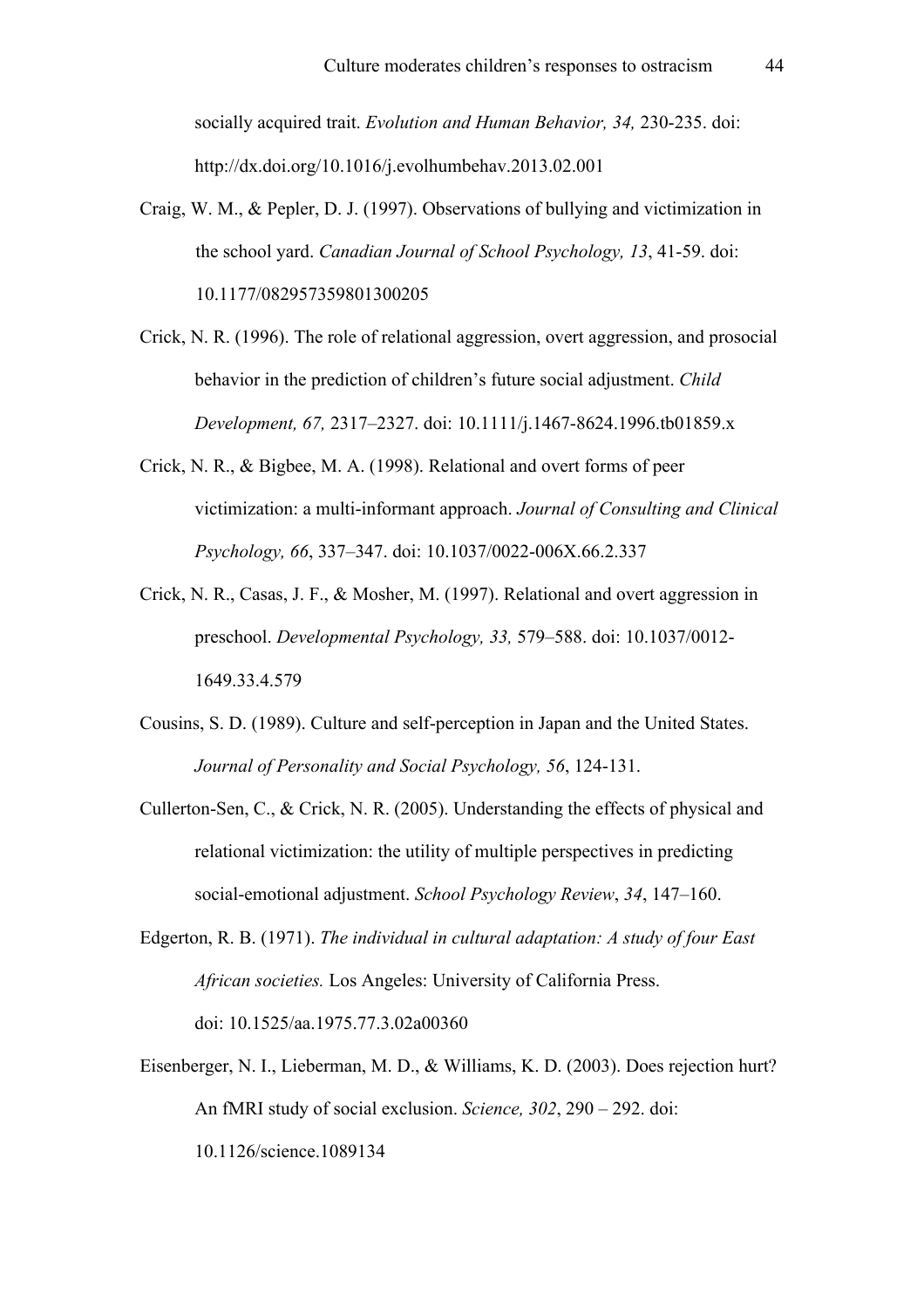Eisenberger, N.I., Taylor, S.E., Gable, S.L., Hilmert, C.J., & Lieberman, M.D. (2007). Neural pathways link social support to attenuated neuroendocrine stress responses. *Neuroimage, 35*, 1601-1612. doi:10.1016/j.neuroimage.2007.01.138

- Engelmann, J. M., Over, H., Herrmann, E., & Tomasello, M. (2013). Young children care more about their reputations with ingroup members and potential reciprocators. *Developmental Science*, 16, 952-95. doi: 10.1111/desc.12086
- Friedrich, R., I. (1982). In defense of multiplicative terms in multiple regression equations. *American Journal of Political Science, 26*, 797-833.
- Gardner, W. L., Picket, C. L., & Knowles, M. (2005). Social snacking and shielding: using social symbols, selves, and surrogates in the service of belongingness needs in K. D. Williams, J. P. Forgas, & W. von Hippel (Eds.), *The social outcast: Ostracism, social exclusion, rejection, and bullying* (pp. 227 – 243). New York: Psychology Press.
- Gardner, W. L., Knolwes, M. L., & Jefferis, V. (2016). *Never alone: The interdependent self as a buffer of social exclusion.* Manuscript submitted for publication.
- Gelfand, M. J., Raver, J. L., Nishii, L., Leslie, L. A., Lun, J., Lim, B. C., et al. (2011). Differences between tight and loose cultures: A 33-nation study. *Science, 332*, 1100-1104. doi: 10.1126/science.1197754
- Gonsalkorale, K., & Williams K. D. (2007). The KKK won't let me play: Ostracism even by a despised outgroup hurts. *European Journal of Social Psychology, 37*, 1176-1185. doi: 10.1002/ejsp.392
- Greenfield, P. M., Maynard, A. E., & Childs, C. P. (2003). Historical change, cultural learning, and cognitive representation in Zinacantec Maya children. *Cognitive*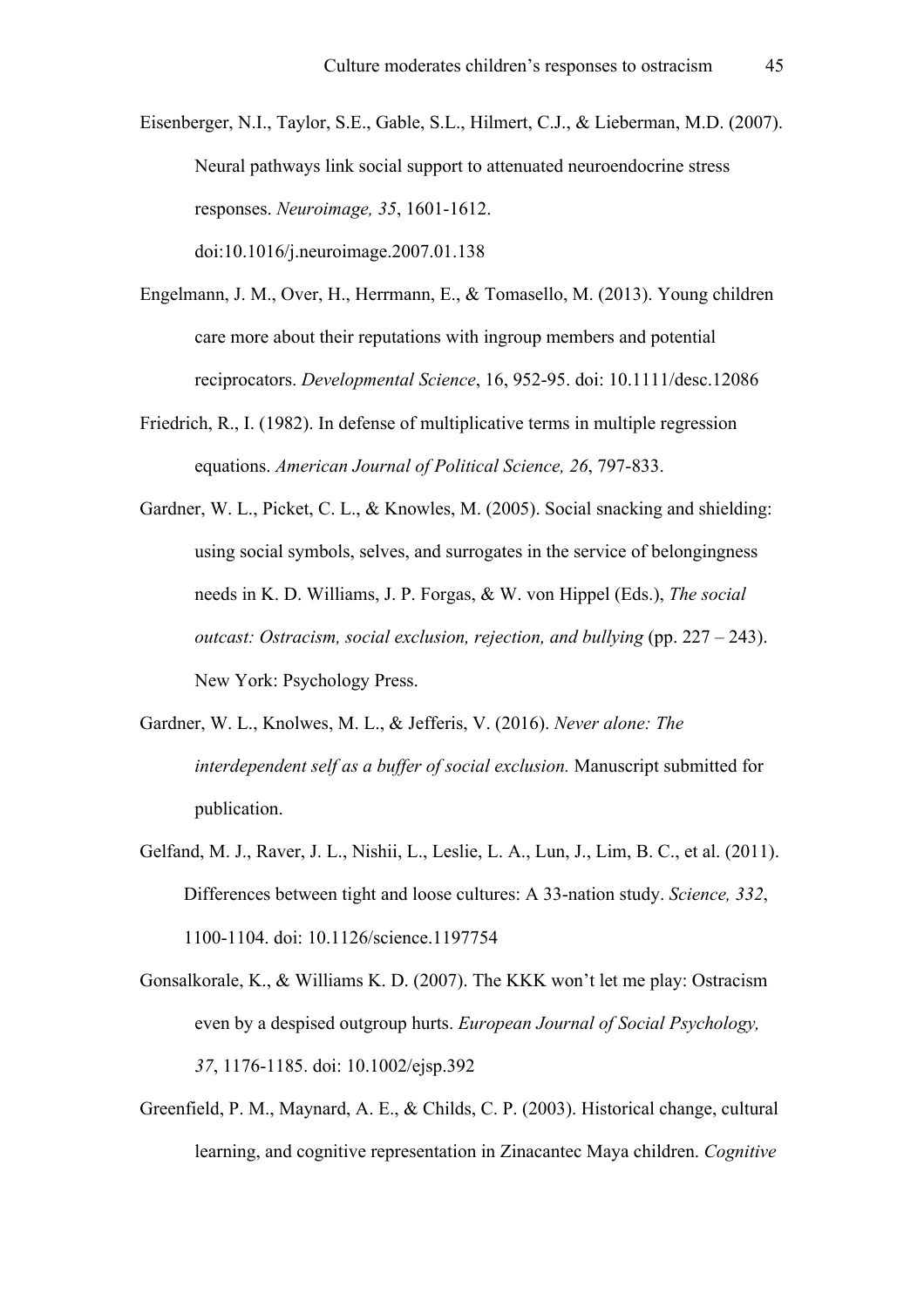*Development, 18,* 455–487. doi:10.1016/j.cogdev.2003.09.004

- Gruter, M., & Masters, R. D. (1986). Ostracism as a social and biological phenomenon: An introduction. *Ethology & Sociobiology, 7*, 149 – 158. doi: http://dx.doi.org/10.1016/0162-3095(86)90043-9
- Hamlin, J. K., Wynn, K., & Bloom, P. (2007). Social evaluation by preverbal infants. *Nature*, *450*, 557-559. doi:10.1038/nature06288
- Hayes, Andrew F. (2013). *Introduction to mediation*, *moderation*, and conditional *process analysis*: A regression-based approach. New York, NY: The Guilford Press.
- Hofstede, G. (1980). *Culture's consequences: International differences in workrelated values*. Beverly Hills CA: Sage.
- Imada, T., Carlson, S. M., & Itakura, S. (2013). East-West cultural differences in context-sensitivity are evident in early childhood. *Developmental Science, 16,*  198-208. doi: 10.1111/desc.12016
- Kağıtçıbaşı, Ç., & Ataca, B. (2005). Value of children and family change: A three decade portrait from Turkey. *Applied Psychology: International Review, 54*, 317-337. doi: 0.1111/j.1464-0597.2005.00213.x
- Kanagawa, C., Cross, S. E., & Markus, H. R. (2001). "Who am I?": The cultural psychology of the conceptual self. *Personality and Social Psychology Bulletin, 27*, 90-103. doi: 10.1177/0146167201271008

Keller, H., Lamm, B., Abels, M., Yovsi, R., Borke, J., Jensen, H., et al., (2006).

Karremans, J. C. , Heslenfeld, D. , Van Dillen, L., & Van Lange, P. A. M. (2012). Secure attachment partners attenuate neural responses to social exclusion: An fMRI investigation. *International Journal of Psychophysiology, 81,* 44-50. Doi:10.1016/j.jjpsycho.2011.04.003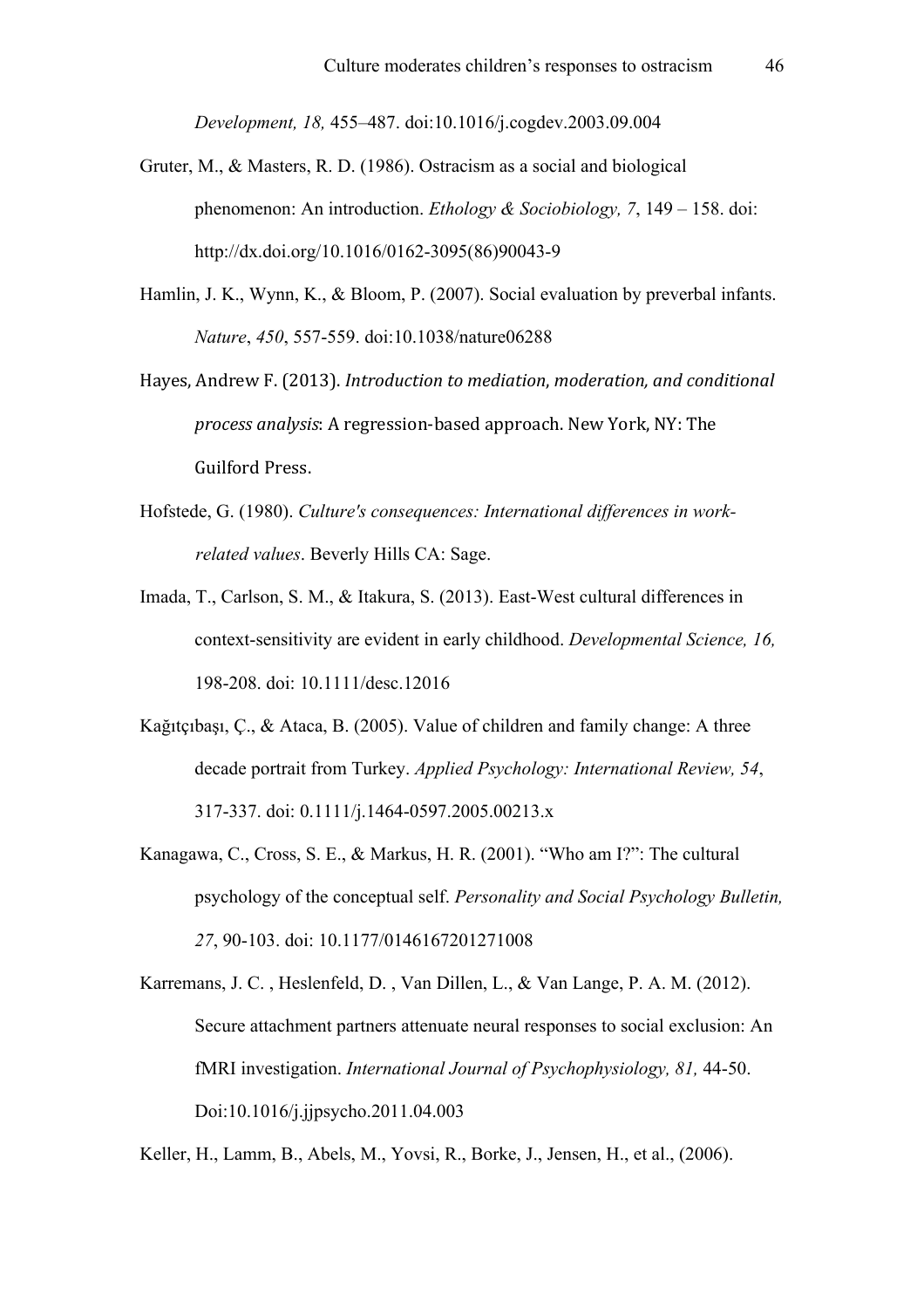Cultural models, socialization goals, and parenting ethnotheories: A multicultural analysis. *Journal of Cross-Cultural Psychology, 37,* 155-172. DOI: 10.1177/0022022105284494

- Keller, H., Yovsi, R., Borke, J., Kärtner, J., Jensen, H., & Papaligoura, Z. (2004). Developmental consequences of early parenting experiences: Self-recognition and self-regulation in three cultural communities. *Child Development, 75*, 1745–1760. doi: 10.1111/j.1467-8624.2004.00814.x
- Keller, H., Kärtner, J., Borke, J., Yovsi, R., & Kleis, A. (2005). Parenting styles and the development of the categorical self: A longitudinal study on mirror selfrecognition in Cameroonian Nso and German families. *International Journal of Behavioural Development, 29,* 496-504. doi: 10.1177/01650250500147485
- Killen, M., & Rutland, A. (2011). *Children and exclusion: Morality, prejudice, and group identity*. New York: Wiley/Blackwell Publishers.
- Killen, M., Lee-Kim, J., McGlothlin, H., & Stangor, C. (2002). *How children and adolescents evaluate gender and racial exclusion*. Monographs for the Society for Research in Child Development, 67, No. 4. Oxford, England: Blackwell Publishers.
- Killen, M., & Stangor, C. (2001). Children's social reasoning about inclusion and exclusion in gender and race peer group contexts. *Child Development, 72*, 174-186. doi: 10.1111/1467-8624.00272
- Kohn, M. L., & Schooler, C. (1973). Occupational experience and psychological functioning: An assessment of reciprocal effects. *American Sociological Review, 38,* 97 –118.
- Konner, M. (2007). Evolutionary foundations of cultural psychology. In S. Kitayama & D. Cohen (Eds.), *Handbook of Cultural Psychology*, (pp. 77-105). New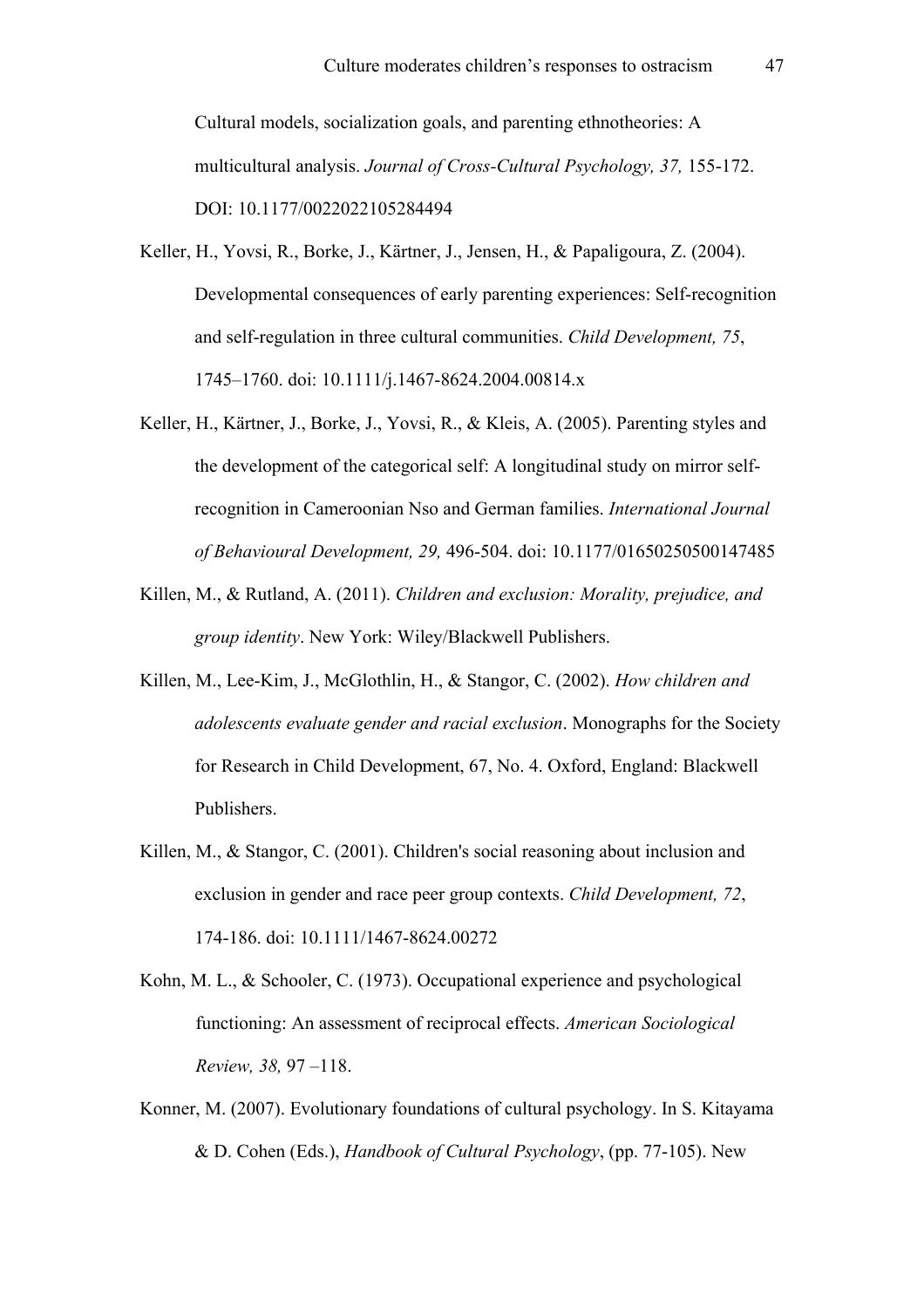York: Guildford Press.

- Kuhn, M. H., & McPartland, T. S. (1954). An empirical investigation of self-attitudes. *American Sociological Review, 19*, 68-76.
- Loucky, J. P. (1976). Psychological consequences of cottage industry: a highland Guatemalan comparison. *Anthropology, 8*, 115–127.
- Macdonald, G., & Leary, M. R. (2005). Why does ostracism hurt? The relationship between social and physical pain. *Psychological Bulletin, 131,* 202 – 223. doi: 10.1037/0033-2909.131.2.202
- Maier-Riguad, F. P., Martinsson, P., & Staffiero, G. (2010). Ostracism and the provision of a public good – experimental evidence. *Journal of Economic Behavior and Organization, 73*, 387-395. doi: http://dx.doi.org/10.1016/j.jebo.2009.11.001
- Markus, H. R., & Kitayama, S. (1991). Culture and the self: Implications for cognition, emotion, and motivation. *Psychological Review, 98*, 224-253. doi:10.1037/0033-295X.98.2.224
- Nesdale, D., & Lambert, A. (2007). Effects of experimentally manipulated peer rejection on children's negative affect, self-esteem, maladaptive social behavior. *International Journal of Behavioral Development, 31*, 115-122. doi: 10.1177/0165025407073579
- Oishi, S. (2014). Socio-ecological psychology. *Annual Review of Psychology, 65*, 581-609. doi: 10.1146/annurev-psych-030413-152156
- Over, H., & Carpenter, M. (2009). Priming third party imitation increases affiliative imitation in children. *Developmental Science, 12*, F1 – F8. doi: 10.1111/j.1467-7687.2008.00820.x.
- Pfundmair, M., Aydin, N., Du, H., Yeung, S., Frey, D. & Graupmann, V. (2015).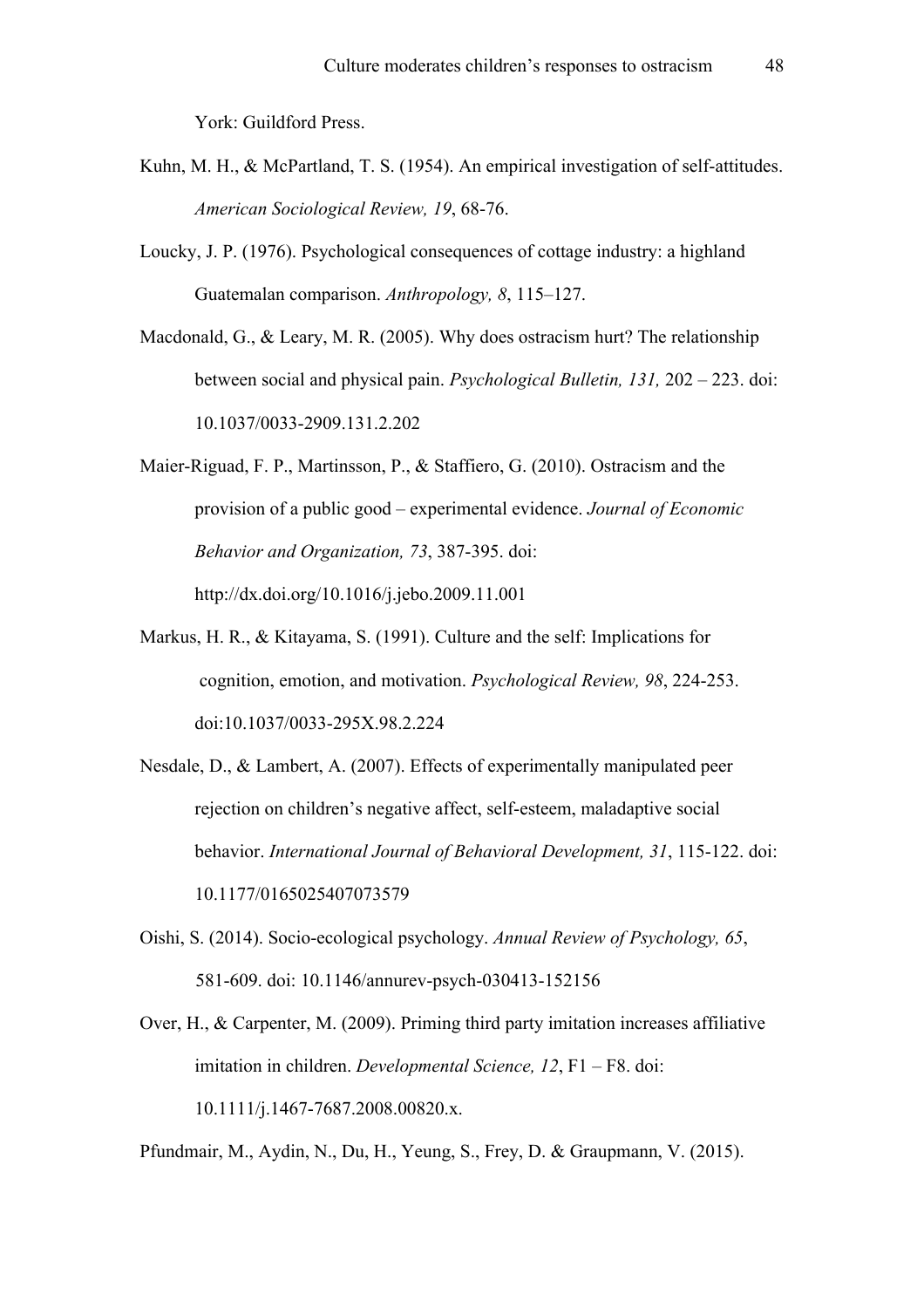Exclude me if you can – Cultural effects on the outcomes of social exclusion. *Journal of Cross-Cultural Psychology, 46*, 579-596. doi: 10.1177/0022022115571203.

- Pfundmair, M., Graupmann, V., Frey, D. & Aydin, N. (2015). The different behavioral intentions of collectivists and individualists in response to social exclusion. *Personality and Social Psychology Bulletin, 41*, 363-378. doi: 10.1177/0146167214566186
- Plötner, M., Over, H., Carpenter, M., & Tomasello, M. (2015). Young children show the bystander effect in helping situations. *Psychological Science, 26,* 499-506*.* doi:10.1177/0956797615569579
- Ren, D., Wesselmann, E. D., & Williams, K. D. (2014). Interdependent self-construal moderates coping with (but not the initial pain of) ostracism. *Asian Journal of Social Psychology, 16,* 320-326. doi: 10.1111/ajsp.12037.
- Rutland, A., Killen, M., & Abrams, D. (2010). A new social-cognitive developmental perspective on prejudice: The interplay between morality and group identity. *Perspectives on Psychological Science, 5,* 280-291. doi: 0.1177/1745691610369468
- Rübeling, H., Keller, H., Yovsi, R. D., Lenk, M., Schwarzer, S., & Kühne, N. (2011). Children's drawings of the self as an expression of cultural concepts of the self. *Journal of Cross-Cultural Psychology, 42*, 406-424. doi: 10.1177/0022022110363475
- Song, R., Over, H., & Carpenter, M. (2015). Children draw more affiliative pictures following priming with third-party ostracism. *Developmental Psychology*, *51*, 831-840. doi:10.1037/a0039176

Triandis, H. C. (1994). *Culture and social behavior*. New York: McGraw-Hill Inc.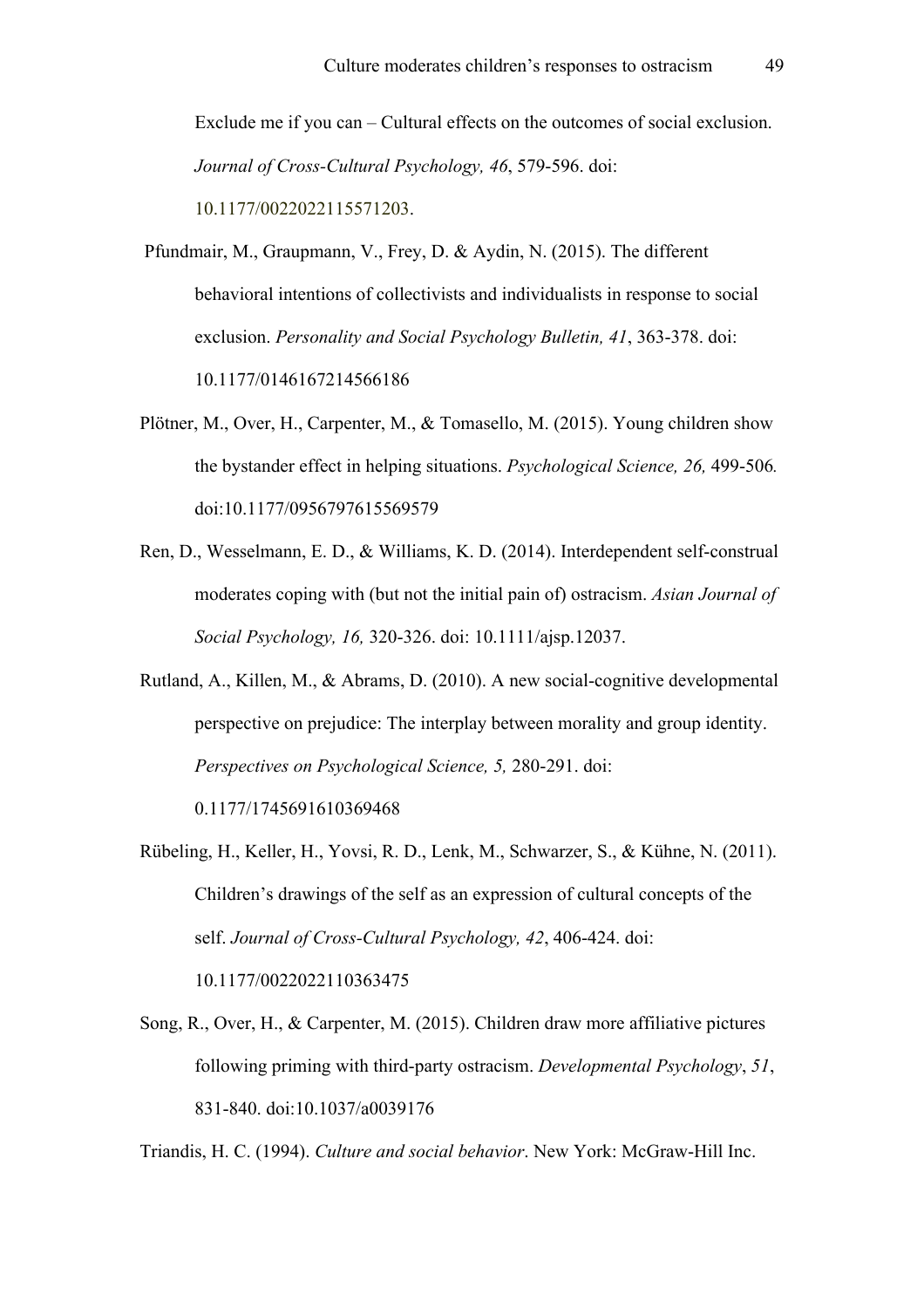- Tomasello, M., & Vaish, A. (2013). Origins of human cooperation and morality. *Annual Review of Psychology, 64*, 231-255. doi: 10.1146/annurev-psych-113011-143812
- Uskul, A. K., Kitayama, S., & Nisbett, R. N. (2008). Ecocultural basis of cognition: Farmers and fishermen are more holistic than herders. *Proceedings of the National Academy of Sciences, USA, 105*, 852-855. doi: 10.1073/pnas.0803874105
- Uskul, A. K., & Over, H. (2014). Responses to social exclusion in cultural context: Evidence from farming and herding communities. *Journal of Personality and Social Psychology, 106,* 752-771. doi: 10.1037/a0035810
- Vaish, A., Carpenter, M., & Tomasello, M. (2009). Sympathy through affective perspective-taking and its relation to prosocial behavior in toddlers. *Developmental Psychology, 45*, 534-543. doi: 10.1037/a0014322.
- Vaish, A., Carpenter, M., Tomasello, M. (2010). Young children selectively avoid helping people with harmful intentions. *Child Development, 81,* 1661-1669. doi: 10.1111/j.1467-8624.2010.01500.x.
- Watson-Jones, R. E., Legare, C. H., Whitehouse, H., & Clegg, J. M. (2014). Taskspecific effects of ostracism on imitative fidelity in early childhood. *Evolution and Human Behavior, 35,* 204-210*.*

http://dx.doi.org/10.1016/j.evolhumbehav.2014.01.004

Wesselmann, E. D., Bagg, D., & Williams, K. D. (2009). "I feel your pain": The effects of observing ostracism on the ostracism detection system. *Journal of Experimental Social Psychology, 45,* 1308-1311. doi: http://dx.doi.org/10.1016/j.jesp.2009.08.003

Wesselman, E. D., Williams, K. D., & Hales, A. H. (2013). Vicarious ostracism.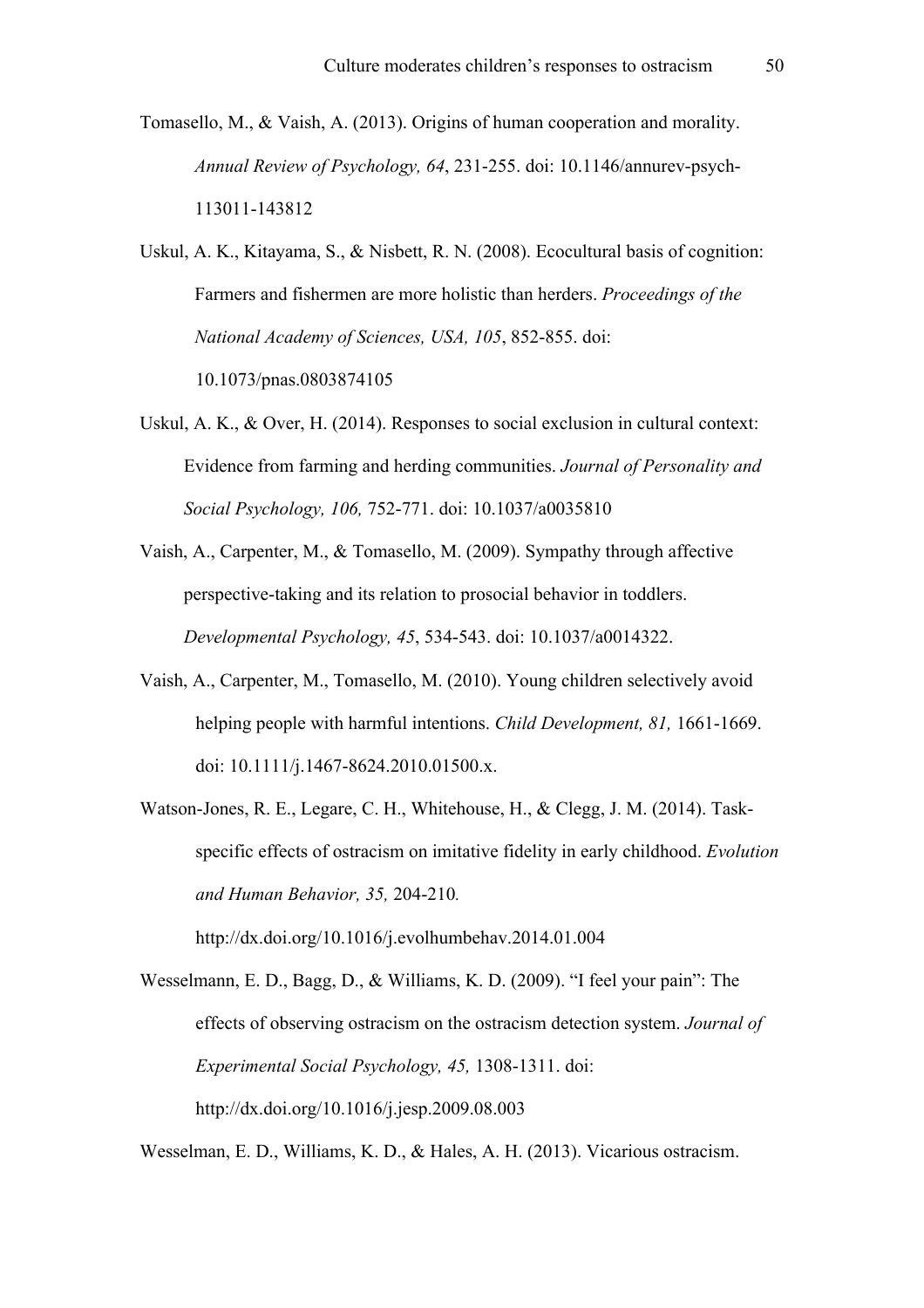*Frontiers in Human Neuroscience, 7,* 1-2. doi: 10.3389/fnhum.2013.00153.

- Will, G.-J., Crone, E. A., Van den Bos, W., & Güroğlu, B. (2013). Acting on observed social exclusion: developmental perspectives on punishment of excluders and compensation of victims. *Developmental Psychology, 49,* 2236- 2244. doi: 10.1037/a0032299.
- Williams, K. D. (2001). *Ostracism: The power of silence*. New York: Guildford Publications.
- Williams, K. D. (2007). Ostracism. *Annual Review of Psychology, 58*, 425-452. doi: 10.1146/annurev.psych.58.110405.085641
- Williams, K. D., Cheung, C. K. T., & Choi, W. (2000). CyberOstracism: Effects of being ignored over the internet. *Journal of Personality and Social Psychology, 79*, 748-762. doi: 10.1037/0022-3514.79.5.748
- Witkin, H. A., & Berry, J. W. (1975). Psychological differentiation in cross-cultural perspective. *Journal of Cross-Cultural Psychology, 1*, 5-87.
- Yuki, M. (2003). Intergroup comparison versus intragroup relationships: A crosscultural examination of social identity theory in North American and East Asian cultural contexts. *Social Psychology Quarterly, 66*, 166-183.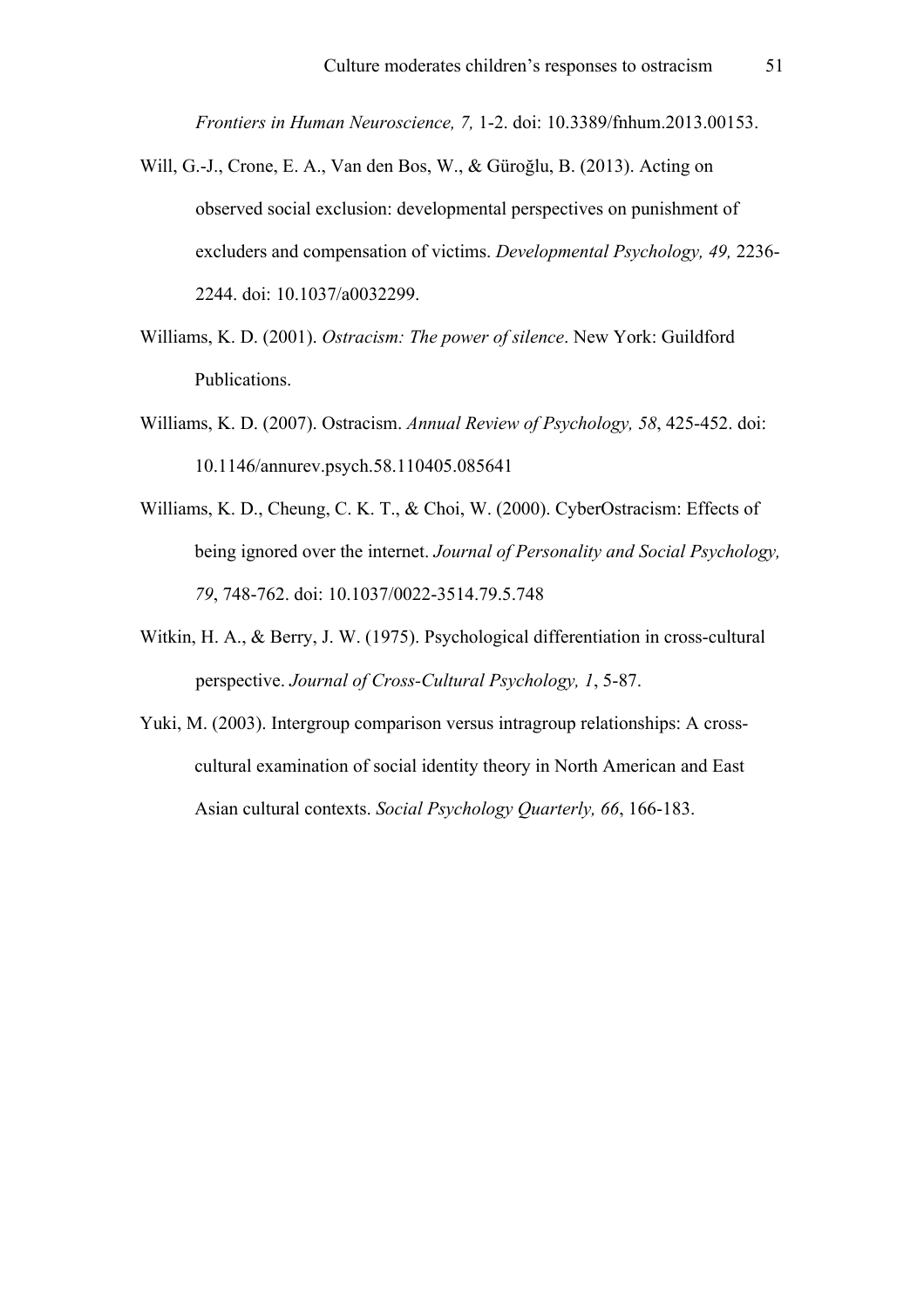#### **Footnotes**

<sup>1</sup> Participants' parents in both cultural groups were comparable in terms of marital status,  $\chi^2(2, N = 60) = 2.07$ ,  $p = .36$ , but differed on level of education and income, with farmers having marginally higher level of education,  $t(58) = 1.86$ ,  $p = .068$ ,  $d =$ .48, and significantly higher income,  $t(52) = 3.87$ ,  $p < .001$   $d = 1.00$ .

<sup>2</sup> Participants' parents in both cultural groups were comparable in terms of marital status,  $\chi^2(1, N = 51) = 2.00, p = .16$ , and education,  $t(49) = 1.68, p = .099, d = .47$ , but differed on income, with farmers having higher income,  $t(38) = 3.45$ ,  $p = .001$ ,  $d =$ 1.22, than did herders.

<sup>3</sup> Adult participants in both cultural groups were comparable in terms of marital status, with all parents reporting to be married (except one), but differed on level of education and income, with farmers, compared to herders, having significantly higher level of education,  $t(101) = 2.57$ ,  $p = .012$ ,  $d = .51$ , and significantly higher income,  $t(75) = 5.44$ ,  $p < .001$ ,  $d = 1.89$ .

<sup>4</sup> Participants' parents in both cultural groups were comparable in terms of marital status,  $\chi^2(2, N = 120) = 5.05$ ,  $p = .08$ , but differed on level of education and income, with farmers having significantly higher level of education,  $t(118) = 3.72$ ,  $p < .001$ , *d*  $= .68$ , and significantly higher income,  $t(115) = 5.26$ ,  $p < .001$ ,  $d = .97$ .

<sup>5</sup> Participants' parents in both cultural groups were comparable in terms of marital status,  $\chi^2(2, N = 58) = 4.96$ ,  $p = .084$ , but differed on level of education and income, with farmers, compared to herders, having higher level of education,  $t(56) = 2.14$ ,  $p =$ .04,  $d = .56$ , and higher income,  $t(40) = 2.10$ ,  $p = .042$ ,  $d = .65$ .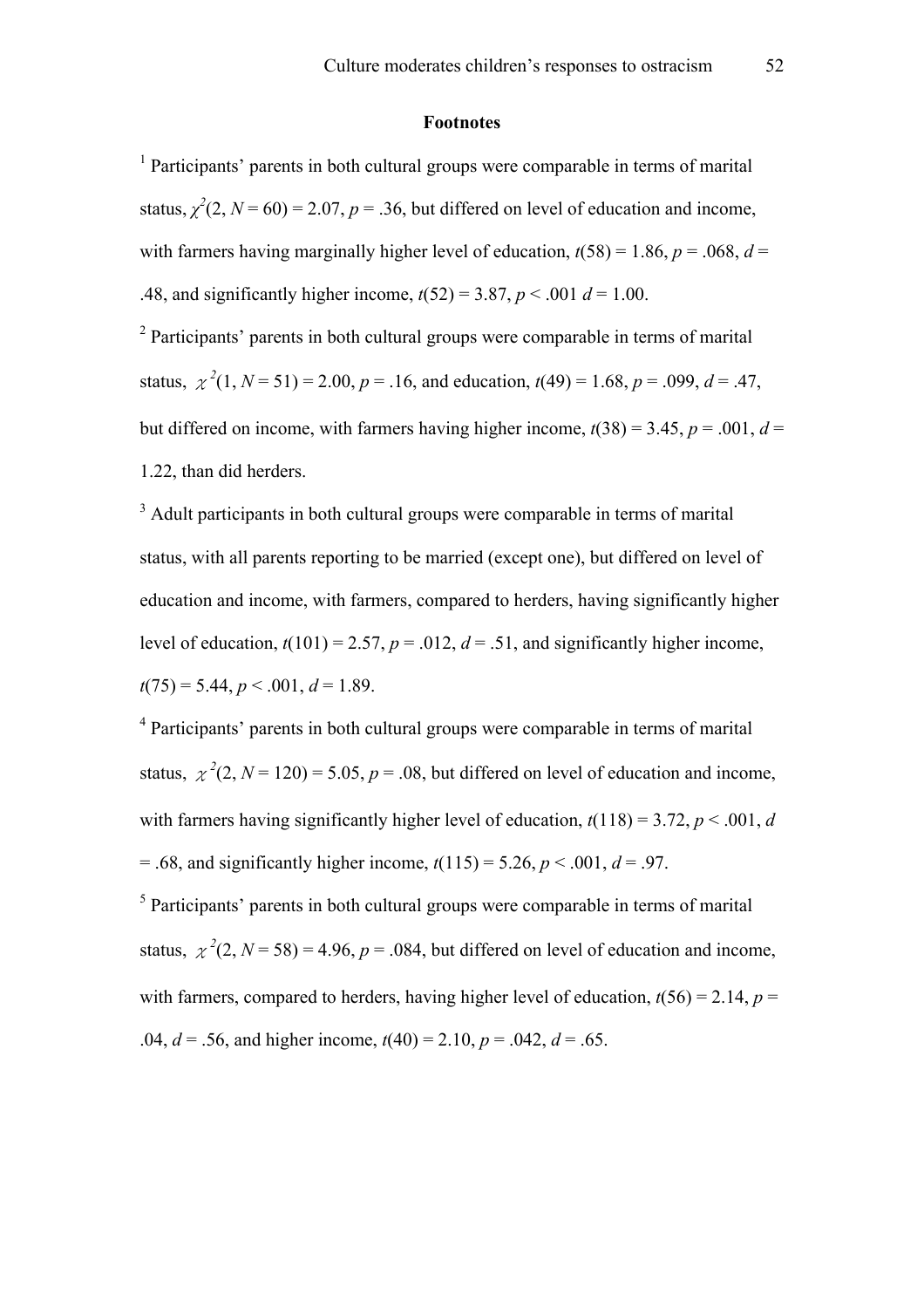# **Figure Captions**

*Figure 1.* Children's judgment of how the individual was feeling after being ostracised (Study 1a & Study 2) and after hurting her or his arm (Study 1b).

*Figure 2.* Study 2: Mediation analysis to examine the mediating role of parental relational interdependence in the relationship between cultural group and children's estimate of how the ostrasized child was feeling.

*Figure 3.* Study 3: Mediation analysis to examine the mediating role of anticipated coping strategy in the relationship between cultural group and children's estimate of how the ostrasized child was feeling.

*Figure 4.* The difference in stickers distributed as a function of cultural group and trial in Study 4.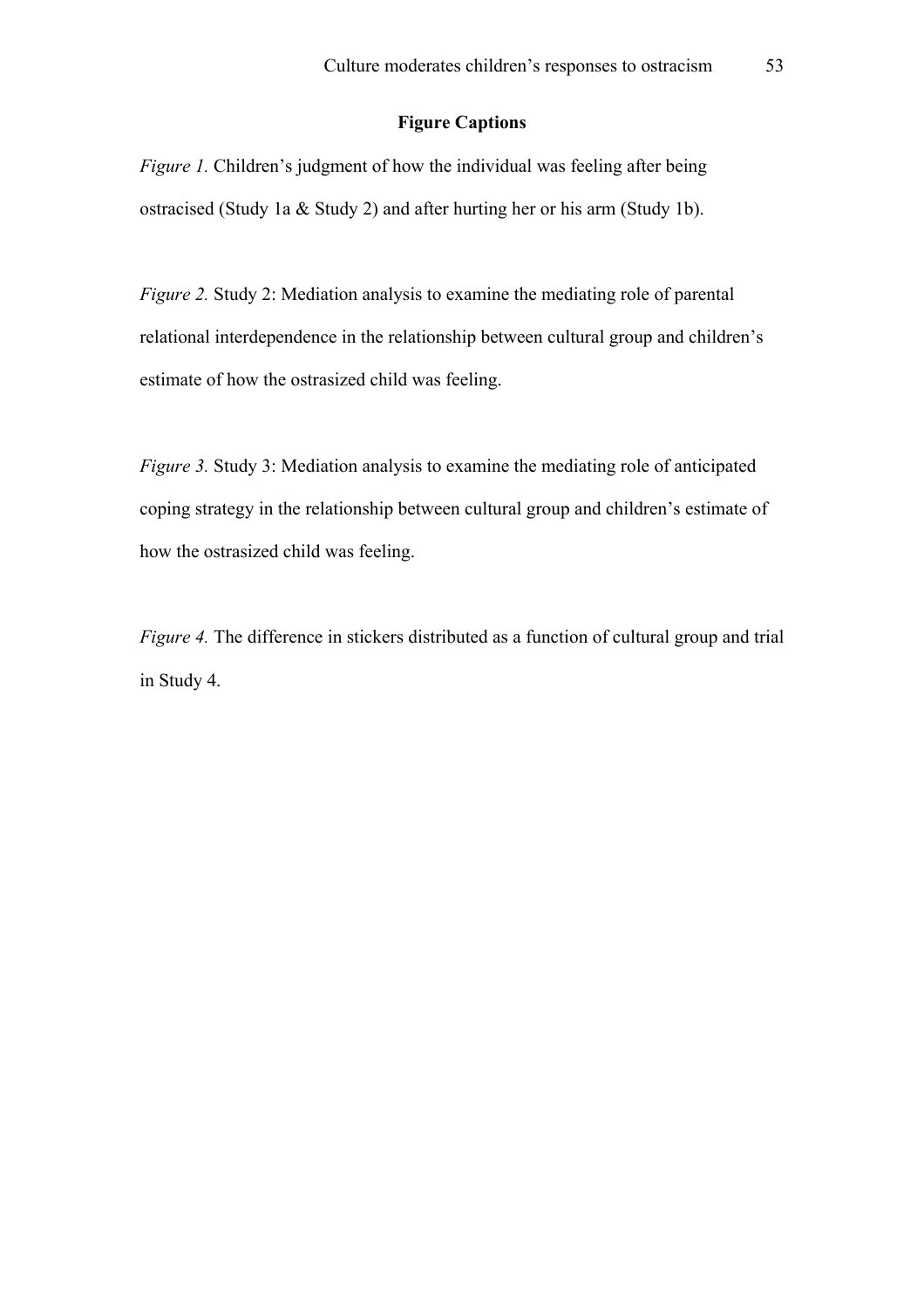



Note: Error bars represent the standard error.  $(1 = very \text{ sad to } 5 = very \text{ happy})$ 

\*\*\*  $p < .001$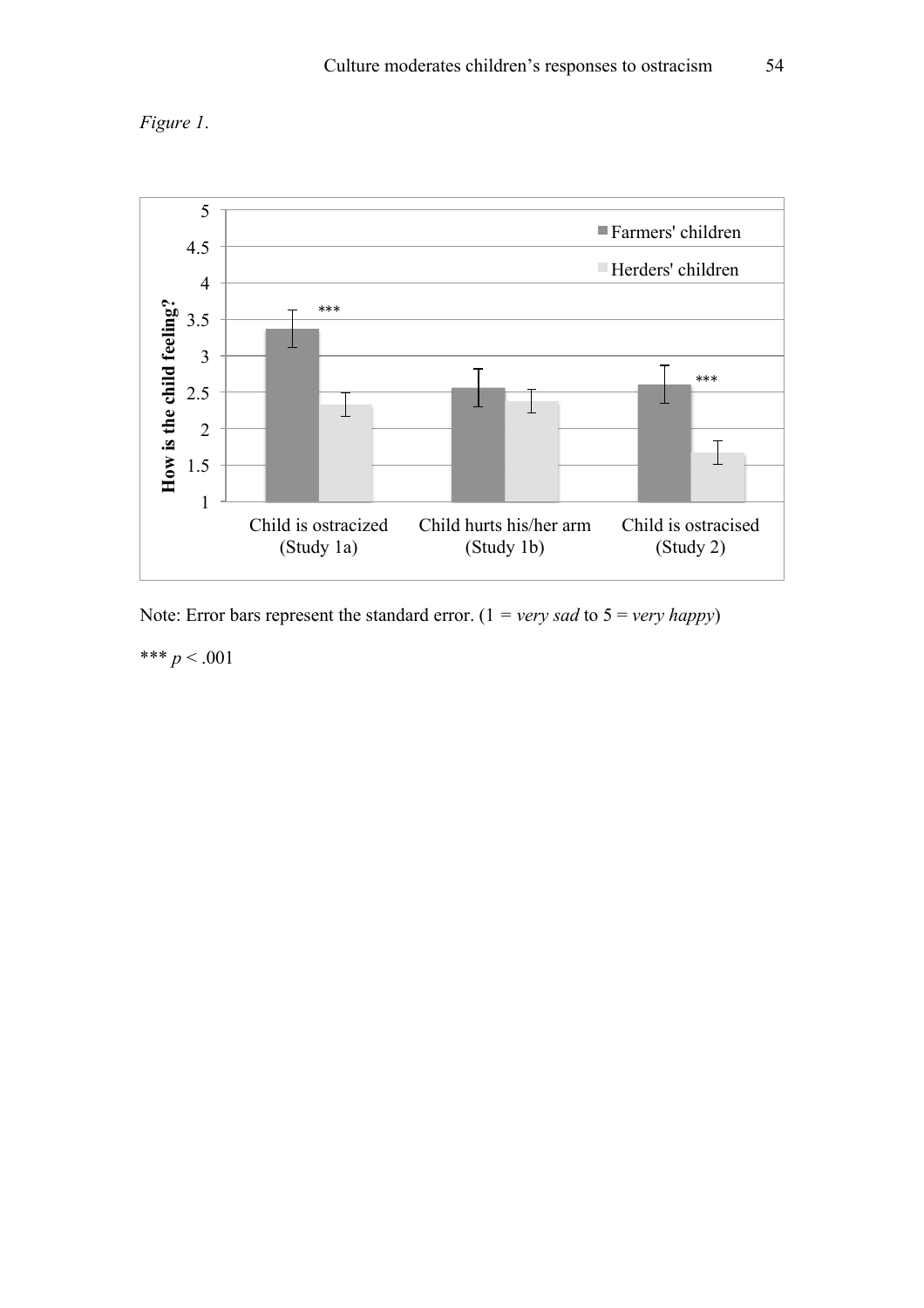



Note: Numbers represent standardized regression coefficients. \*\*\* *p* <

.001, \*\*  $p < .001$ .  $^{+}p = .06$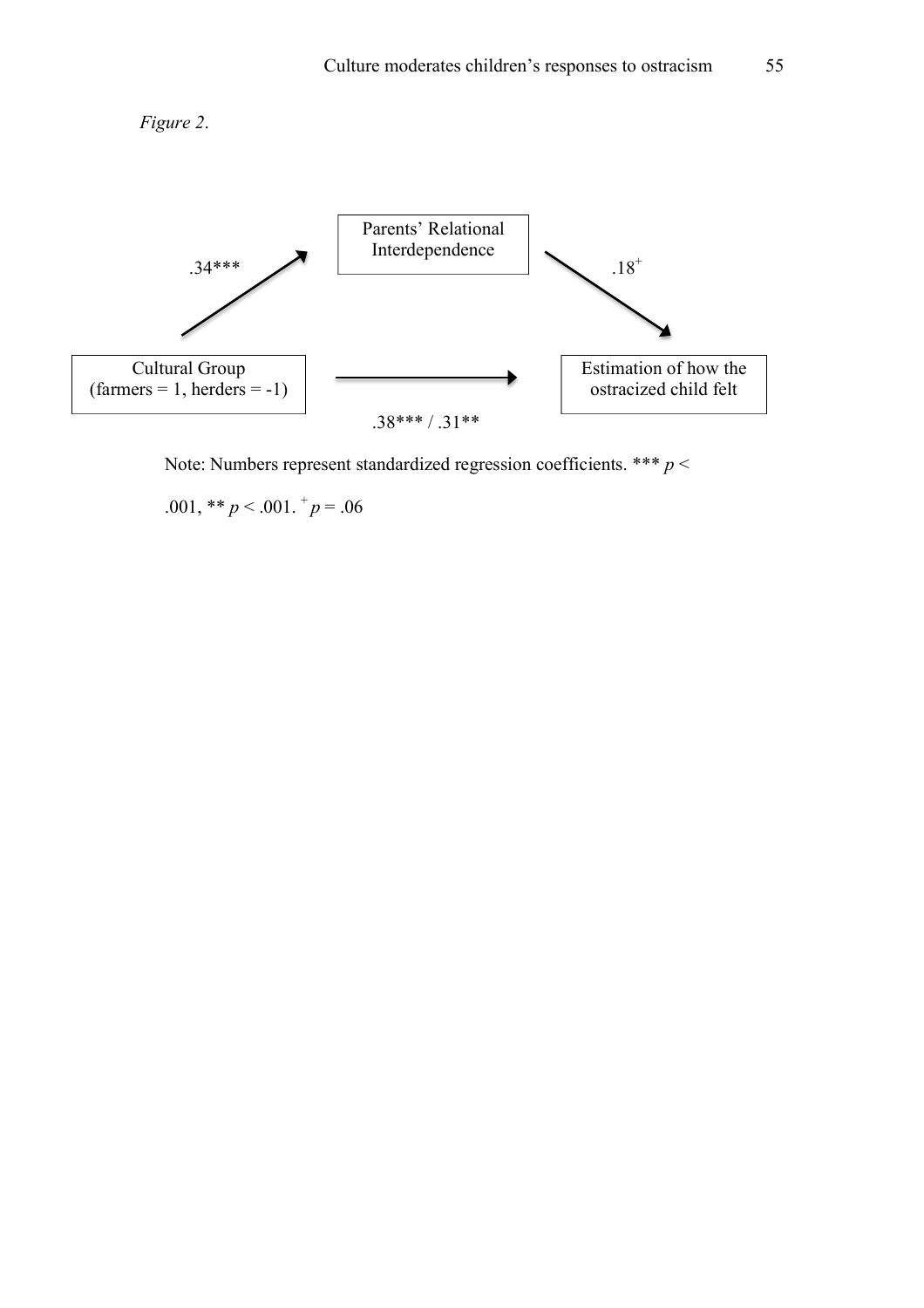



Note: Numbers represent standardized regression coefficients. \*\*\* *p* <

.001,  $^+p = .058$